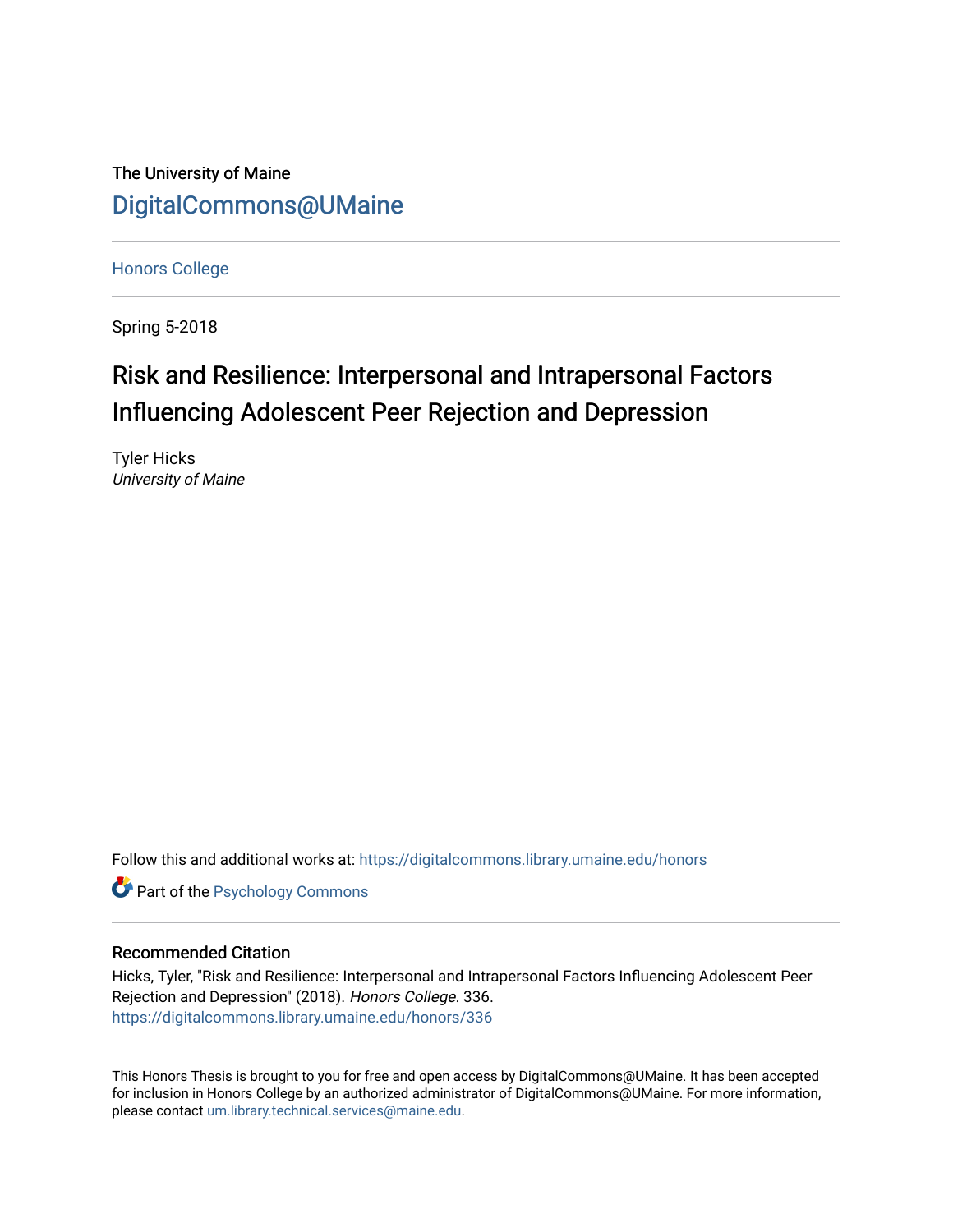# RISK AND RESILIENCE: INTERPERSONAL AND INTRAPERSONAL FACTORS INFLUENCING ADOLESCENT PEER REJECTION AND DEPRESSION

by

Tyler Hicks

A Thesis Submitted in Partial Fulfillment of the Requirements for a Degree with Honors (Psychology)

The Honors College

University of Maine

May 2018

Advisory Committee:

Dr. Rebecca Schwartz-Mette, Assistant Professor of Psychology, Advisor

Dr. Jordan LaBouff, Associate Professor of Psychology

Dr. Cynthia Erdley, Professor of Psychology

Dr. Emily Haigh, Assistant Professor of Psychology

Dr. Stefano Tijerina, Adjunct Assistant Professor of Political Science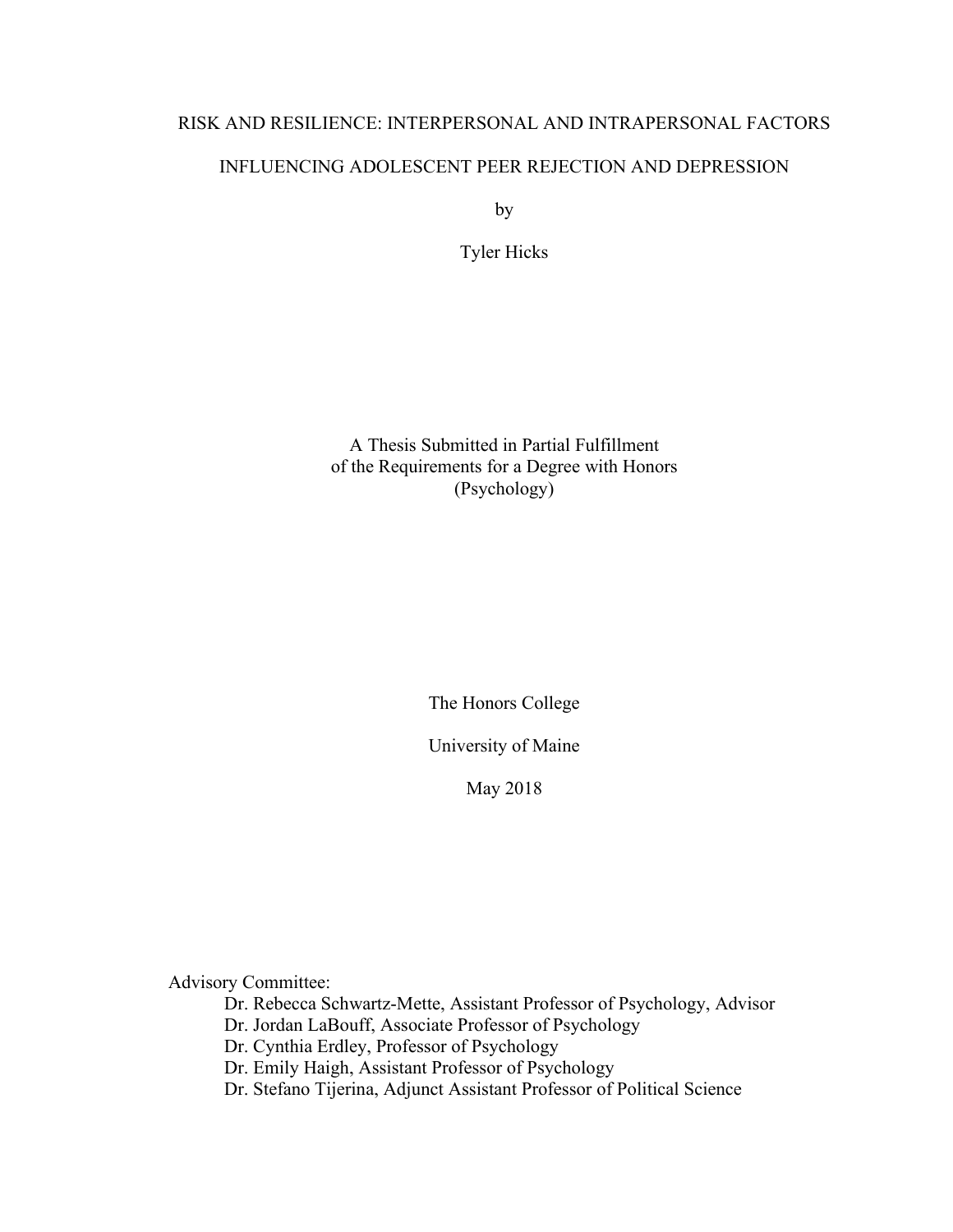#### ABSTRACT

This study aimed to examine James C. Coyne's (1976) interpersonal theory of depression, which supposes that individuals with depression engage in aversive behaviors, causing those around them to reject the relationship in a group of adolescents aged 11-18 ( $N = 82$ ). Data from the North Yarmouth Academy Peer Project, collected by Dr. Rebecca Schwartz-Mette was used to assess the effect of peer rejection on adolescent depressive symptoms. Participants were surveyed on a number of scales rating emotional adjustment, psychosocial function, internalizing problems, and friendship behaviors. Moderator variables, including three interpersonal behaviors (excessive reassuranceseeking, negative feedback-seeking, conversational self-focus) and one social-cognitive factor (rejection sensitivity) were tested for their effects on this interaction. To examine primary hypotheses regarding the trajectories of depressive symptoms, multiple linear regression analyses were used. Moderated regression analyses tested whether the trajectories were moderated by hypothesized moderator variables. Results of the current study indicated mean-level gender differences in depressive symptoms, mean-level grade group differences in depressive symptoms, correlational linkage with total friends to depressive symptoms, and correlational linkage of depressive symptoms to moderator variables. Results did not indicate significant main effects for the relationship of depressive symptoms with peer rejection.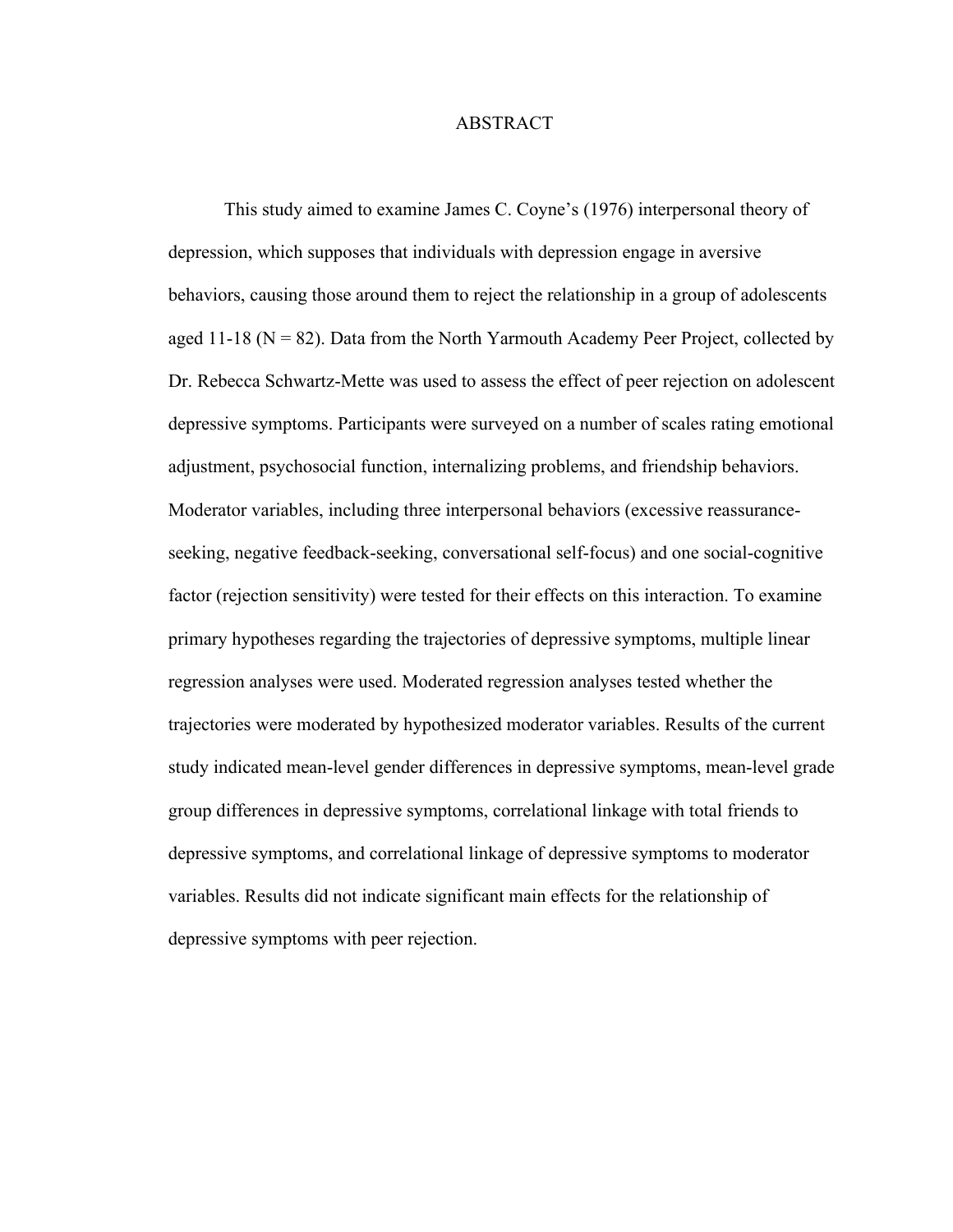# TABLE OF CONTENTS

| $\mathbf{1}$   |
|----------------|
| 1              |
| $\overline{4}$ |
| 9              |
| 16             |
| 21             |
| 23             |
| 23             |
| 23             |
| 25             |
| 27             |
| 29             |
| 29             |
| 29             |
| 30             |
| 30             |
| 32             |
| 33             |
| 35             |
| 46             |
| 57             |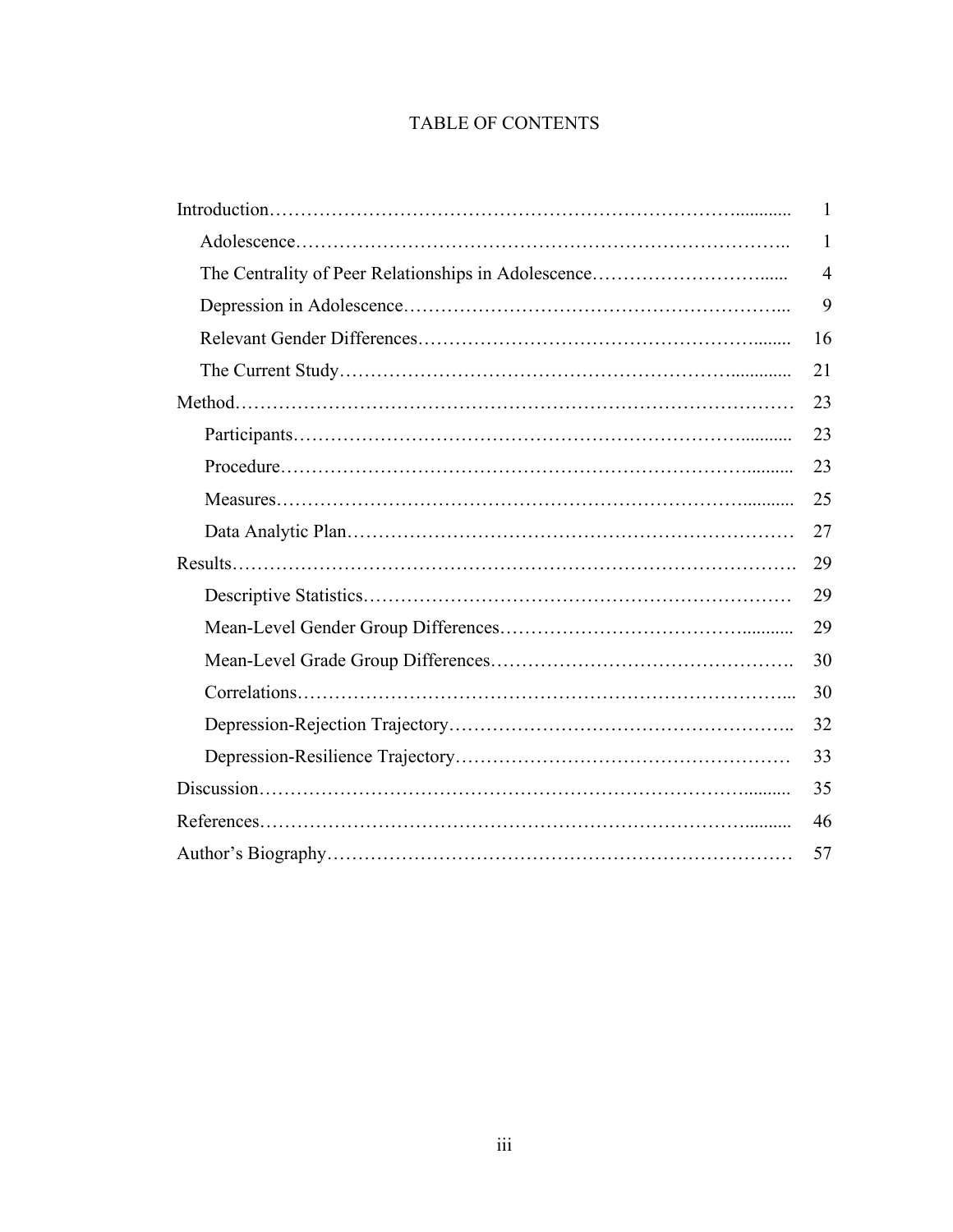## LIST OF TABLES

- I. Table 1. *Descriptive Statistics of Study Variables*
- II. Table 2. *Mean Level Gender Differences in Study Variables*
- III. Table 3. *Mean Level Grade Group Differences in Study Variables*
- IV. Table 4. *Correlations among Primary Study Variables*
- V. Table 5. *Regression Analyses Relevant to the Depression-Rejection Trajectory*
- VI. Table 6. *Regression Analysis Relevant to the Resilience Trajectory*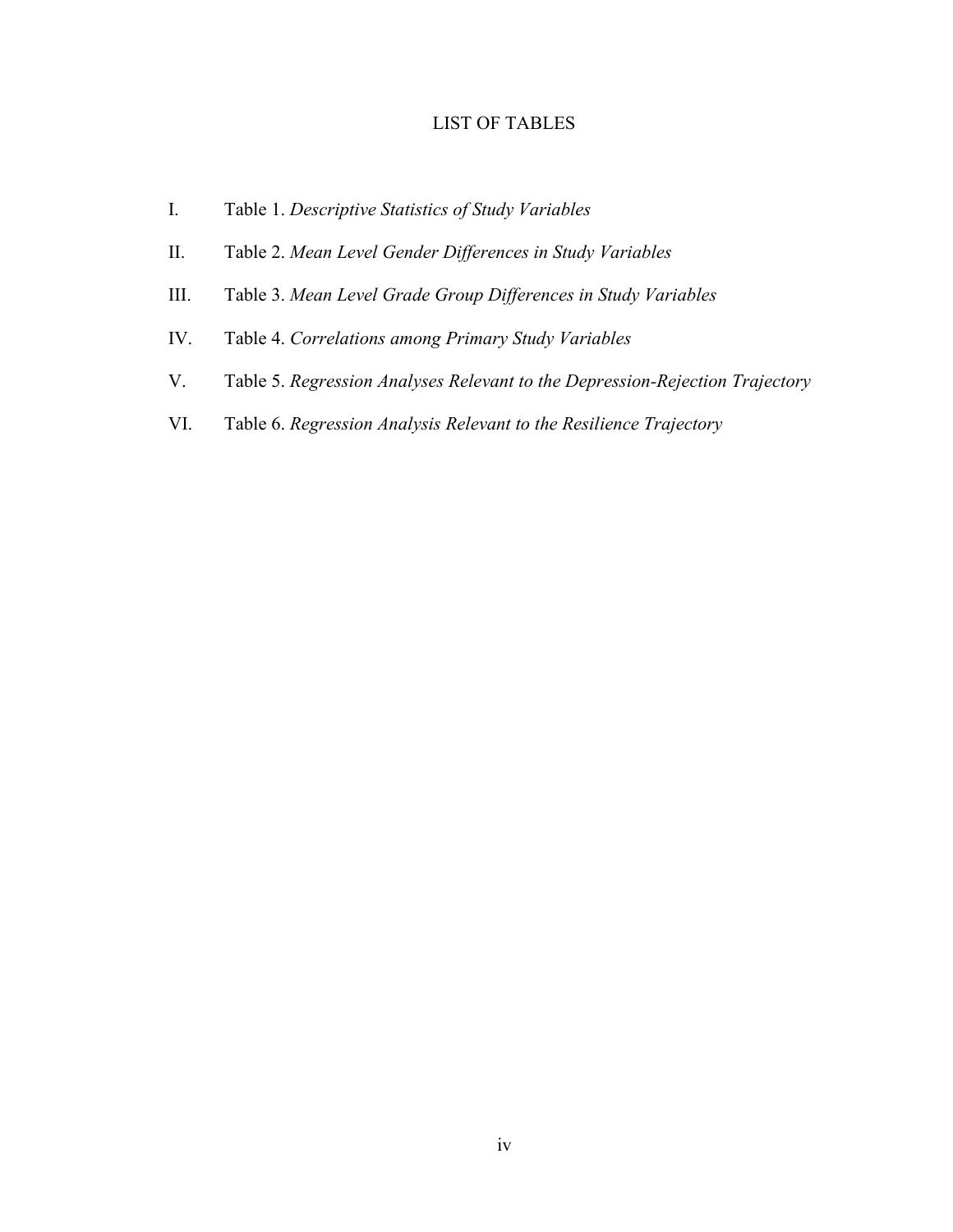#### INTRODUCTION

#### Adolescence

Adolescence is a transitional period of human development that typically describes the second decade of a person's life, or the time between the onset of puberty and the age of legal adulthood (Laird, 2018). Because adolescence extends over a relatively long period of development, it is useful to divide this life stage into three parts: early adolescence, age 10-14, which includes the drastic physical and social changes which occur along with puberty; middle adolescence, age 15-17, which is a time of increasing independence for youth; and late adolescence, ages 18-20 which is afforded to those who delay their entry into adulthood for reasons such as furthering their education. Until more recently, the social construct of adolescence has been perceived as a strictly Western, or industrialized, social phenomenon. However, constructs of twenty-first century globalization have afforded a distinct period of adolescence across cultural boundaries, and, in those countries where adolescence has long been a specific recognized period of human development, these factors have created an even longer, more distinct transitional period (e.g., due to longer schooling, earlier puberty, later marriage, and removal from the full-time labor force; Larson & Wilson, 2013). Because of the cross-cultural recognition of the importance of adolescence, the empirical study of this developmental period has only increased over the past century.

The adolescent period is a time of change and growth, characterized by physical, cognitive, emotional, and social development occurring in conjunction. Although this stage of growth to some may reflect a turbulent, confusing, or bewildering transition, the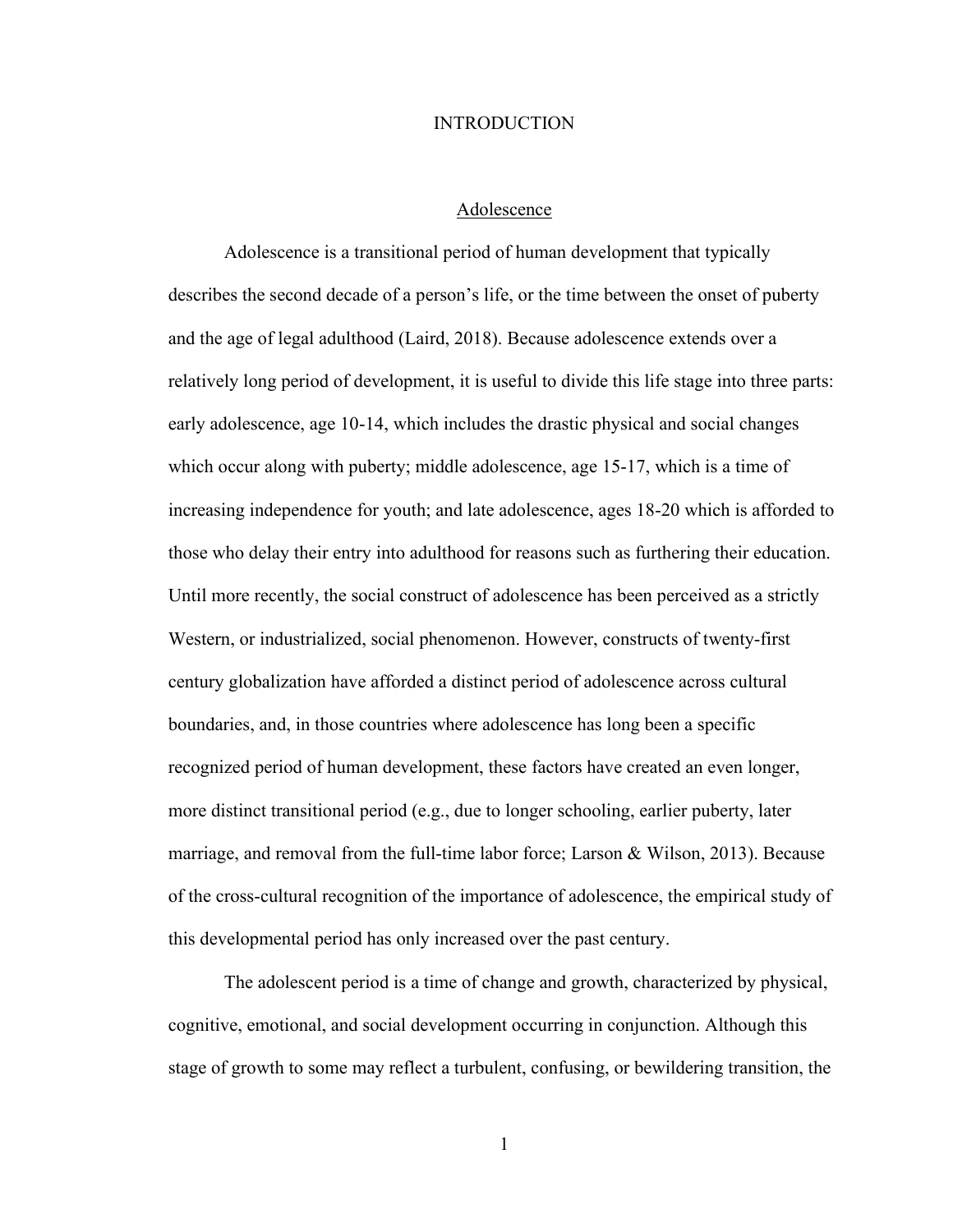field of research into adolescent development has generally supported the notion that adolescence is not necessarily a period of disastrous 'stress and storm' in which clear behavioral irregularities for all youth should be expected (Steinberg & Morris, 2001). Most adolescents do move through this period and become well-adjusted and productive adults, suggesting this period is not quite as troublesome as popular culture might have us believe. However, though not as intense or extreme as its stereotype, on average, both mood swings and negative emotions, as well as risk for internalizing and externalizing behavioral problems, are observed to increase as children enter adolescence (Feldman & Elliott, 1990).

It follows, then, that adolescence is known to be a period during which several classes of mental illness tend to begin to reveal themselves. Among these include anxiety disorders, mood disorders, psychosis, eating disorders, personality disorders, and substance abuse (Giedd, Keshavan & Paus, 2008). Why risk for developing these disorders increasingly manifests in adolescence is the concern of much recent literature. Not surprisingly, the answer appears to lie within a balance of environmental and biological risk factors (Kim-Cohen, Moffitt, Taylor, Pawlby, & Caspi, 2005; Wermter, Laucht, Schimmelmann, Banaschweski, Sonuga-Barke, Rietschel, & Becker 2010). The emergence of psychiatric disorders in adolescence is not assumed to be a strictly biologically predictable outcome. For example, it is not the case that hormonal changes, such as increases in testosterone, uniformly lead to problematic behavioral changes, such as increases in aggression. In one twin study, genetic factors were found to account for 40.4% of the variance in risk for depression, with individual environmental differences accounting for the remaining 59.6% (Glowinski., Madden, Bucholz, Lynskey, & Heath,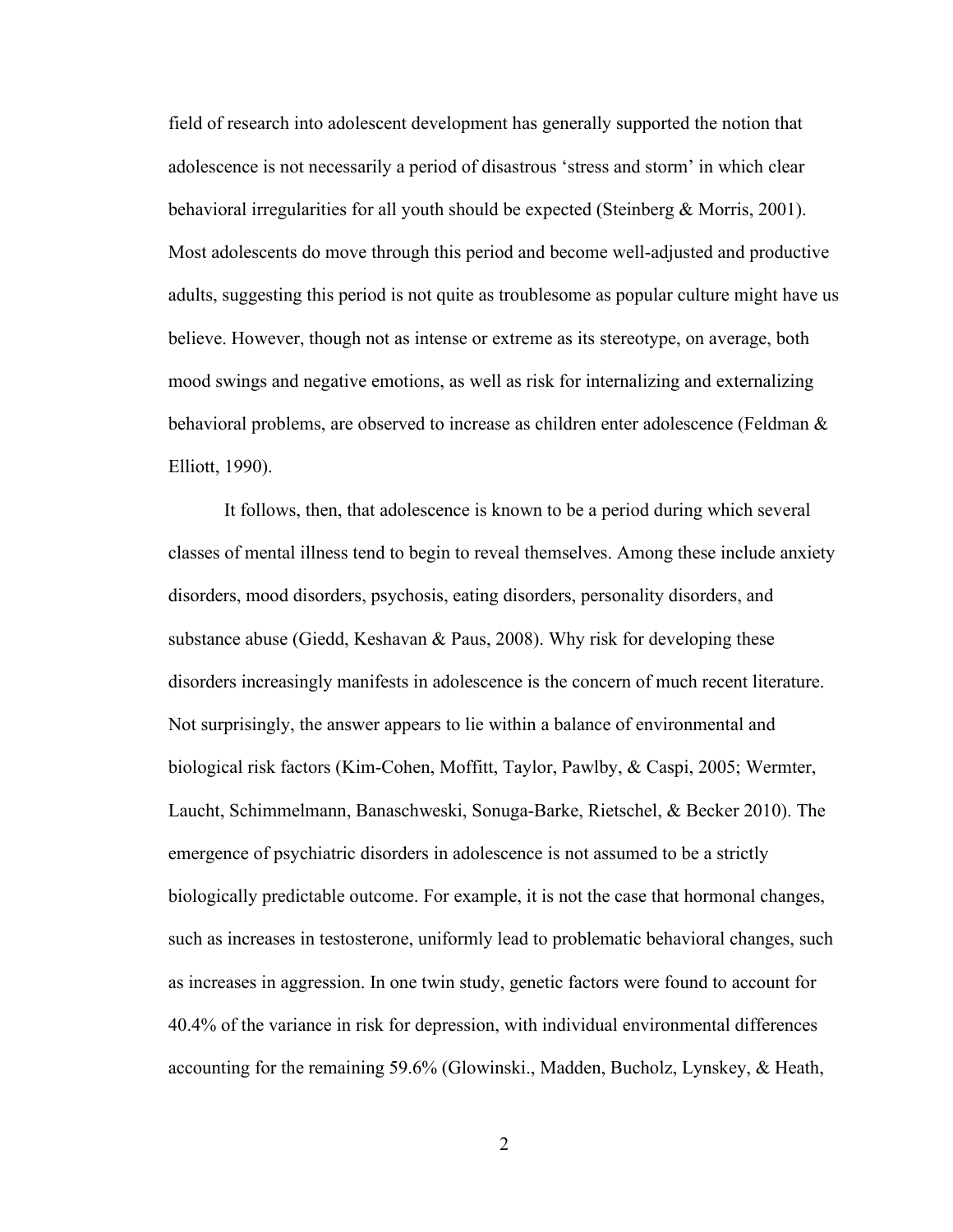2003). Rather than be conceptualized as strictly biologically determined, psychiatric disorders should rather be viewed contextually, with more understanding of the influence from the adolescent's changing social environment on this sensitive period of development (Andersen & Teicher, 2008).

From a social perspective of the nature versus nurture debate, it is understood that environmental risk factors linked with disorder onset do not occur in isolation, and that they are often interrelated with adolescents' changing social scene. Indeed, the implications of adolescents' social landscape of adolescents for emotional adjustment has been the focus of much attention in recent decades. Peer relationships are one specific component that appears to have strong linkages with emotional outcomes in this period. According to Masten and colleagues (2009), adolescence is a period of greatly increased salience of peer relationships and a time of increasing social support from the peer group.

The burgeoning importance of relationships with peers in adolescence has been well established. As a child transitions into the middle school years, it is common for them to be more heavily influenced by their peers than they were previously in childhood (Steinberg & Silverberg, 1986). Along this trend, it is common to spend more time in settings alone with peers, place greater value on peers' approval, advice and opinions, and be more concerned about maintaining relationships with peers (Steinberg  $\&$ Silverberg, 1986). This tendency is generally highest during early adolescence and gradually decreases as adolescents renegotiate their relationship with parents and gain a better understanding of themselves as they begin to enter adulthood (Fuligni, Eccles, Barber, & Clements, 2001). Peer relationships in adolescence have amassed a large portion of the overall attention given to studying adolescent social and emotional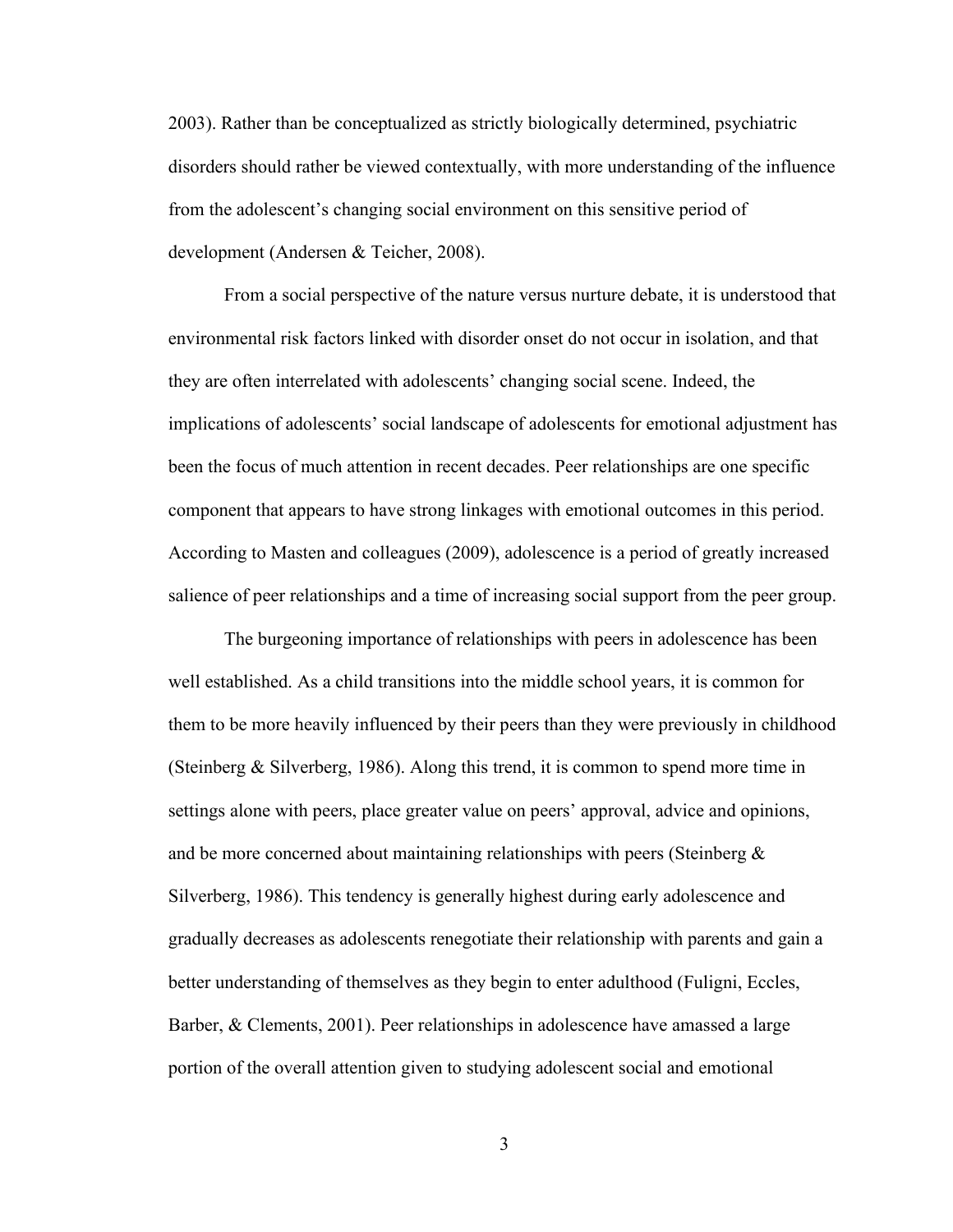development. As such, peers have been implicated as contributors to healthy, normative development but also problematic functioning (Brown & Larson, 2009). A more comprehensive discussion of the importance of peer relationships to social and emotional development in adolescence is provided in the following section.

#### The Centrality Of Peer Relationships In Adolescence

The field of study of adolescent peer relations spans beyond the last half-century and, from an early start, has emphasized the key importance of acceptance by the peer group and intimacy within friendships during the adolescent phase (Smith, 1957; Sullivan, 1953). As adolescents navigate their changing social scenes, the establishment and maintenance of healthy relationships with peers becomes increasingly important to promote a sense of emotional well-being and form their social identity (Sullivan, 1953). In early childhood, one's social needs and general companionship are most often sought from and met by caretakers, such as parents and guardians. However by adolescence, these social functions are increasingly provided by one's peers (Buhrmester & Furman, 1987). Therefore, adolescents' rising drive to seek acceptance and intimacy from their peers coincides with an increased salience of peer relations during this period, the impact of which is a worthwhile and exciting field of study.

Peer group acceptance is principally important to healthy socialization and developmental outcomes for youth (Bukowski, Hoza, & Boivin, 1993). As children transition into early adolescence, the social structure within which they engage one another changes to promote the more intimate style of connections with others that are observed throughout later years in life. Sullivan (1953) describes peer relationships in adolescence as the first true egalitarian relationships of these young people's lives,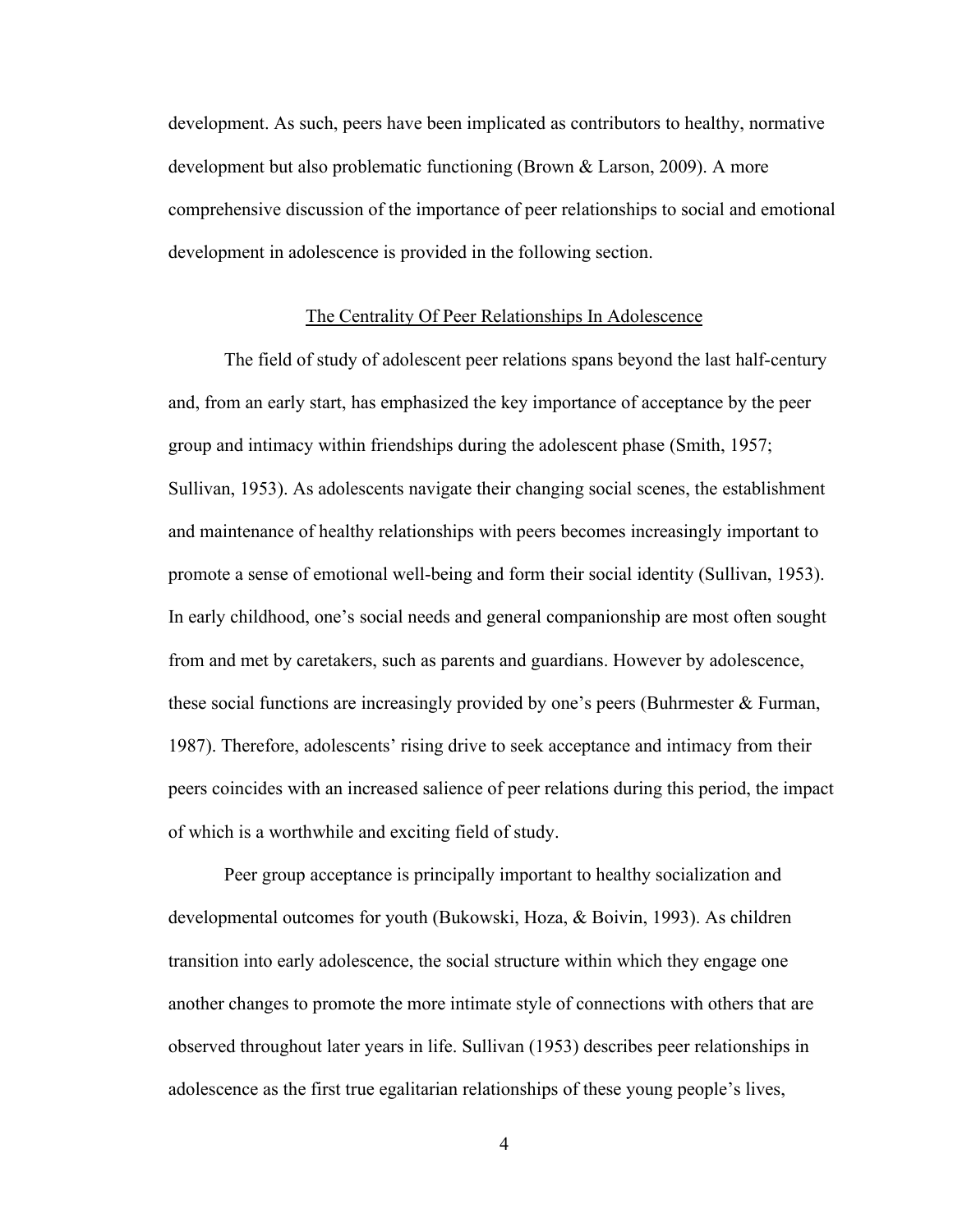offering them experiences which could not be found in their relationships with parents. Among these new experiences is the prospect of finding validation and acceptance with others like themselves, and conversely, rejection and disapproval, the differentiation therein having emotional consequences on the adjustment of the individual.

In childhood, the need for group acceptance is principally important to natural, healthy development and understanding the social norms of behavior amongst peers, and this trend continues on into and has broad implications for peer relationships in adolescence (Nangle, Erdley, Newman, Mason, & Carpenter, 2003). Regarding the peer group, adolescents' general peer group functioning, which would include perceptions of the youth by the general peer group, are central to youths' development. Sociometric or peer nominations (including friendship nominations) are a common method by which the perceptions of any given youth by the general peer group are assessed.

There are several considerations to be taken when researchers use sociometric nominations as a measure of peer group functioning. First, this rating scheme can take advantage of a more general questioning, such as, "Who do you like the most?", "Who do you like the least?", "Who is most popular among your classmates?" and "Who has the most friends?" Conversely a more contextualized questioning could be used such as "Who kicks or hits other kids?" or "Who do you usually sit with on the bus?" Discrepancies in the administering of such measures therefore can affect the decisions made by youth in nominating their peers (Poulin  $&$  Dishion, 2008). Second, researchers must decide whether or not to limit the number of nominations that each participant may give. An unlimited amount of nominations (i.e., placing no limit on the number of peers a youth can nominate in a given category) has been shown to produce a more reliable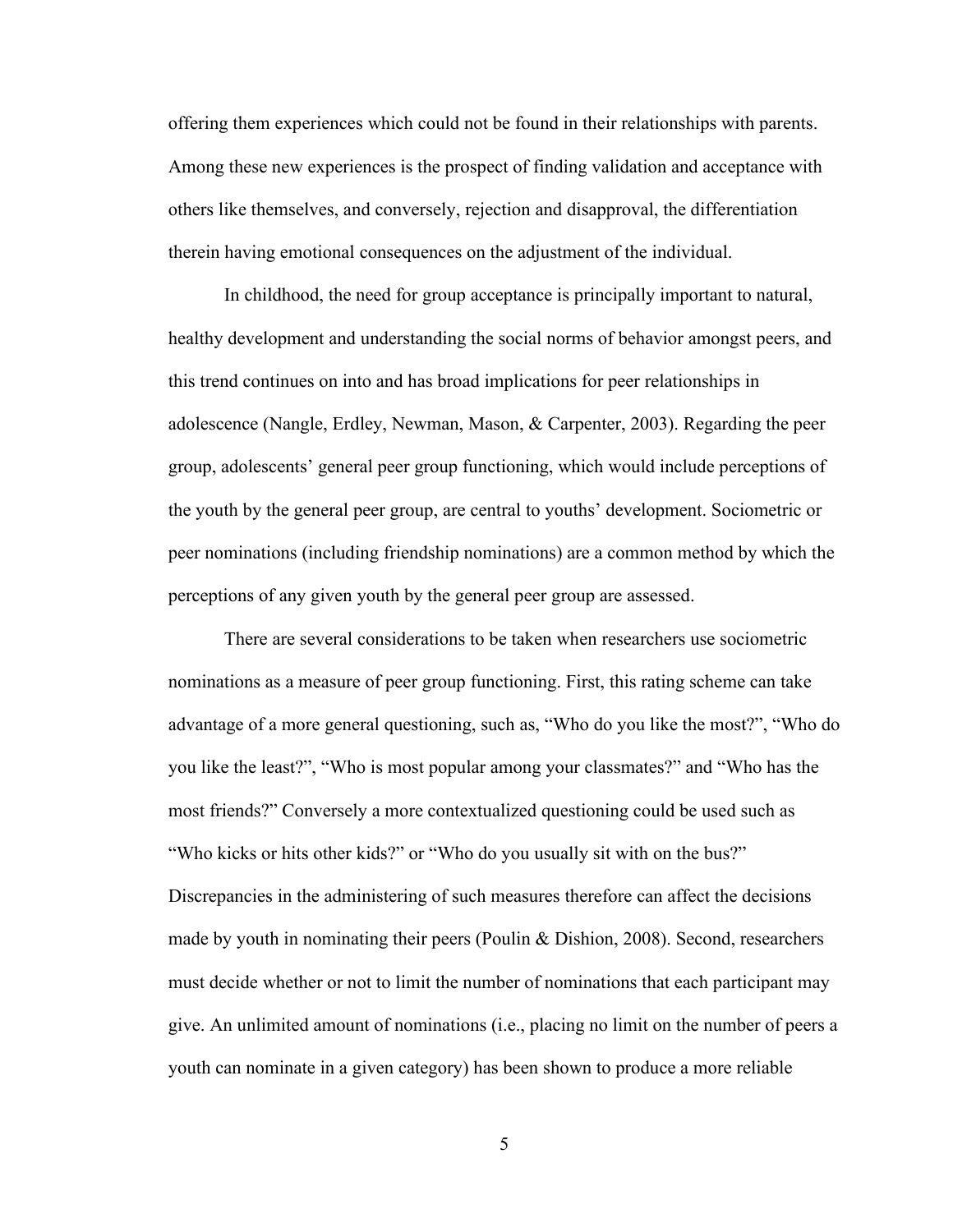measure of peer status, while a limited amount of nominations is believed to provide a clearer identification of close friendships or other outcomes (Terry, 2000). A third consideration is the method in which subjects are asked to provide their responses, either in free-recall or from a full list. In free-recall, having to write out the names of one's peers considered to be friends can limit the total number of nominations given while suggesting a stronger relationship between the youth and those recalled, lowering the potential for a nomination to be given over-generously. Choosing from an alphabetized list of one's peers, on the other hand, is easier and more time efficient for participants, but this method can produce response bias, especially with large populations where it would be necessary to scour a long list. For example, a participant could be nominated more often by peers simply because his or her name is at the top of the list.

As previously suggested, sociometric nominations can be used to assess multiple dimensions of peer group functioning. Peer group functioning has been studied often through the constructs of peer acceptance, popularity, and number of friendship nominations received by other youth. While these constructs aimed primarily at determining social status bear similarities, they also carry certain distinctions. These differentiations are not without contention in the field, and the following sections outline existing definitions of the constructs and clarification of constructs as they pertain to the current study.

Peer acceptance has been operationalized in past research as an index of likeability derived from the scores of one's peers in assessing who among their classmates they like the most (Coie & Dodge, 1983). In research, this would take form by asking youth to select, from a list of peers, "Who do *you* like the most?", the focus being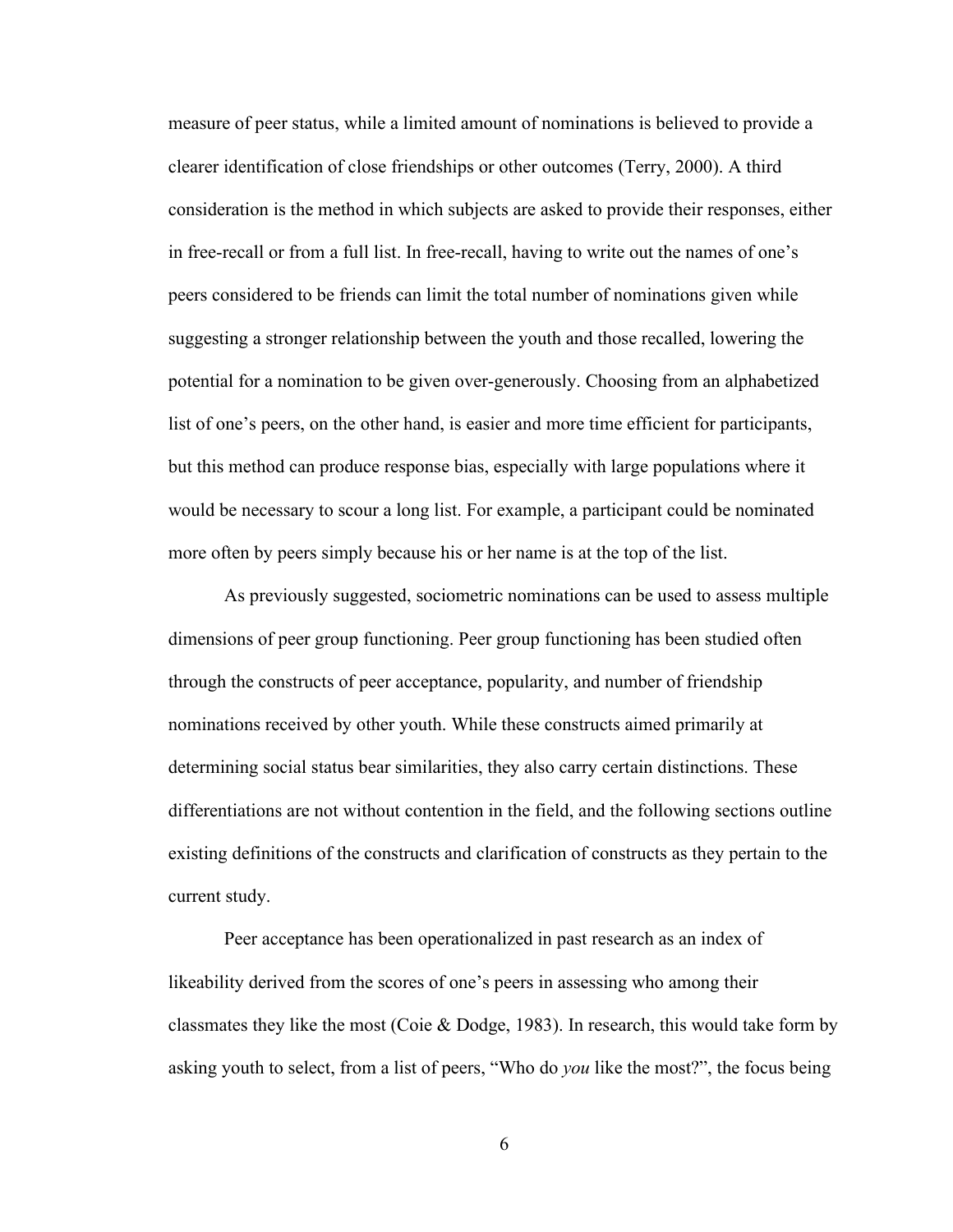on the social experience and perspective of the responder but also on the number of nominations each youth receives from their peers as an index of acceptance. Peer acceptance was later distinguished from the construct of perceived popularity, which in past research has been operationalized as a shared understanding among peers as to who has attained social prestige, or high social status (Adler, Kless, & Adler, 1992). Methodologically, popularity can also be assessed through sociometric nominations, where subjects are elicited to choose from a list of peers those whom they consider to be popular (Brown & Larson, 2009). Popularity is distinct from peer acceptance, for instance, in that an individual may be perceived to be popular, or of high prestige by his or her peers, but may not be particularly well-liked or accepted by many. Due to this distinction, the way which researchers conceptualize one's perceptions by his or her peers becomes important to investigating broader peer relationships and peer group functioning.

Substantial evidence shows that forming a large social network early helps to afford a child more opportunities for establishing friendships (Nangle et al., 2003). This would suggest that greater peer acceptance through childhood and into adolescence may be critical for formation of the dyadic friendships which fulfill important roles in adolescence such as the aforementioned drive for intimacy and self-disclosure. Dyadic friendships, an important dimension of adolescent peer group functioning, are distinct from peer acceptance and popularity, and are defined as "a bilateral construct referring to a child's participation in a close, mutual, dyadic relationship" (Nangle et al, 2003 p. 546). In selecting friends, romantic partners, or friendship groups, young people grow more sensitive to the ramifications of a specific relationship for their status or reputation within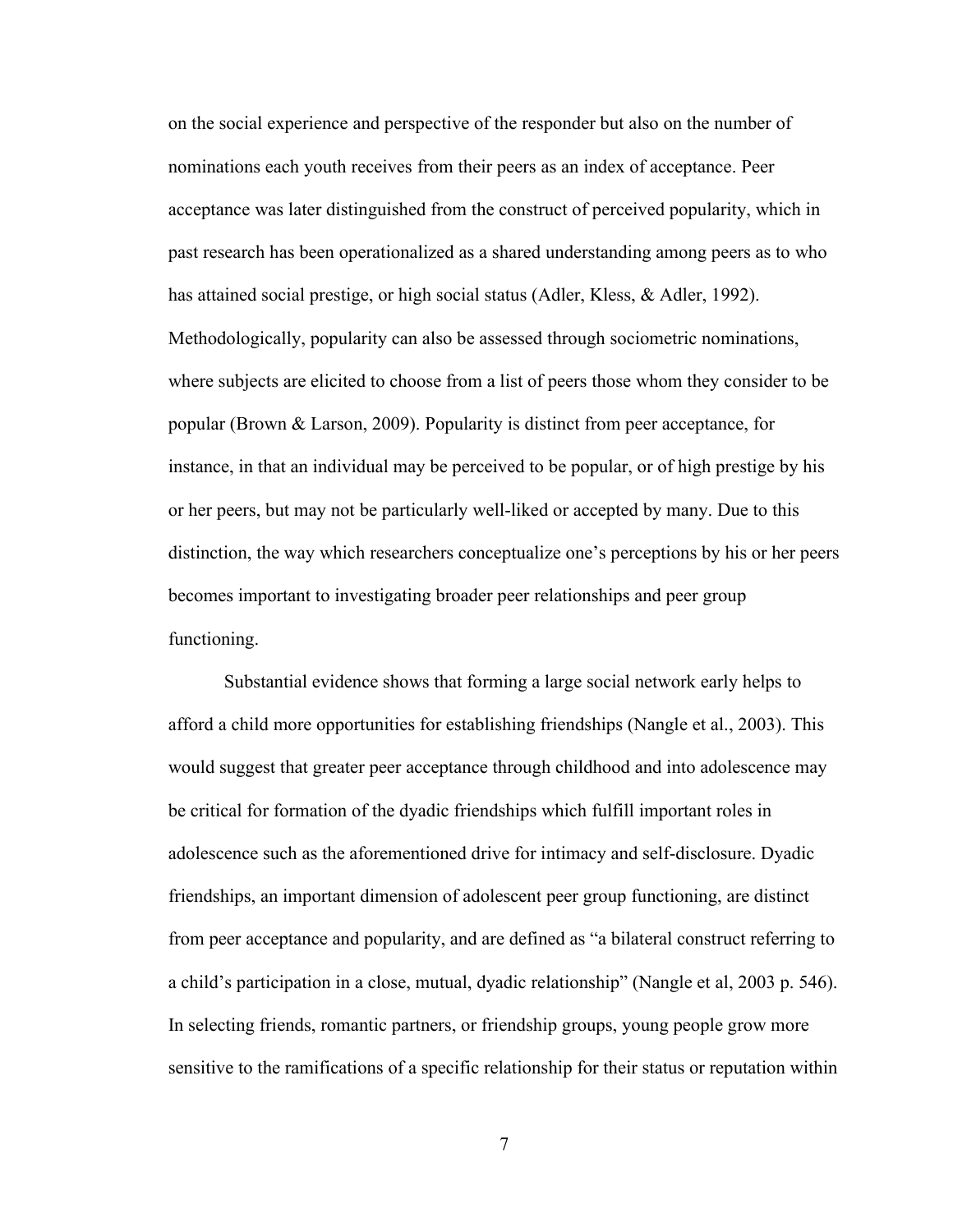the broader peer system (Brown  $&$  Larson, 2009). As a result, peer acceptance, popularity, and friendship can be understood as reciprocally influencing factors.

Relatedly, researchers have also been interested in the number of friends a youth has as another index of peer group functioning. Number of friends also can be assessed using sociometric nominations by simply asking youth to identify who their friends are (Brown & Larson, 2009). These friendship nominations can be limited or unlimited in number. Of note is that friendship nominations can then be used to pair youth into reciprocal friendship dyads at varying levels of closeness (best friends, close friends, etc.). The focus of the current study is use of friendship nominations to identify the total number of peers who identify any given youth as a friend. Specifically, number of friends was assessed as the total number of friendship nominations he or she received by samegrade peers who answered the question, "Please select up to 5 of your friends you spend the most time with from this list of students."

The negative outcomes associated with poor adolescent peer relationship functioning have been the subject of much recent literature. Be it that positive peer relationships in adolescence are beneficial to normative development and positive mental health adjustment, a large amount of research attention has been placed on the negative mental health outcomes of deficient, or negative peer relationships. Lack of acceptance among peers makes a distinct impact on the self-esteem and perceived well-being of rejected youth, and both externalizing problems and internalizing problems have been associated with peer rejection in adolescence. More specifically, Parker and Asher (1987) review that children who experience less group acceptance later have increased risk of poor personal adjustment, including greater propensity to drop out of high school.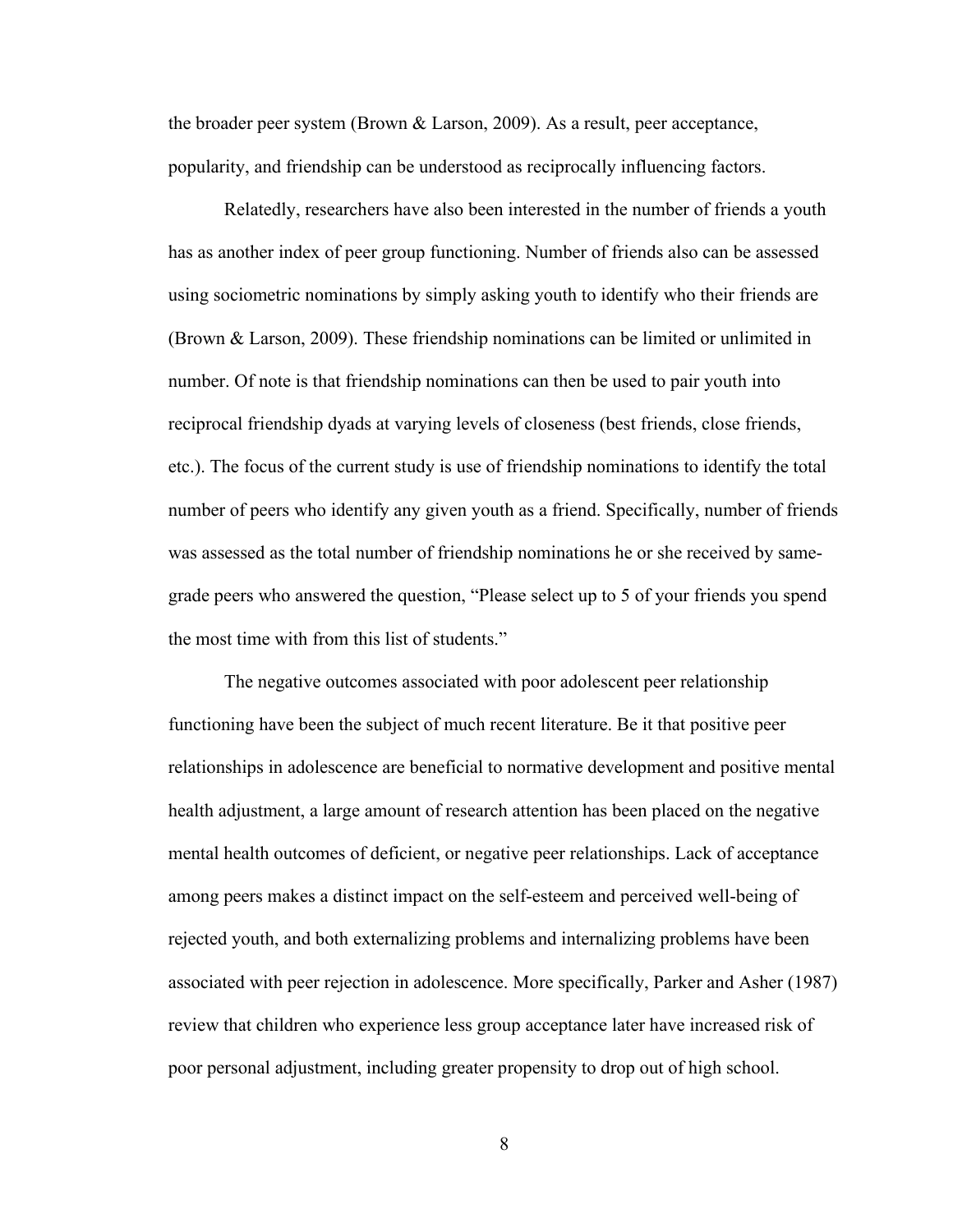Interestingly, Nangle and colleagues (2003) suggest that feelings of loneliness and social dissatisfaction are buffered by greater size and quality of a friendship network of popular children. It is thought that lack of acceptance and/or rejection by peers may confer risk for negative outcomes because these constructs offers direct feedback for adolescents' sense of worth and their self-concept.

Depressive symptoms have been one negative outcome researched with regard to poor peer functioning. Lower levels of closeness with a best friend, less contact with friends, and more experiences of peer rejection are shown to contribute to increases over time in depressive affect (Vernberg, 1990). Prinstein and Aikins (2004) also provide evidence that, among adolescents who advocate placing high importance on peer acceptance, rejection over a 17-month span was predictive of an increase in depressive symptoms. Across the literature, there is evidence for the notion that peer rejection in adolescence is detrimental to normative development. The current study focuses itself on symptoms of depression as a specific unfavorable outcome of experiences of peer rejection.

#### Depression in Adolescence

Adolescence is an important developmental period in which researchers attempt to understand the nature, course, and treatment of depression. The wholly inaccurate lay view of adolescence as a period which is meant to be endured, with mental health obstacles around every corner, may unfortunately have contributed to under-treatment of symptoms due to the belief that adolescents would grow out of their condition (Petersen, Compas, Brooks-Gunn, Stemmler, Ey, & Grant, 1993). What is more, research into the population of youth that does show behavioral issues in adolescence finds that these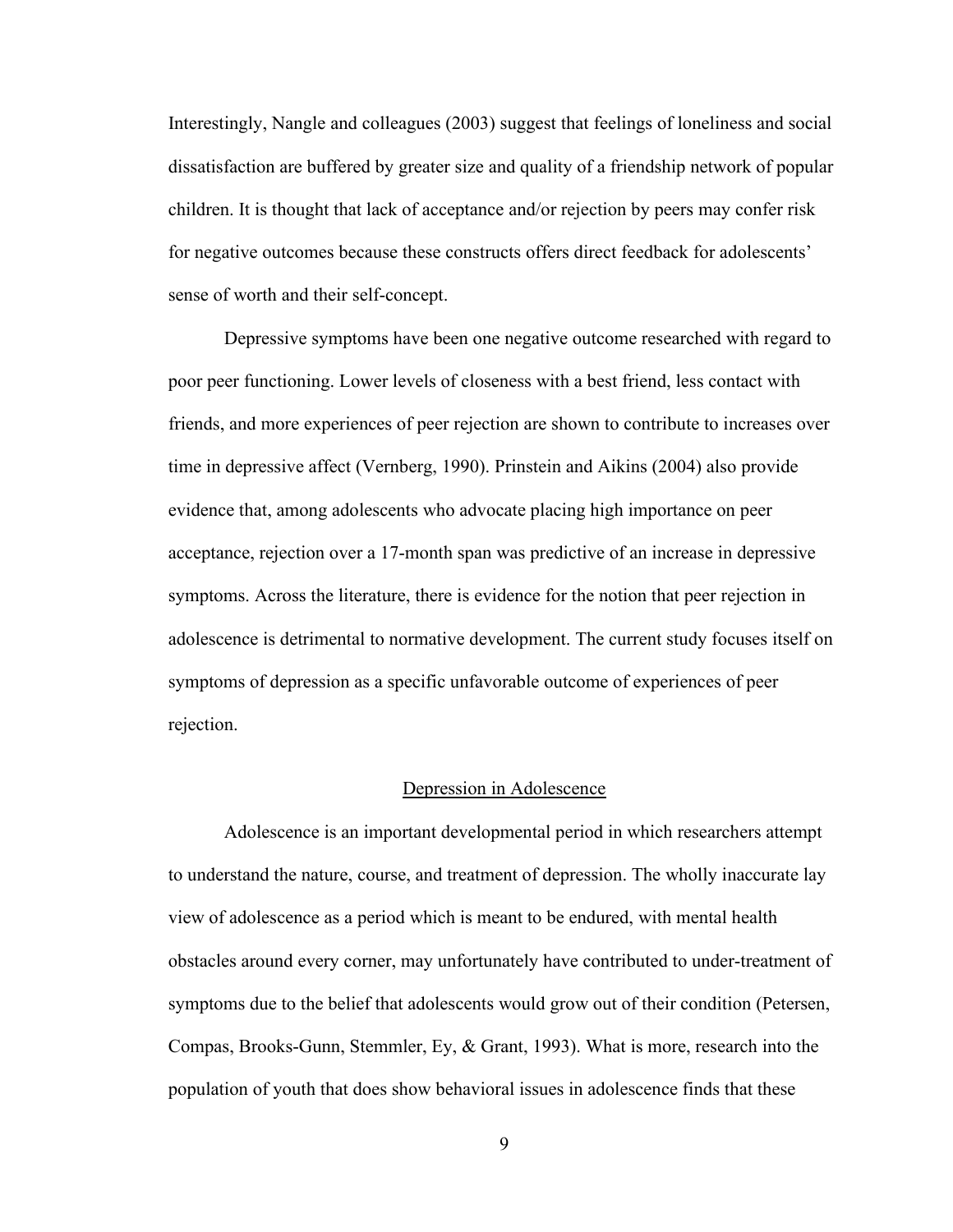individuals frequently develop depression in adulthood, suggesting that these difficulties are not necessarily normal adolescent manifestations (Petersen et al., 1993).

Petersen and colleagues (1993) make the distinction of how we classify depression in adolescence based on severity. They include three classifications of observable, obtrusive depression problems in adolescence: depressed mood, depressive syndromes, and clinical depression. Depressed mood is the least severe of these classifications and refers to the regularly-occurring negative feelings associated with difficult or unhappy situations such as the termination of a relationship, loss of a loved one, or termination of employment, for example. Depressed mood is generally temporary and mild but may also be connected with other problems such as anxiety, or other negative feelings such as regret or guilt. Depressive syndromes refer to the "constellation of behaviors and emotions that have been found statistically to occur together in an interpretable pattern at a rate that exceeds chance, without implying any particular model for the nature or cause of these associated symptoms" (Petersen et al., 1993, p.156). Positive correlations have been observed between the presence of depressive syndromes and other social and/or behavioral concerns including social withdrawal and destructive behavior, for example. Clinical depression often refers to diagnosis of a depressive disorder, such as Major Depressive Disorder (MDD). MDD is the definitive, identifiable impairment in daily functioning caused by at least five of nine recognized symptoms (APA, 2013).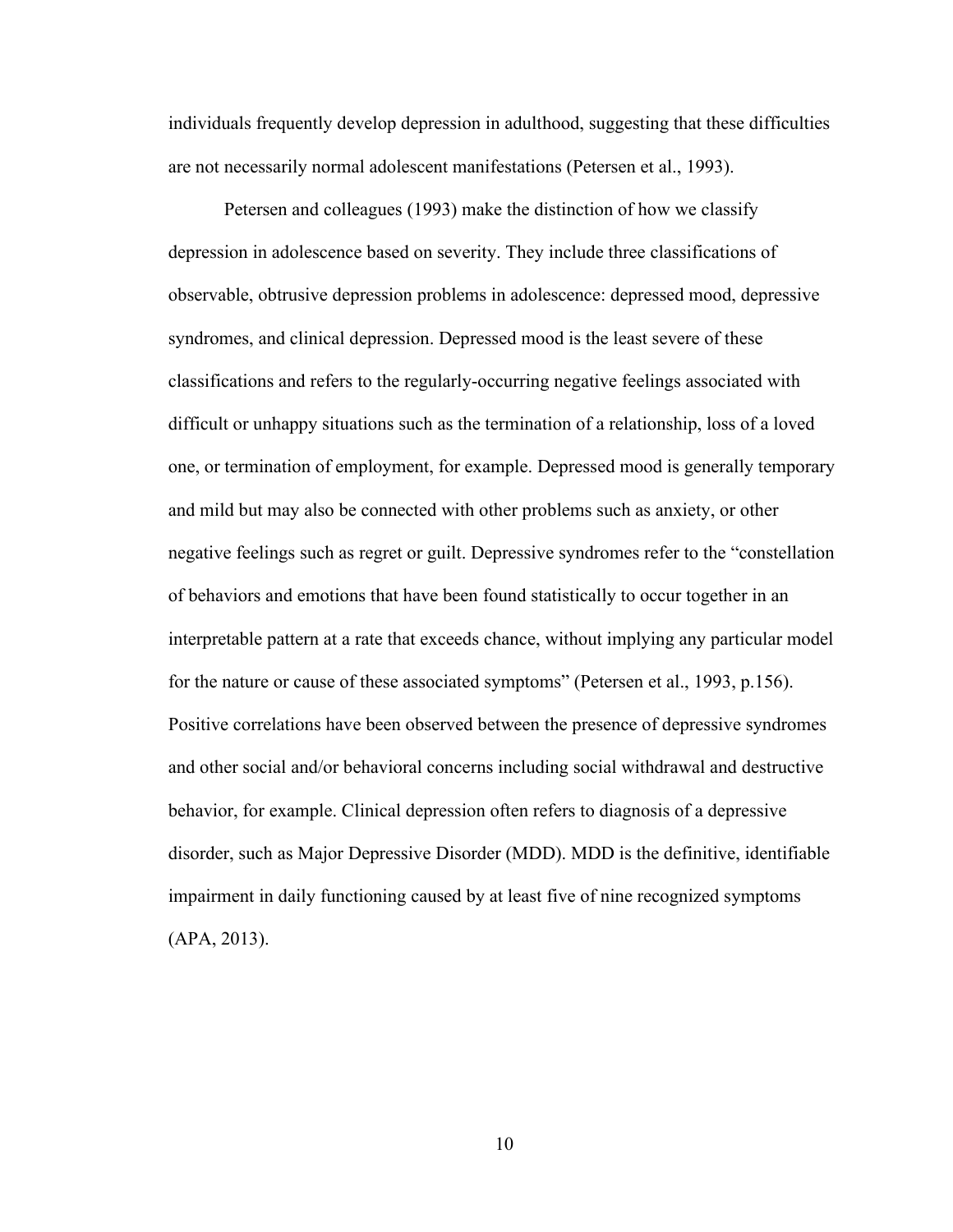These include:

- 1. Depressed mood (in adolescents this may include irritable mood.)
- 2. Diminished interest or pleasure in most activities day to day
- 3. Significant, unintentional weight loss or weight gain
- 4. Insomnia or hypersomnia
- 5. Psychomotor agitation or retardation
- 6. Fatigue or loss of energy
- 7. Feelings of worthlessness or excessive guilt
- 8. Diminished ability to think or concentrate, and
- 9. Recurrent thoughts of death, dying or suicide

Other mood disturbances involving depressed affect and/or symptoms of depression are observable in those suffering from related mood disorders, such as Persistent Depressive Disorder (APA, 2013). The severity and classifications of depression for each individual determines the type of interventions necessary, whether a health professional is needed for counseling, and whether an individual is needed to take medications to mediate their symptoms.

The prevalence of adolescent depressive symptoms and syndromes is significant, and rates of major depressive episodes (MDE), defined as a period of depressed mood lasting two weeks or more, among adolescents are above global averages for other ages (NIMH, n.d.). Each year almost 1 in 11 adolescents and young adults have an MDE, and the prevalence of these episodes increased between 2005 and 2014 (Mojtabai, Olfson, & Han, 2016). According to the National Institute of Mental Health (NIMH), an estimated 3.1 million adolescents aged 12 to 17 in the United States had at least one MDE during the last twelve months (NIMH, n.d.). This number represented 12.8% of the U.S. population aged 12 to 17. The prevalence of major depressive episodes was higher among adolescent females (19.4%) compared to males (6.4%) (NIMH, n.d.). What is also clearly observed from lifetime prevalences of depressive disorders is that there is a sharp incline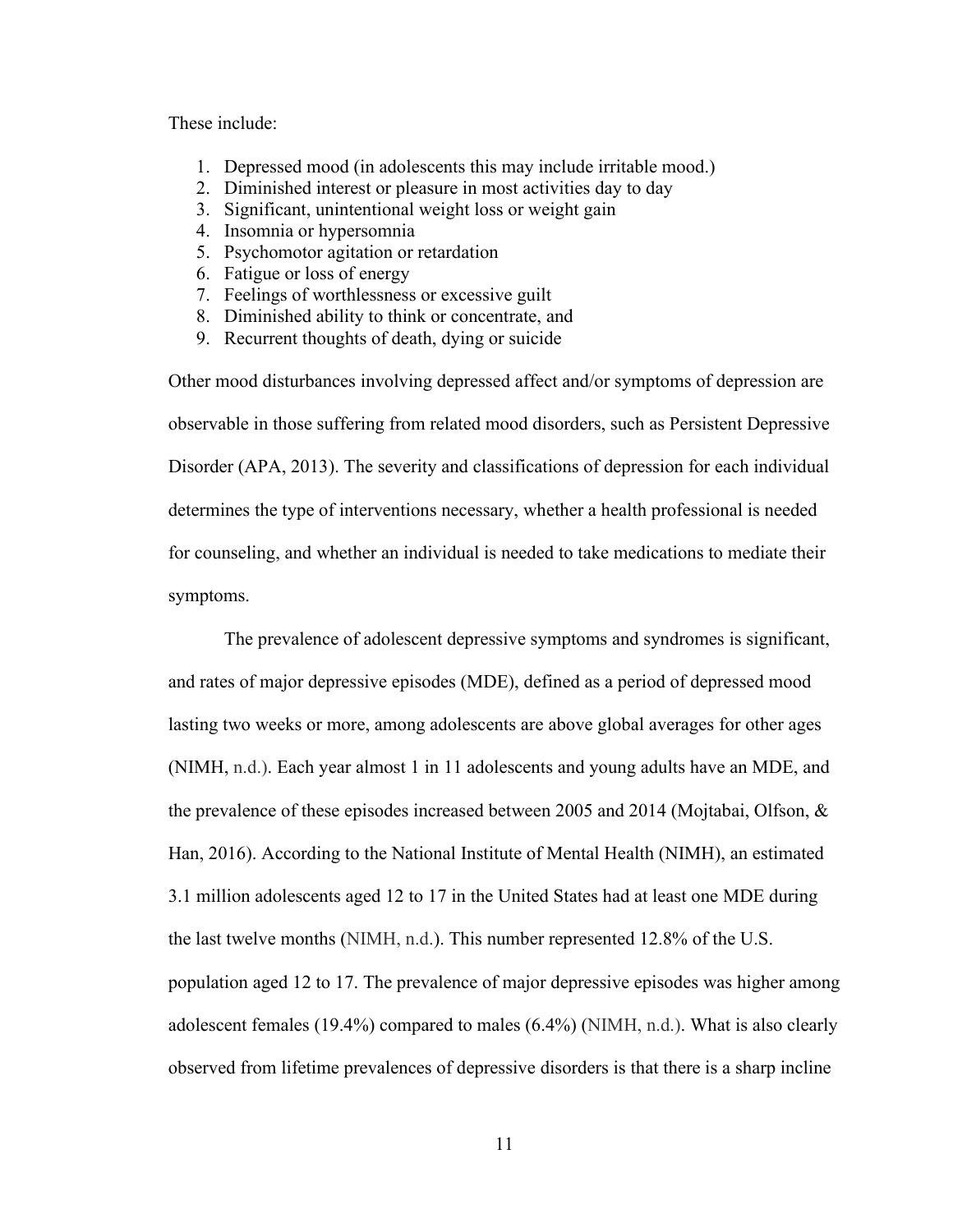in rates beginning in early adolescence, and rates escalate throughout the teen years, with 5% of 12 year olds and 17% of 17 year olds having documented depressive disorders (NIMH, n.d.).

Many factors could explain the recorded post-pubertal rise in prevalence. As stated, adolescence is a developmental period characterized by pronounced biological and social changes. The most commonly hypothesized contributors to the development of depression symptoms in adolescence are puberty, which incorporates both physical and social changes, and brain and cognitive maturation (Giedd, Keshavan, & Paus, 2008). This includes enhanced social understanding and self-awareness and increased reported stress levels, especially in girls (Thapar, Collishaw, Pine, & Thapar, 2012). From a social perspective, this then implies that adolescents may become increasingly at risk for depression at least in part due to negative assessments of themselves, which as has been discussed, are in large part derived from one's relationships with peers. Therefore, understanding the roles peer relationships have in the underlying mechanisms for the development of depression in adolescence has been an important part of developmental psychological research.

As stated earlier, rejection by one's peers during adolescence has been shown to increase levels of depressed affect (Parker and Asher, 1987; Prinstein and Aikins, 2004; Vernberg, 1990). Tragically, the inverse of this has been shown also. That is, those with elevated depressive symptoms are often rejected by their peers (Coyne, 1976).

Coyne's *Toward an Interactional Description of Depression* (1976) was among the first works to explore the idea that aversive patterns of depressed behaviors negatively affect the people in the environment of the depressed individual. Coyne writes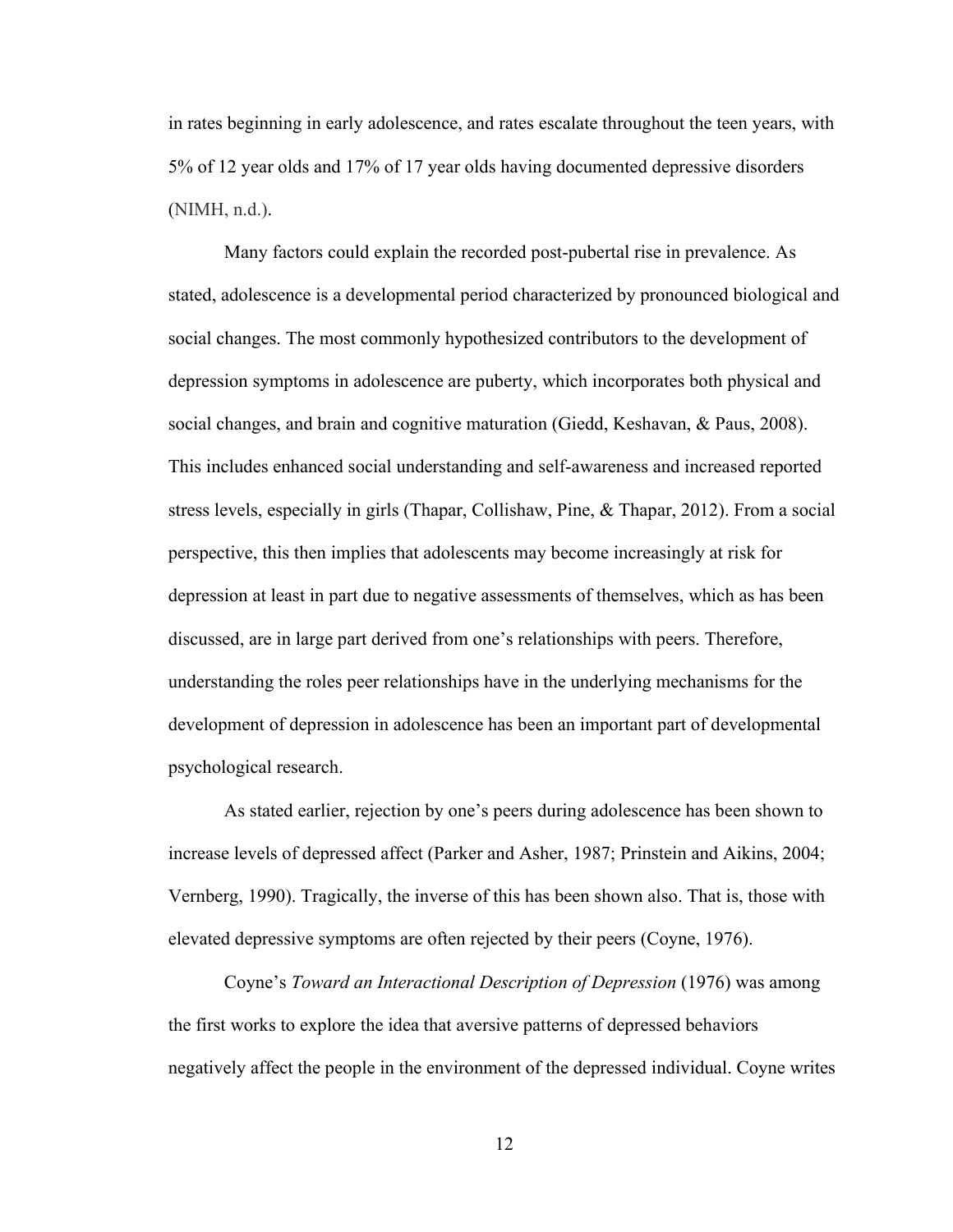that "what is customarily viewed as some internal process is, I believe, at least in part a characteristic of interaction with the environment, and what is customarily viewed as cognitive distortion or misperception is characteristic of information flow from the environment" (p. 29). This idea reflected different thinking of previous understanding which would have assumed that suffering from depression is like being blocked off from the outside world, left to one's own despair. Coyne's theorized interpersonal dynamics of depression are self-propagating. The person with depression elicits negative feelings in those in their environment through displayed aversive behaviors, and these people then reject the depressed individual to avoid these negative feelings, leaving the depressed individual without the social support necessary to adjust their depression. This then results in increased symptoms of depression, and the cycle continues.

Coyne goes on in some detail about the interpersonal behaviors used by "the depressive," as he calls them. First, and most importantly, the depressed individual engages in behavior that aims to test the viability of his or her acceptance by others and the security of these relationships. The depressive seeks reassurance from others that they still find their relationship tolerable. The problem is that the depressed individual will then doubt the sincerity of any reassurance given, due to low self-worth and self-esteem, and will have to then engage in the same action of excessive reassurance seeking (ERS), to the point that those in the relationship with this person will become irritated or impatient with the depressed individual. Coyne put it this way in his original work, "essentially the depressed person finds himself in the awkward situation of wanting to avoid rejection, yet at the same time fearing acceptance" (p. 35, 1976). Rarely, Coyne suggests, does this result in outward lashes by the people close to the afflicted person.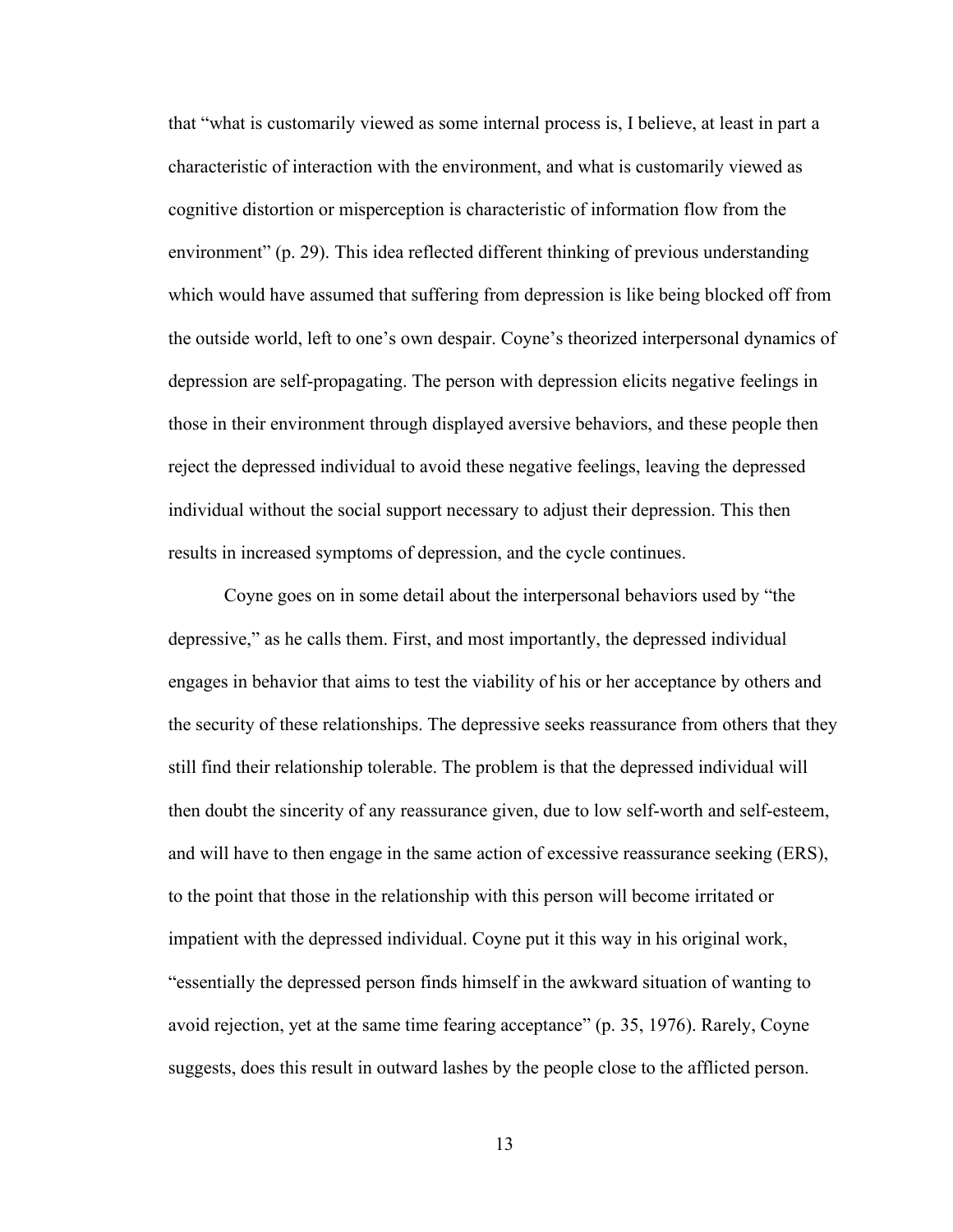Instead, others will persist through the aversive excessive reassurance seeking (ERS) behaviors of their depressed companion until the relationship can no longer be tolerated, at which point the depressed person will be rejected and the depressed individuals' symptoms are exacerbated by this loss of social support.

Self-verification theory (Swann, 1983) suggests that in an attempt to maintain clear and consistent views of the self, people strive to verify their identity through those around them by means of soliciting feedback which confirms their self-concept. Negative feedback seeking (NFS) is one interpersonal behavior observed among depressed people which fits into the self-verification theory. Swann, Wenzlaff, & Tafarodi (1992) examined the propensity to engage in NSF in a population of college undergrads. The authors found that not only do depressed individuals more often prefer an evaluator which measures them unfavorably, but that they will also be more likely to ask for negative feedback when there is an option to receive positive or negative feedback. This process of self-verification when operated by depressed individuals is counterproductive to remediating depressive symptoms, and further removes the depressed individual from their social relationships.

Further maladaptive interpersonal behaviors of those with depression have been introduced in recent years, including the construct of conversational self-focus (CSF). CSF, according to Schwartz-Mette  $\&$  Rose (2009) "is defined as the tendency of one person to redirect conversations toward the self and away from others" (p. 1263). It is important to note that this dominance of an interaction is not the same as normal, healthy self-disclosure in a relationship, as it is neither reciprocal nor elicited by those around the depressed individual. Especially when focused exclusively on negative content, such as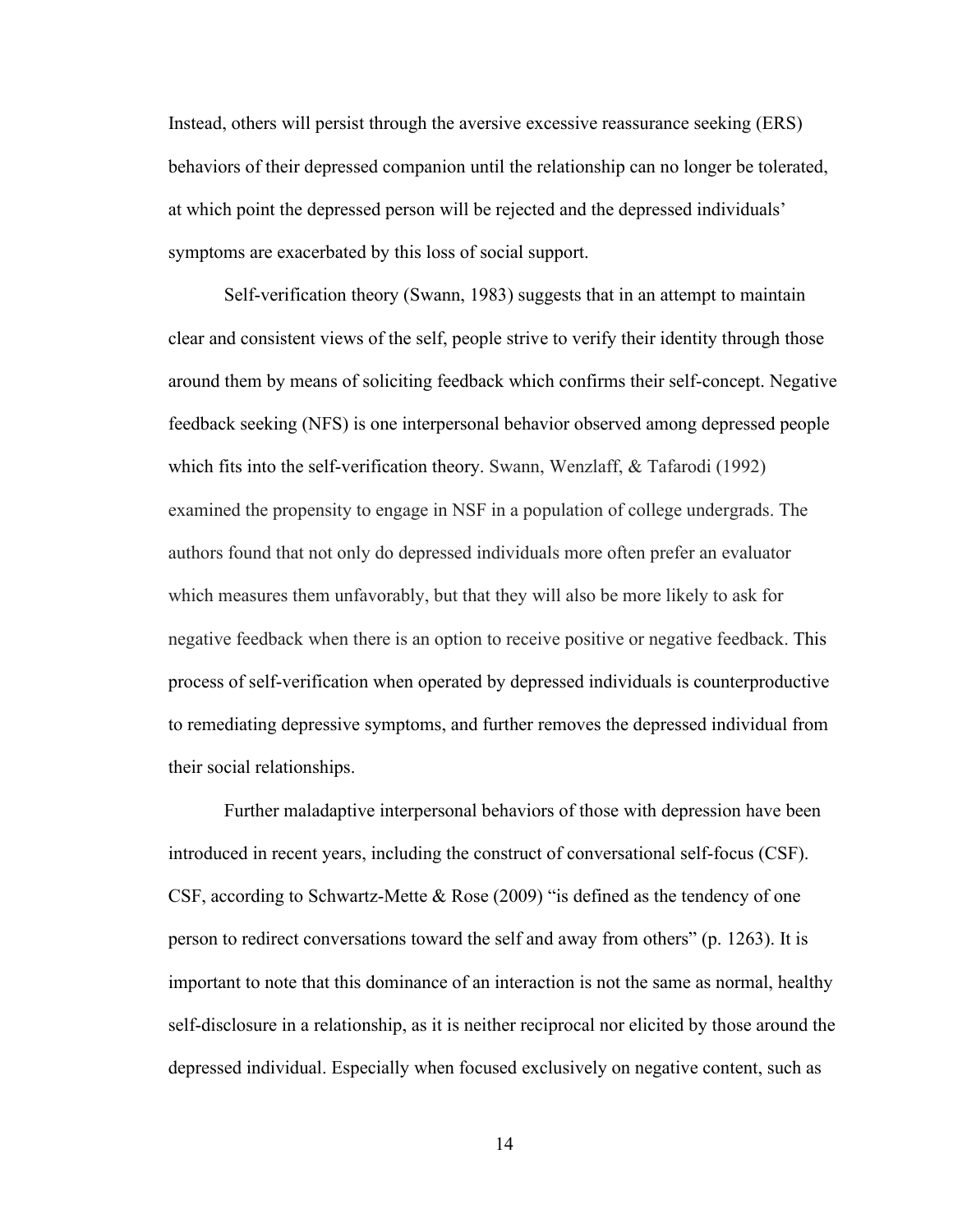one's own problems, Schwartz-Mette & Rose demonstrated that this sort of self-focusing behavior may not only be associated with depressive symptoms but also may be damaging to friendships (2009). In a second study, Schwartz-Mette  $\&$  Rose (2016) found that those depressed adolescents who engaged in CSF were reliably rejected by their close friends over time.

As Coyne states, "it should be made clear that [the interpersonal behavior] perspective does not deny the existence of important intrapersonal factors in depression" (p.29). Indeed, when not compiled with social-cognitive variables, these interpersonal behaviors may not manifest. Such social-cognitive factors include rejection sensitivity (RS), which is a cognitive bias to perceive and expect rejection from those close to oneself without what would normally be considered just cause (London, Downey, Bonic, & Paltin, 2007). Drawing on both attachment and attributional frameworks, the RS model supposes that experiences of rejection can sensitize an individual to the negative feelings associated with rejection and sharpen the reflexes which lead to these negative feelings in situations where rejection is possible (London, et al., 2007). The defensive reaction associated with RS in adolescents is generally either aggressive or anxious, and regardless of the type of reaction, increased feelings of loneliness have been predicted for youth who experienced RS (London, Downey, Bonic, & Paltin, 2007). This is not surprising, given that experiencing, or even perceiving, rejection from peers when an opportunity for intimacy exists would be a stressful and negative outcome. In one recent study among a group of adolescents with multiple relationship stressors, the development of depression was moderated by RS (Chango, McElhaney, Allen, Schad, & Marston, 2012). Importantly, this study demonstrated that several social/relationship stressors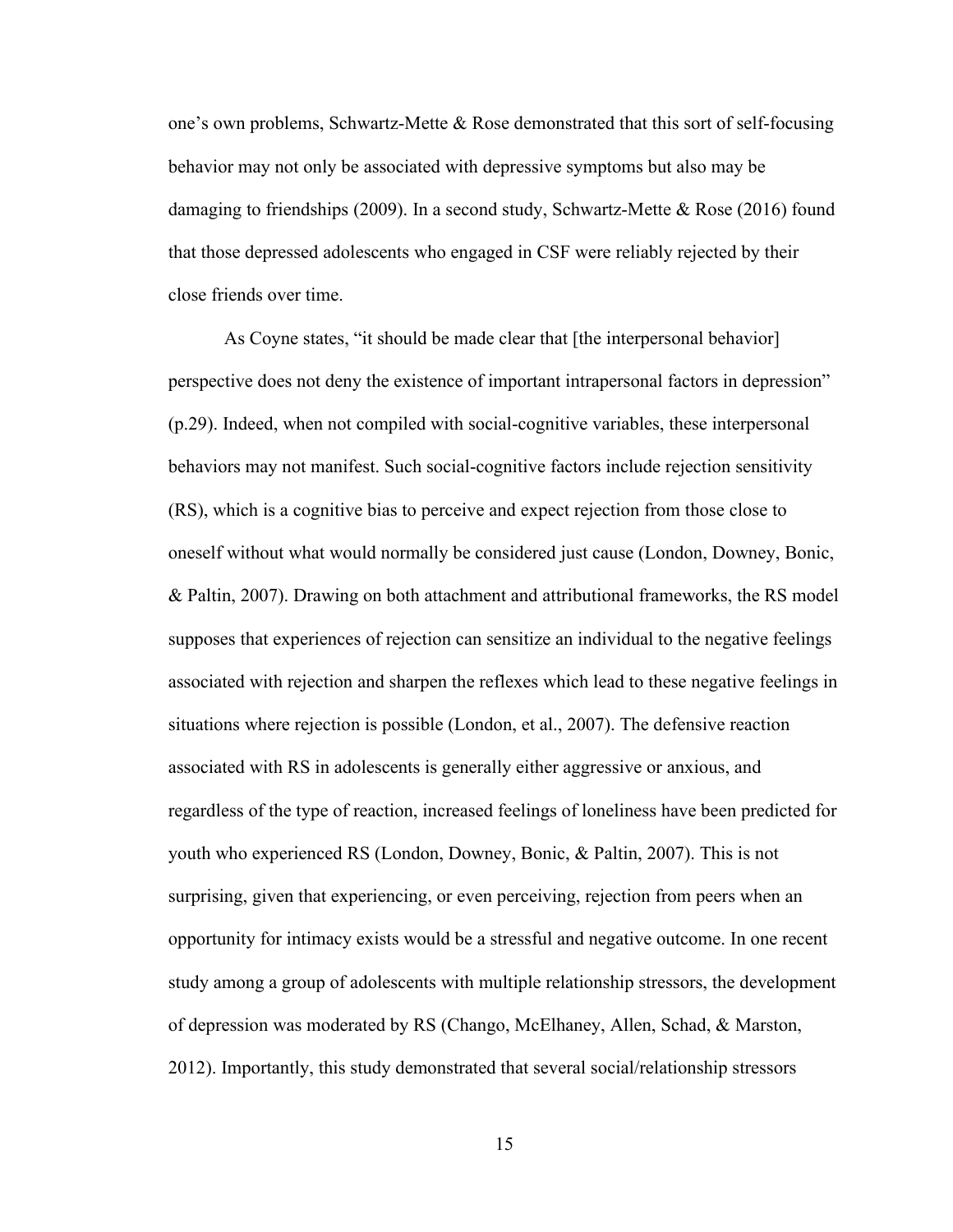which are individually only moderately predictive of development of depression were much more strongly correlated with depressive symptoms in adolescents with high RS.

Taken together, Coyne's original theory and more contemporary understanding of maladaptive, depression-related interpersonal behaviors indeed suggest a depressionrejection cycle, with the end result being worsening depressive symptoms. This depression-rejection pathway is one potential trajectory examined in the current study. What has received far less attention in research and is thus less well understood is if, and how, those affected by symptoms of depression can sustain their relationships with others, and even relieve their depressive symptoms. Especially during the important developmental period of adolescence, understanding the effects that maladaptive interpersonal behaviors have on relationship trajectories is paramount. This is an additional primary endeavor of the current research.

#### Relevant Gender Differences

To further understand the implications of adolescent peer relationship functioning for emotional adjustment, researchers have worked to elucidate potential gender differences that may be present in the relationship styles and emotional adjustment of boys and girls. Many gender differences have been consistently documented, beginning very early in youths' development (Rose & Rudolph, 2006). Gender differences in the structure of peer groups, the types of interactions amongst peers, and the frequency of group engagement contribute to this distinction. Deciphering the potential implications which may exist for this pattern of differences has been a meaningful scientific endeavor in the study of peer relations. Major gender differences in peer relations and emotional adjustment as they pertain to the current study will be briefly described here. For a more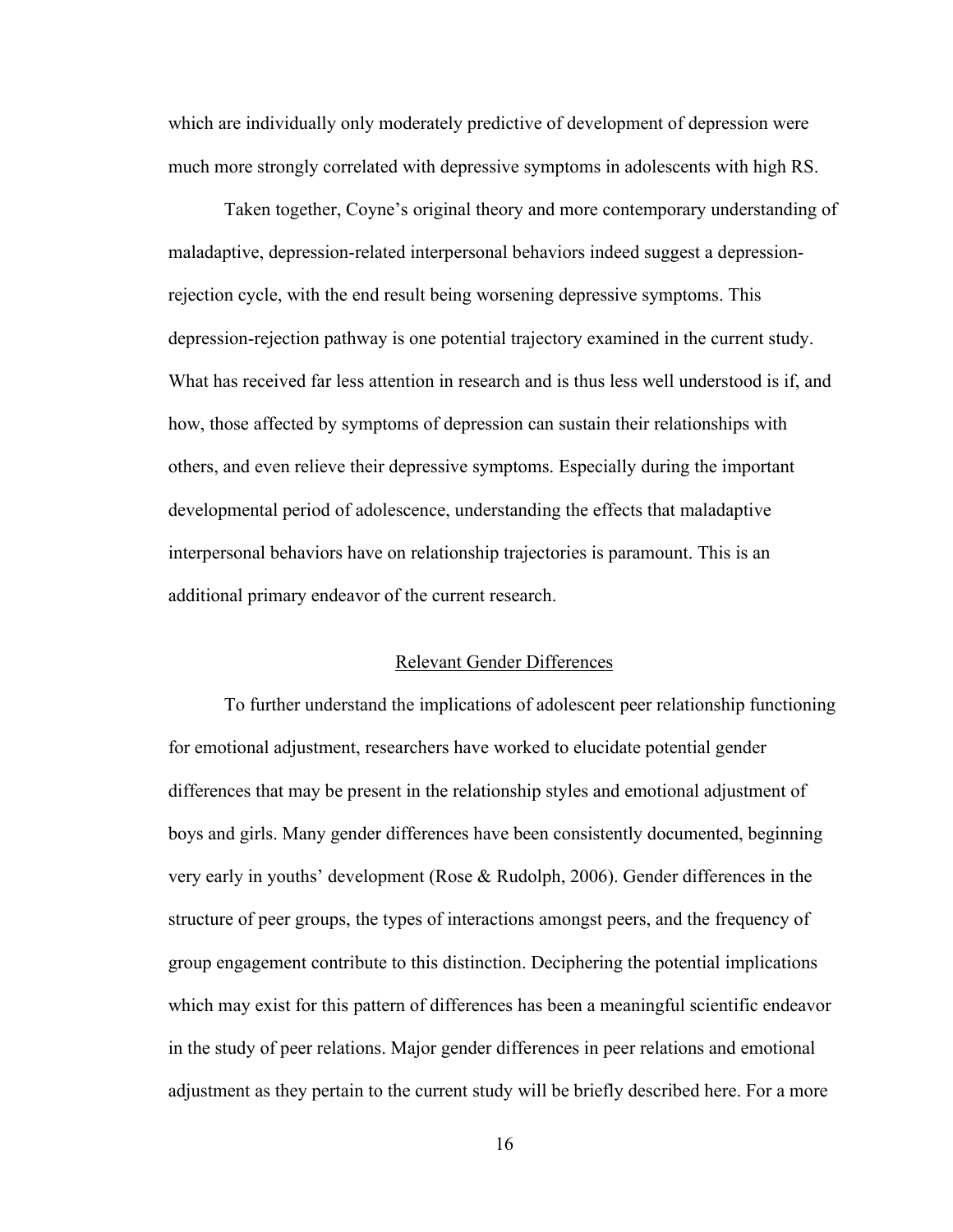complete examination, of gender differences in peer experiences see Rose & Rudolph, 2006.

Possibly one of the more robust findings related to gender is that of homophily, which is the general propensity for both boys and girls to interact with similar peers. In accordance with the homophily hypothesis, boys and girls tend to interact with samegender peers more often than opposite-gender peers, and this finding has been successfully replicated in numerous studies (Bukowski, Gauze, Hoza, & Newcomb, 1993; Kovacs, Parker, & Hoffman, 1996; Maccoby & Jacklin, 1987). The term homophily could be used to refer to other means of determining likeness, such as shared interests or hobbies, or engagement in extracurricular activities, or any other means by which groups hold a shared sense of similarity, but it certainly corresponds strongly with gender differences.

Observable beyond the propensity to interact more with similar as opposed to different peers are important gender differences which exist with regard to a variety of social and emotional variables. Gender differences in peer behaviors are minimally present in early childhood but begin to emerge more drastically in the elementary school years and are at their strongest at the time of transition into adolescence. For instance, Maccoby (1990) found that boys and girls in middle school can be contrasted by play styles, leisure-time activities, group strength and power, and total number of friendships. Among these contrasts, boys are observed in large groups, taking up larger spaces during play in comparison to girls, who tend to prefer small groups, or parallel play, a type of interaction where children play side-by-side but without attempting to influence each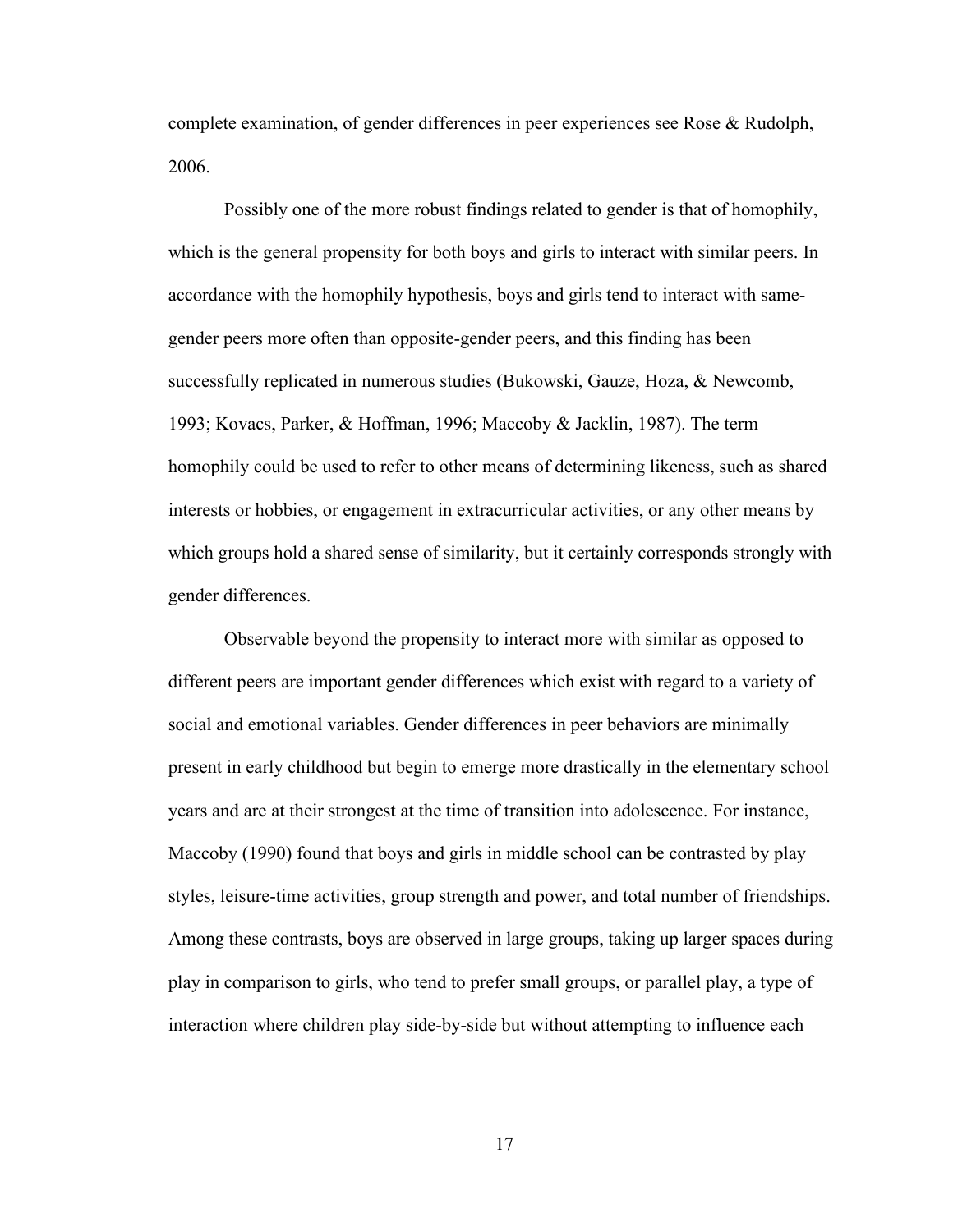other's activities. Further, boys are more likely to engage in structured, organized play such as sports or games with rules (Moller, Hymel, & Rubin 1992).

Another structural difference between boys' and girls' relationship styles involves social network density. Parker and Seal (1996) found in a population of middle schoolers attending a sleep-away summer camp that over time boys had greater success in integrating friend groups than girls did. In other words, over time, friends of boys were more likely to become friends with one another. This has strong implications for aforementioned benefits of popularity in childhood when attempting to successfully secure close friendships later in adolescence.

Boys also engage more often in rough-and-tumble play with peers than do girls. Boys' overt-aggression style of interaction has been suggested to afford them the opportunities necessary to establish stable social hierarchies based on shows of strength, and this may have implications for boy's self-image in the context of social power (Savin-Williams, 1979). Savin-Williams (1979) found that whereas boys were likely to assert social dominance through physical means, girls were more likely to ignore group members, effectively shunning them. It can be said that during childhood, boys will seek to self-promote to climb social ranks, while girls will relegate others.

Whereas boys are observed more often than girls engaging in large group interactions, girls' interactions with peers tend to involve extended dyadic involvement. Though boys may interact in dyads as frequently as girls do, a key difference lies with the duration of these interactions, as girls' dyadic interactions have been recorded to last significantly longer than boys' (Benenson, Apostoleris, & Parnass, 1997). Interestingly, girls spend more of their time in social conversation than boys, most likely in part due to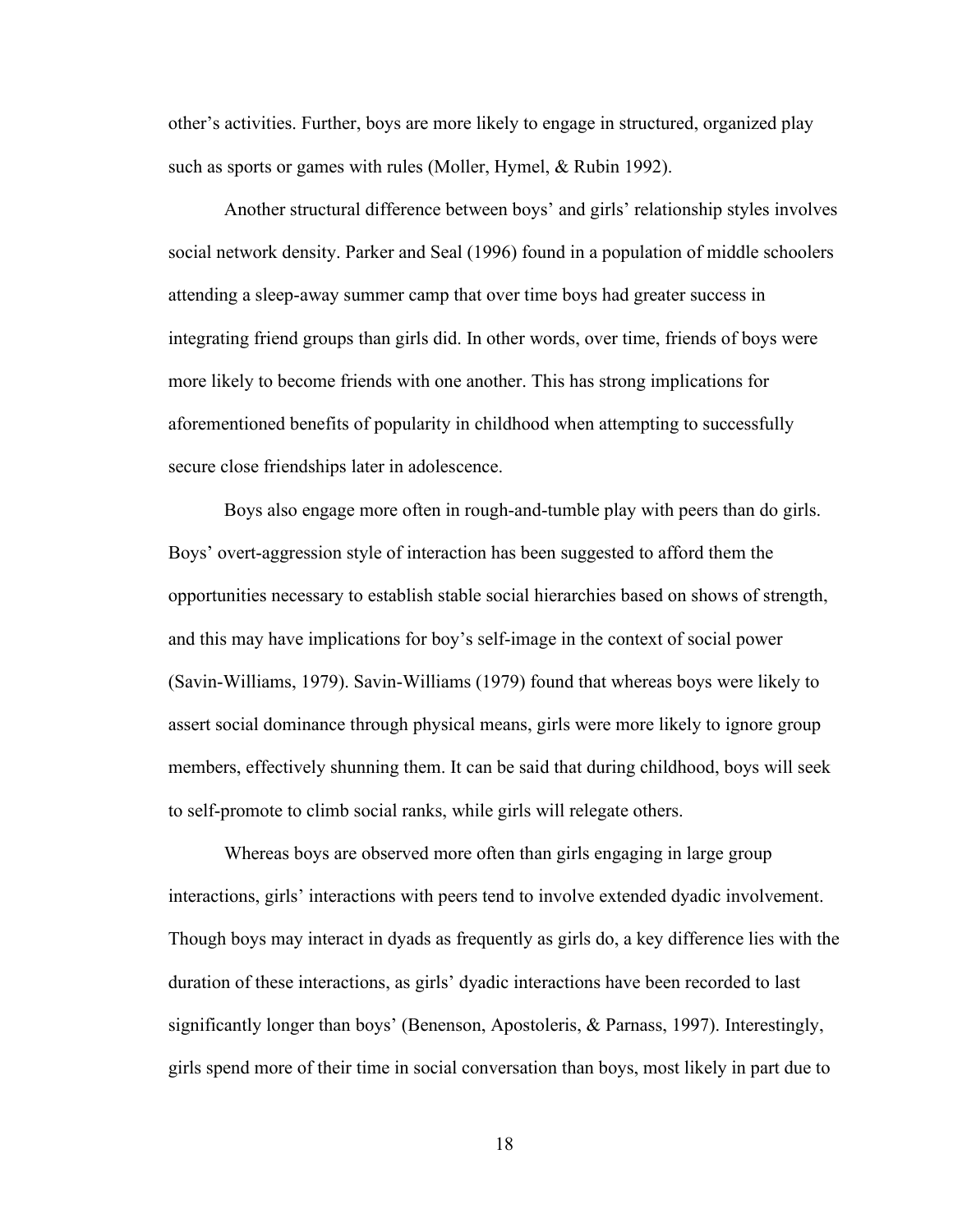this difference of duration of interaction at the dyad (Moller, Hymel, & Rubin 1992). Self-report studies with youth in the sixth grade and older also consistently find medium and large significant effects indicating that girls report more self-disclosure in friendships than do boys (Buhrmester & Furman, 1987). Girls have also been shown to strive for intimacy and mutual dependence with friends and respond more severely to social anxiety and social exclusion on scales meant to measure such constructs (La Greca & Lopez, 1998). Elevated levels of social anxiety were in turn linked to poorer social function in both boys and girls, as seen by both number of close friendships as well as general peer acceptance.

Although gender differences were not originally incorporated into Coyne's model, there is reason to believe that the effects of the aforementioned maladaptive interpersonal behaviors may be stronger for either girls or boys. Gender differences in Coyne's (1976a) primarily postulated maladaptive interpersonal behavior, ERS, have been found to be relatively consistent across studies (Starr & Davila, 2008). In one meta-analytical study assessing findings on ERS as moderated by gender, studies with higher percentages of female participants found greater association linking ERS to worsened depressive symptoms, implying a potentially stronger sensitivity to ERS in the development of depression in women (Starr & Davila, 2008). In studies focusing on NFS, it is not usually the case that there is a gender difference found in the frequency of this behavior. However, Borelli and Prinstein (2006) did find that NFS uniquely contributes to the development of depression in girls. In particular, their results showed significant effect of NFS on depression among girls, but not boys, when controlling for adolescent's symptoms of social-anxiety and low self-esteem (Borelli and Prinstein 2006).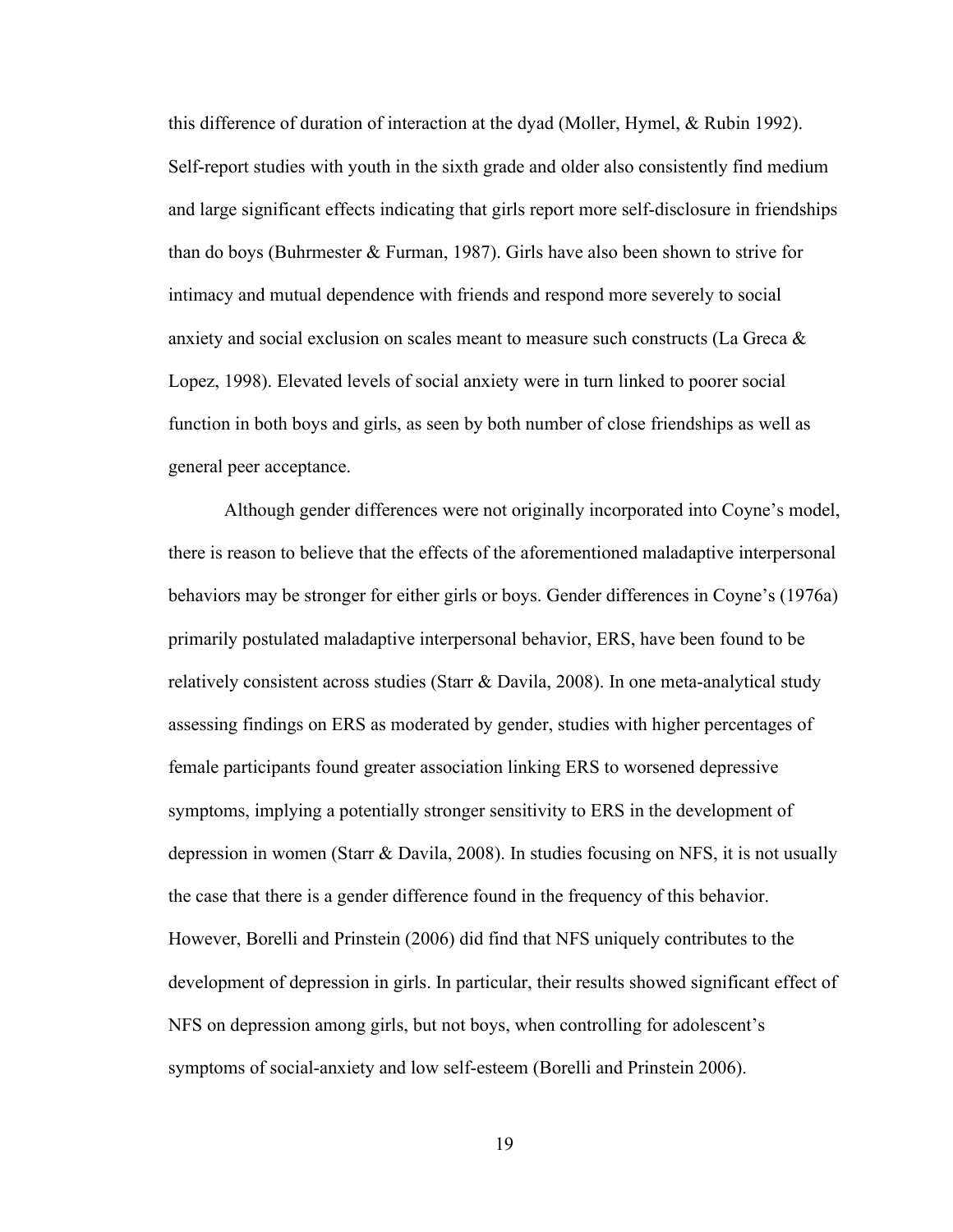Interconnected with both girls' play style of quieter, dyadic activities as well as communication behaviors, girls may be at more likely to engage in CSF than boys, if for no other reason than simply from the time spent in conversation. This was the case for Schwartz-Mette & Rose (2016), who, in a study of same-gender adolescent friendships found that girls reported engaging in CSF more often than boys. Interestingly, however, in this study girls also rated their friendship quality higher than boys did even in the presence of greater CSF, indicating that higher levels of intimate self-disclosure in the form of CSF may not be detrimental to the relationship, at least for girls. In an earlier study, Schwartz-Mette & Rose (2009) also state that "gender differences favoring girls also were observed for the subscales of conflict resolution, intimate exchange, and validation and caring" (p. 1272). Girls' greater social communication skills may therefore be at play when examining CSF, such that positive relationships are those in which talking about one's problems is not only an acceptable activity, but also a source of affectionate bonding.

Finally, in one study, RS was more strongly associated with women's than with men's pessimism about the course and outcome of conflicts with romantic partners (Downey, Khouri, & Feldman, 1997). Specifically, RS was a stronger predictor of concern about rejection during conflict, and of feeling lonely and unloved after conflict, in women than in men. Given girls' greater concern over social relationships, (Rose  $\&$ Rudolph, 2006) it may be that girls report higher levels of RS.

What is relatively clear in the evaluation of gender differences in youth's peer relations is that girls appear to be at somewhat of a disadvantage with regard to negative outcomes of peer experiences. The negative emotional developmental outcomes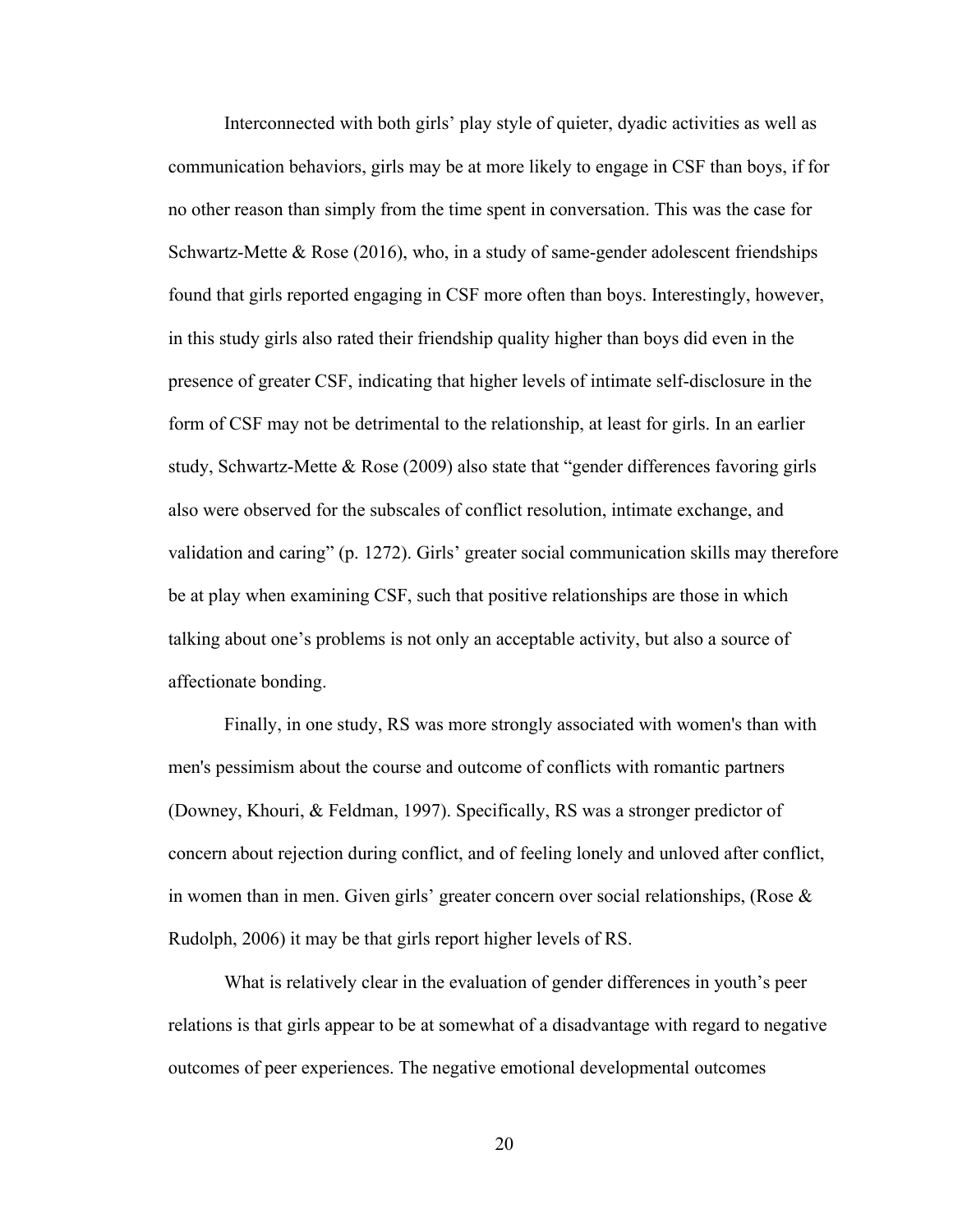associated with poor social adjustment congruent with social well-being seem to target girls over boys in these findings. La Greca and Lopez (1996) put it very well in the discussion of their findings, "These results are troubling, as they suggest that social anxiety may interfere substantially with girls' close interpersonal relationships. Intimacy and emotional support from close friends are salient features of adolescent girls' friendships, as our findings [and others'] have indicated; thus, factors that interfere with the development of close, intimate friendships-such as feelings of social anxiety-may have a greater negative impact on girls than on boys" (pg. 93). In combination with elevated levels of self-disclosure and need for intimate reassurance, less robust development of large friend groups, and greater perceived anxiety dealing with rejection, girls are understood to be at a greater risk for the development of depression within the context of social rejection. Indeed, this is what the epidemiologic data on depression demonstrates. In 2016, adolescent girls were more than three times as likely as adolescent boys to suffer from a major depressive episode (NIMH, n.d.). The current study explores gender differences with regard to adolescents' number of friends, depressive symptoms, and depression-related interpersonal variables including excessive reassurance seeking (ERS), negative feedback seeking (NFS), conversational self-focus (CFS), and rejection sensitivity (RS).

#### The Current Study

The present study examined the interplay of depressive symptoms, rejection by friends (as indexed by loss of friendship nominations over time), and depression-related interpersonal behaviors in a sample of adolescent males and females at a private, preparatory middle and upper school. This study was aimed towards extending our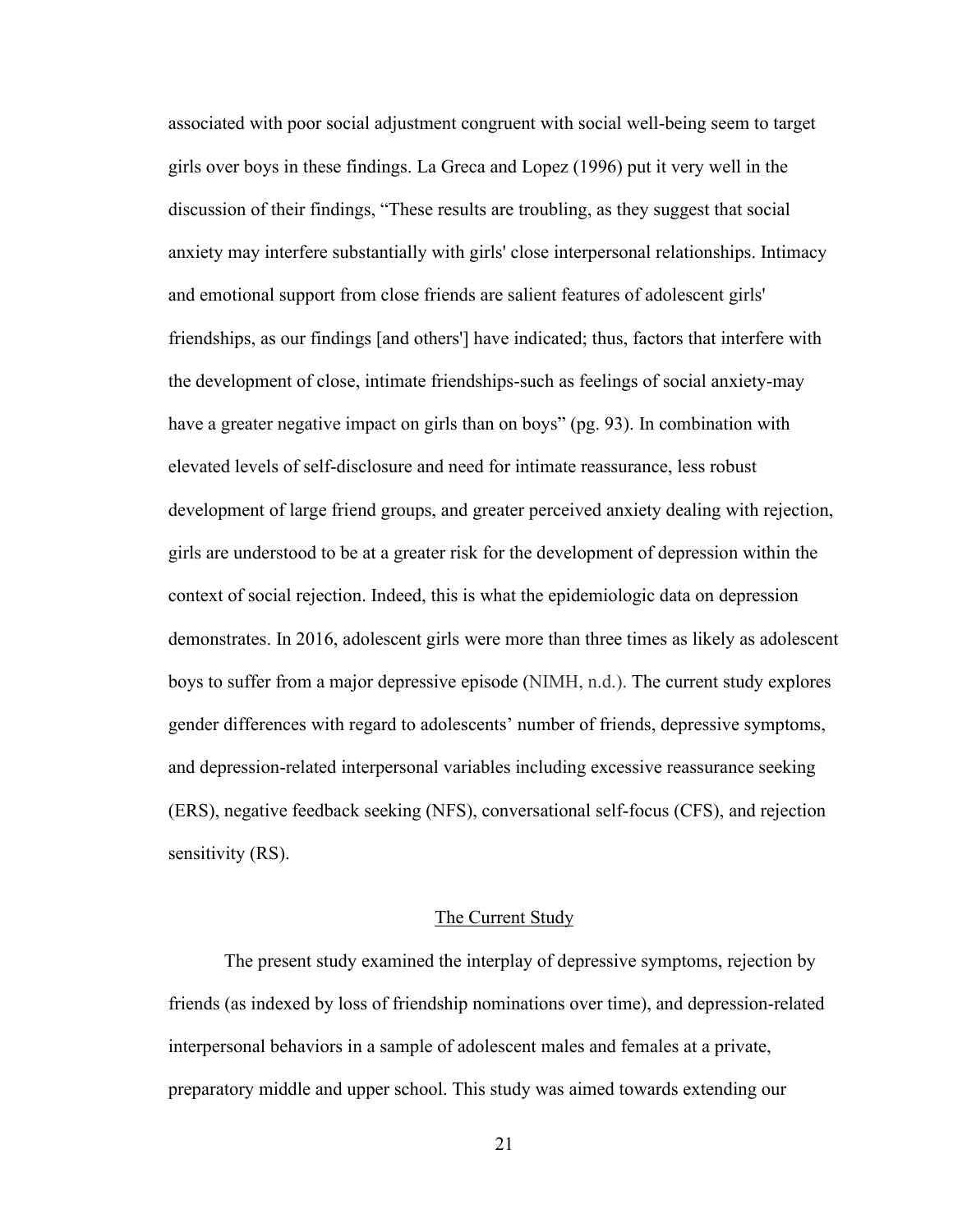understanding of the general impact of levels of depression on adolescent peer relationships. Specifically, the current study aims to examine the trajectory of depressive symptoms in the context of adolescent peer relations and how this trajectory may be moderated by the maladaptive interpersonal behaviors and social-cognitive state (ERS, NFS, CSF, RS) of the depressed youth. Inspired by the work of Coyne's interpersonal theory (1976), this research is meant to extend current understandings of these behaviors within an adolescent population. Further, this research endeavors to add to our knowledge on the importance of peer acceptance to the development of depression.

The current work supposes two trajectories. First, greater initial depressive symptoms were expected to result in increased peer rejection over the course of the study, as operationalized by a decrease in the number of friendship nominations received by peers. This rejection-trajectory is expected to be further moderated by higher levels of depression-related interpersonal and social-cognitive variables including ERS, NFS, CSF and RS. A second, resilience-trajectory will also be examined. Specifically, it is hypothesized that adolescents' depressive symptoms would decrease under conditions of having higher numbers of peer-nominated friendships. Further, potential gender differences in each of these trajectories will be explored. It is expected, given the literature reviewed, that females within the target population will have greater overall scores of depressive symptoms than their male counterparts, and will engage more often in the potential aversive relational behaviors described, and show higher distress to peer rejection.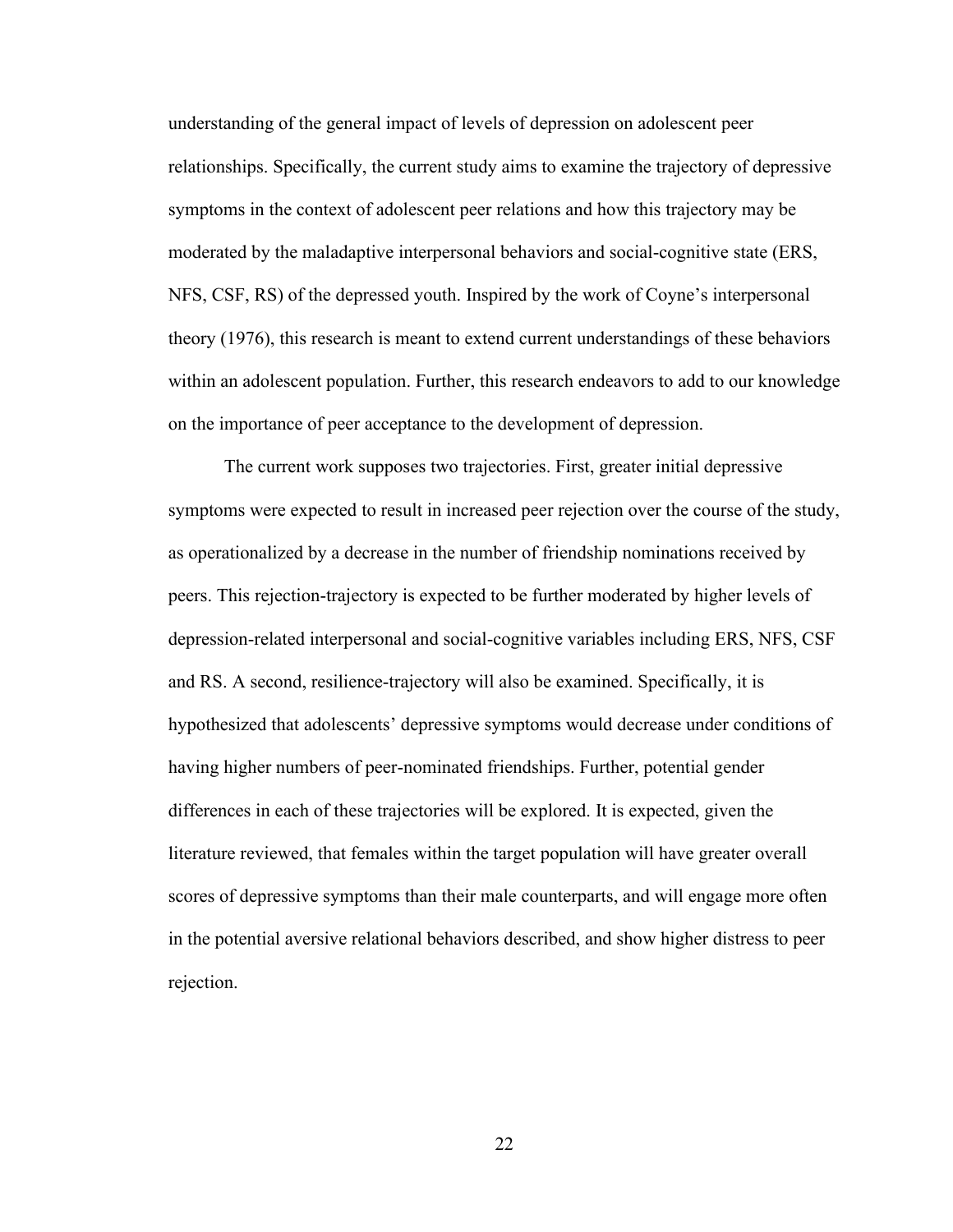#### METHOD

## Participants

Participants were students from the middle school ( $n = 29$ ) and upper school ( $n =$ 53) of a private, preparatory academy in southern Maine (grades 5-12; total  $N = 82$ ; 46% female). Of the 207 students between both schools, 117 were consenting participants (56.52%). This was equivalent to 39 consenting/72 total middle school students (54.17%), and 78 consenting/135 total upper school students (57.78%). The age of participants ranged from 11 to 18 years of age  $(M = 14.8$  years old,  $SD = 2.05$ ). The selfreported racial/ethnic group distribution of the sample is reflective of the state of Maine: 4% Hispanic (n = 3), 4% American Indian/Alaskan Native (n = 3), 6% Asian (n = 5), 0% Hawaiian/Pacific Islander (n = 0), 1% Black (n = 1), 96% White (n = 79). These counts total greater than 100%, as some participants self-identified as more than one race.

## Procedure

This study was reviewed and approved by the University of Maine Institutional Review Board. Prior to participation in the study, written parental consent was obtained for each youth participant. Child assent was obtained at the time of participation, and each participant was notified that they could terminate their participation in the study at any point of time. All data collection took place online during student's free time. Specifically, each participant was provided with a link to online questionnaires and a secure log-in ID so that they and they alone could access their individual questionnaire for a period of up to one week after the survey was initially opened.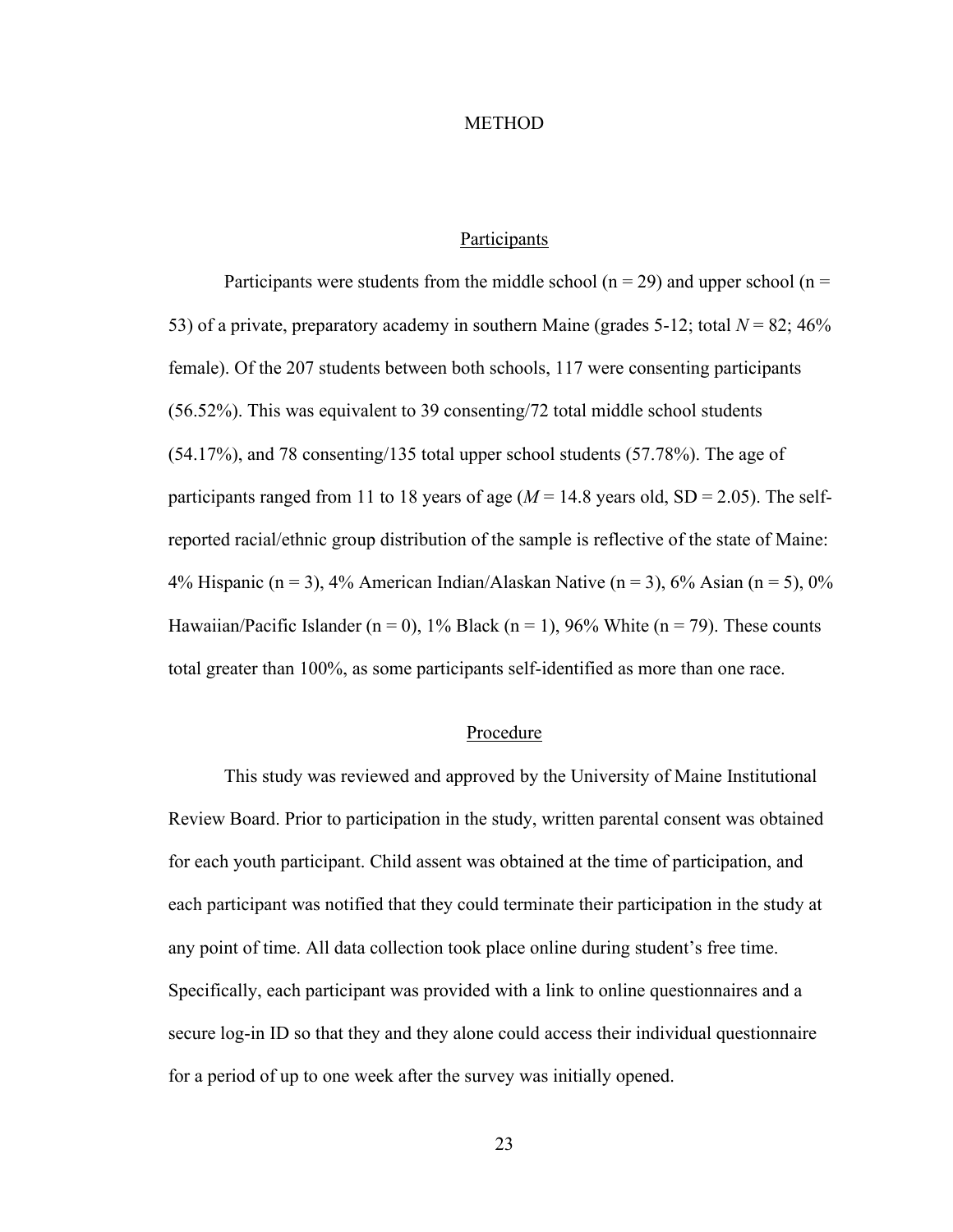Participants completed two identical surveys spaced approximately six weeks apart. A third assessment was a part of the larger research project but is not of centrality to the current study. The surveys included multiple self-report questionnaires assessing participants' emotional adjustment, friendship functioning, and interpersonal behavior. Participation in the study itself did not pose specific identifiable risks to participants beyond what distress could be expected from daily life (e.g., reflecting on one's own emotional adjustment or friendships). Given that participants were reporting on emotional adjustment outcomes such as depressive symptoms, a clear plan was outlined for identifying those participants with significantly elevated symptoms. Specifically, the names of those participants who reported depressive symptoms above the recognized limit for clinical adolescent depression scores (CES-D sum score of 19 or greater) were distributed to selected NYA staff (school social worker, head of school) within 24 hours of data collection. The school social worker then directly contacted the student and their parent(s)/guardian(s) and provided additional resources for support. The primary investigator of the project, a licensed psychologist, worked closely with school staff to provide resource and referral information for each identified case.

Each participant was compensated for their time with a \$10 Amazon gift card for each survey they completed. Participants who completed each of the assessments for the larger project were entered into a drawing for a chance to win a pair of Beats® Headphones. Participants who withdrew from the study at any point, were compensated for each portion of the project they completed.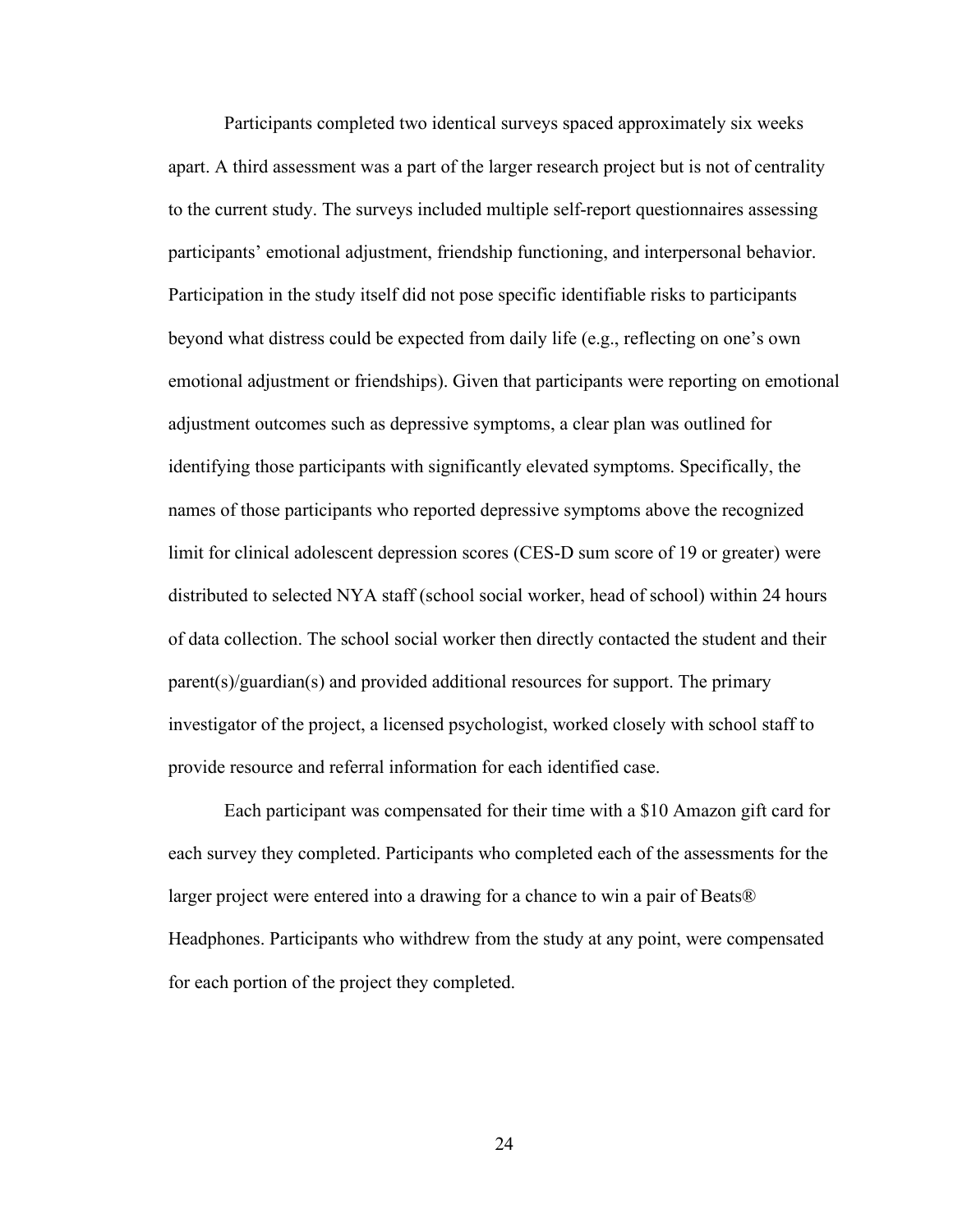#### Measures

Because the current study is derivative of a larger research project, not all of the measures utilized will be described here. Of interest to the current study are the measures used to assess depressive symptoms, excessive reassurance-seeking (ERS), negative feedback seeking (NFS), conversational self-focus (CFS), and rejection sensitivity (RS), as well as peer sociometric nominations.

*Depressive symptoms*. To assess current symptoms of depression, participants completed the Center for Epidemiologic Studies Depression Scale (CES-D; Radloff, 1977). It consists of 20 items aimed to assess the presence and severity of depressive symptoms over the past two weeks. Each item is rated on a 0-4 Likert scale including the following response options: "Not at all or less than one day last week" (0), "One or two days last week" (1), Three to four days last week" (2), "Five to seven days last week" (3), and "Nearly every day for two weeks" (4). A score was created for each participant by summing all item responses. Sum scores 19 or greater indicate clinically significant depressive symptoms in adolescence. Internal consistency of the CES-D was high at both time points (Time 1  $\alpha$  = .90; Time 2  $\alpha$  = .90).

*Excessive Reassurance-Seeking (ERS)*. ERS was assessed through participant answers to four questions about their own general tendency to engage in ERS with friends and family members. Items were adapted for use in this study from the Depressive Interpersonal Relationships Inventory (Metalsky et al., 1999). Each item was rated on a 5-point Likert scale ranging from "Not at all true" (1) to "Always true" (5). An example item is, "I always need to ask my parents and friends if they like me." An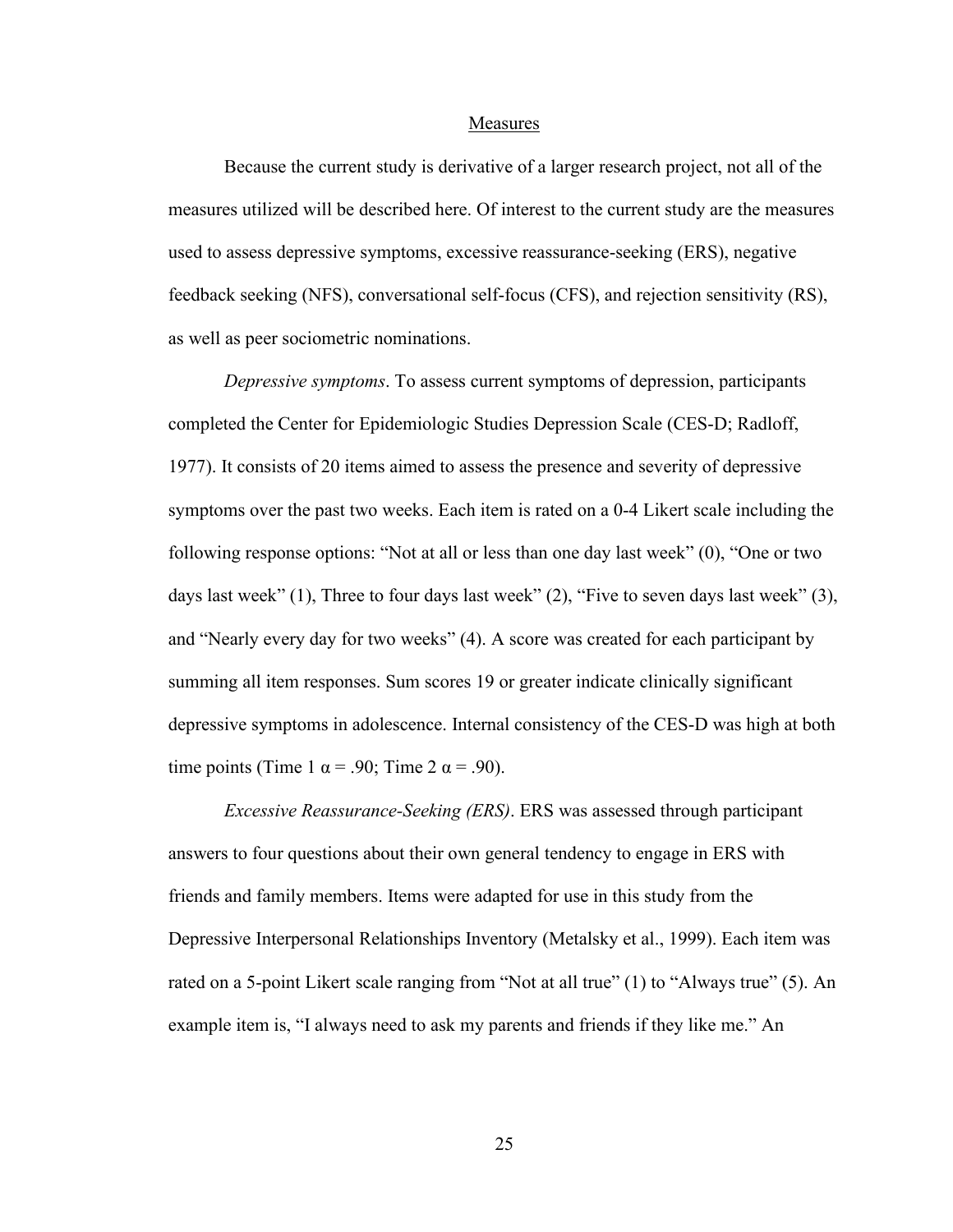average ERS score was computed for each participant reflecting the mean of all items. Internal consistency of the ERS scale was good ( $\alpha$  = .80).

*Negative Feedback-Seeking (NFS)*. Participants' NFS scores were derived from answers to questions from the Feedback Seeking Questionnaire (Swann, Wenzlaff, Krull, & Pelham, 1992) as modified by Joiner, Katz, and Lew (1997) for use with adolescent samples. The questionnaire assesses tendencies to seek negative feedback in five areas of self-worth including social competency, academic skills, athletic skills, creative skills, and physical attractiveness. There are six questions dedicated to each of these domains, three of which are coded negatively (e.g., "Why do you think other people would find me unattractive?"), and three positively (e.g., "What academic subjects would you expect me to be especially good at? Why?" Participants could select up to three positive or three negative areas of feedback (or some combination of positive and negative therein) they wished to seek from their friends. Participants received an NFS score reflecting the total number of pieces of negative feedback they reported wishing to receive from friends. The internal consistency of the NFS negative feedback items was good ( $\alpha$  = .86).

*Conversational Self-Focus*. Participants rated six items which assess their own tendencies to self-focus during conversation (Schwartz-Mette & Rose, 2004). Each item was rated on a 1-5 scale ranging from "Not at all true" (1) to "Always true" (5). An example item is, "When my friend tells me about a problem, I often interrupt to tell her about my own problem." Internal consistency of the self-focus items was good ( $\alpha$  = .81).

*Rejection Sensitivity*. Participants rated 12 items of the Children's Rejection Sensitivity Questionnaire (Ayduk et al., 2000). The questionnaire includes six scenarios presenting a situation in which youth may perceive rejection. An example scenario is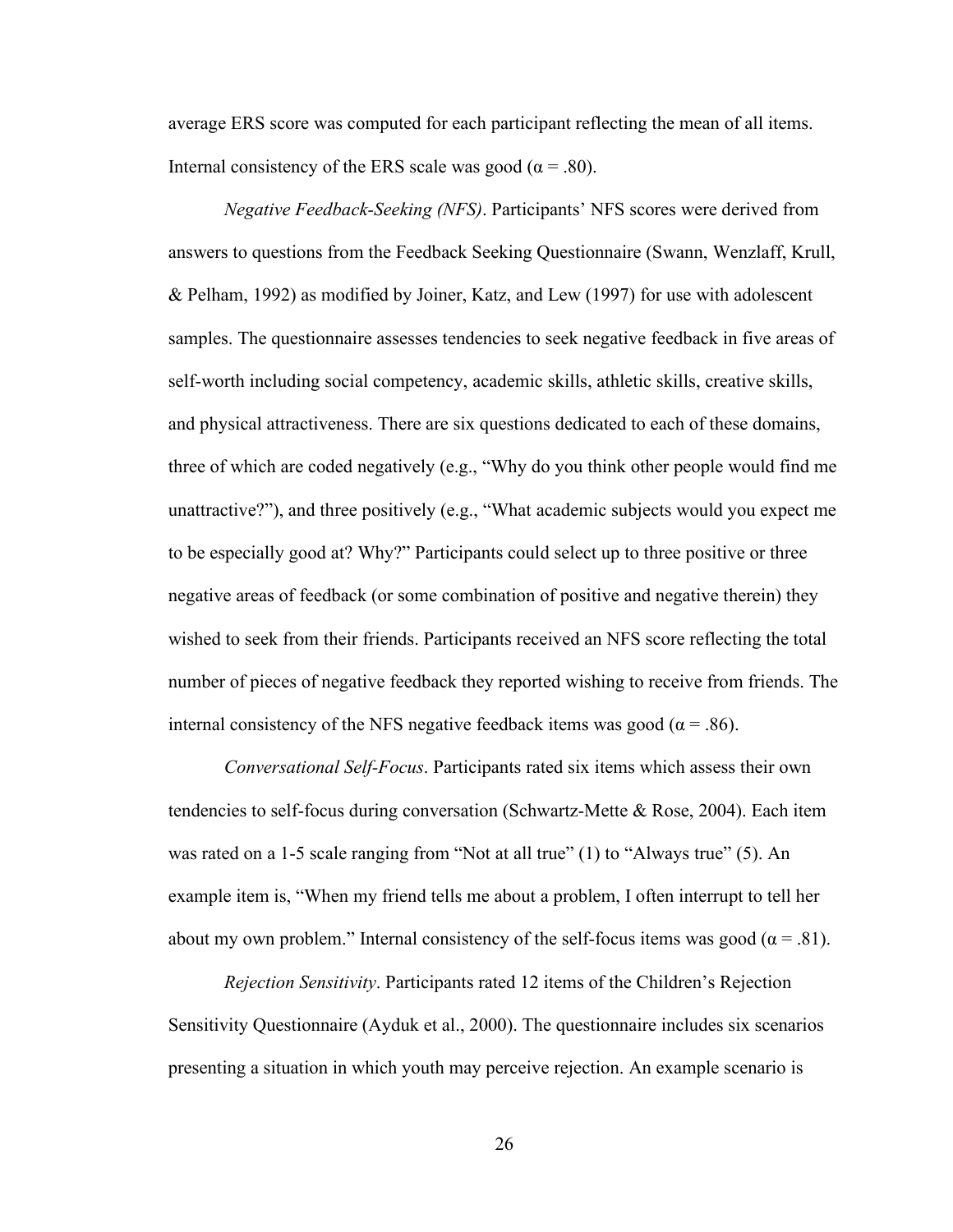"Imagine you had a really bad fight the other day with a friend. Now you have a serious problem and you wish you had your friend to talk to. You decide to wait for your friend after class and talk with your friend. You wonder if your friend will want to talk to you." Two items follow each scenario and assess the degree to which they would be nervous (six items total, one item per scenario) or mad (six items total, one item per scenario) in response to experiencing the situation. An example item to accompany the example scenario is, "How NERVOUS would you feel RIGHT THEN, about whether or not your friend will want to talk to you and listen to your problem?" Each item is rated on a 1-6 Likert scale ranging from "Not nervous" (1) to "Very, very nervous" (6). An average rejection sensitivity score for each participant was created by taking the mean of the 12 items. Internal consistency of the rejection sensitivity items was acceptable ( $\alpha = .72$ ).

*Sociometric Nominations: Number of Friendships*. Participants were given an alphabetized list of all of the students in their respective schools (i.e. upper school students could nominate fellow upper school students; middle school students could nominate fellow middle school students). They were invited to complete a limited friendship nominations procedure in which they could choose up to five of their friends with whom they spend the most time.

#### Data Analytic Plan

Planned analyses included calculating frequencies, means, and standard deviations for all demographic and primary variables of interest. To address mean-level gender and grade group differences, t-tests were used. To examine primary hypotheses regarding the depression-rejection trajectory and the resilience trajectory, multiple linear regression analyses were used. Moderated regression analyses tested whether the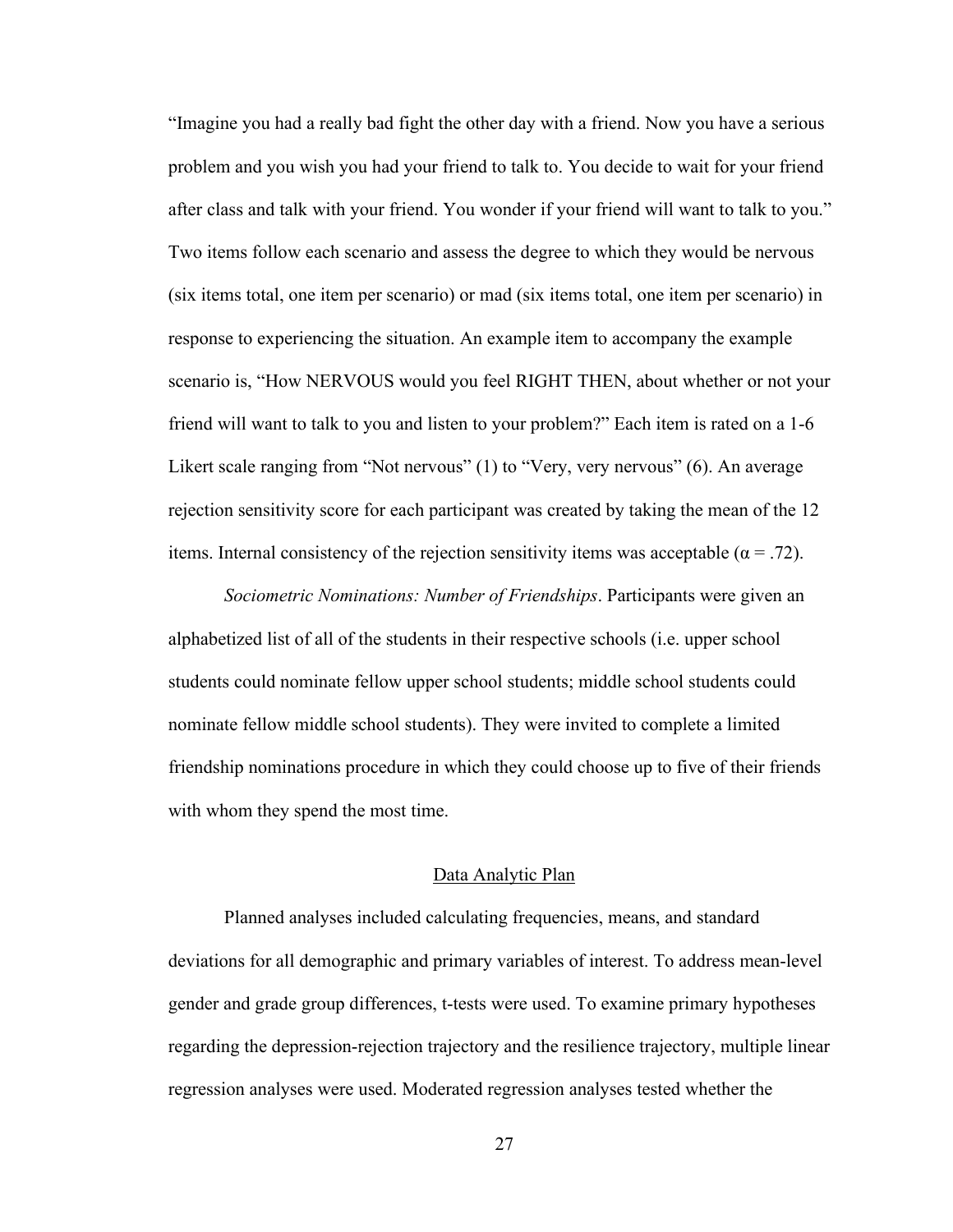trajectories were moderated by hypothesized moderator variables and whether any of the relations of interest were further moderated by gender. All analyses were conducted using SPSS, Version 24.0.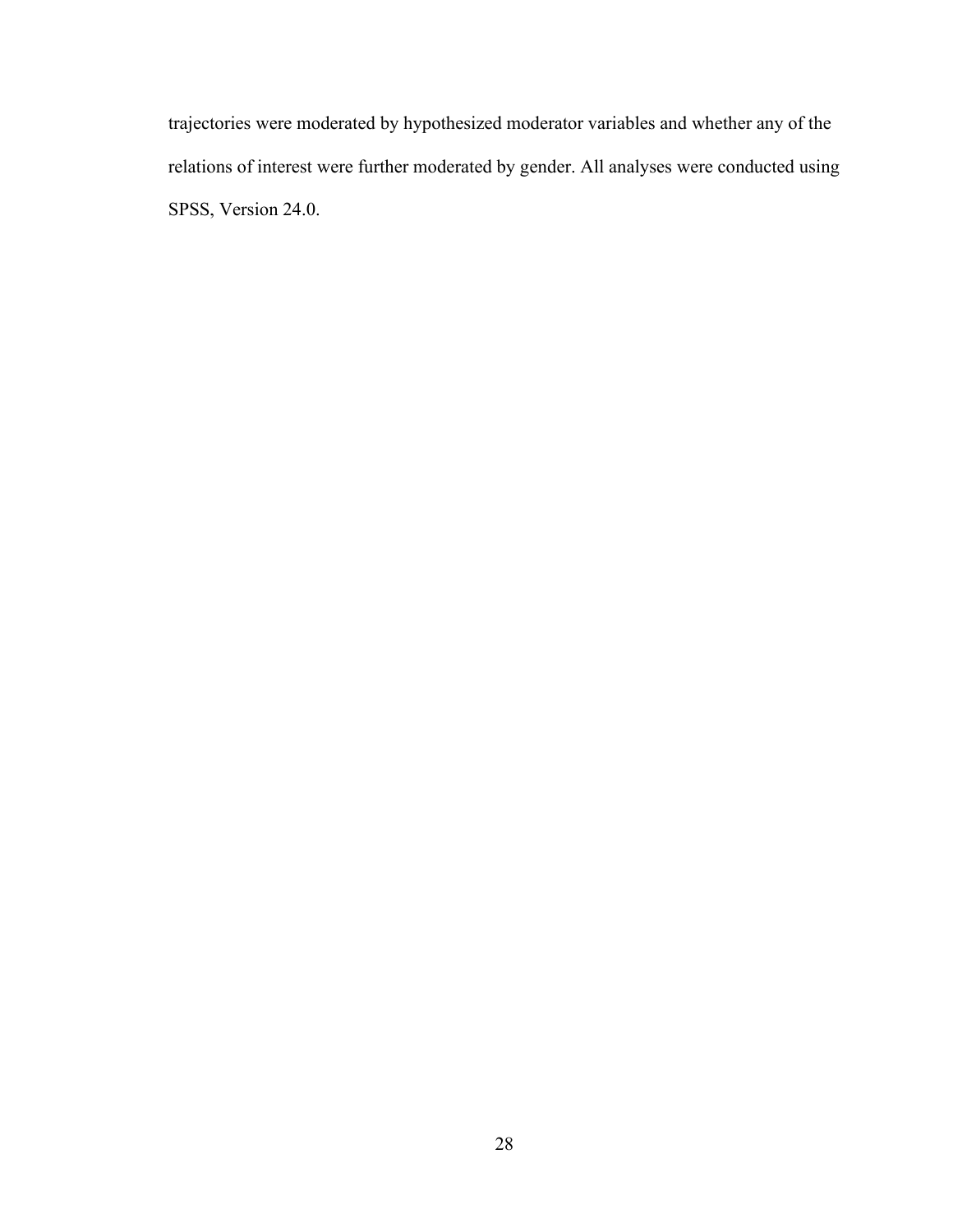#### RESULTS

### Descriptive Statistics

Means and standard deviations were calculated for all study variables. These descriptive statistics are presented in Table 1. The possible range for friendship nominations was determined by the total number of youth who provided friendship nominations data at Time 1 (middle school  $n = 29$ , upper school  $n = 52$ ) and Time 2 (middle school  $n = 22$ , upper school  $n = 35$ ). The observed range of friendship nominations each youth received at Time 1 was 0 to 5 nominations  $(M = 1.33, SD = 1.36)$ and was 0 to 7 at Time 2 ( $M = 2.26$ , SD = 1.47). Change in friendship nominations over time also was calculated by obtaining the difference between nominations received at Time 1 and Time 2, with positive numbers reflecting nominations gained and negative numbers reflecting nominations lost. On average, youth gained almost one nomination over time  $(M = 0.93, SD = 1.83)$ . The observed range for depressive scores at Time 1 was 0 to 40 ( $M = 9.36$ , SD = 8.74), and at Time 2 was 0 to 37 ( $M = 8.22$ , SD = 8.90). Participants reported relatively low Time 1 levels of conversational self-focus (*M* = 1.27,  $SD = .49$ ), excessive reassurance-seeking  $(M = .09, SD = 0.27)$ , negative feedbackseeking  $(M = 4.91, SD = 3.99)$ , and rejection sensitivity  $(M = 2.10, SD = 0.62)$ . Descriptive statistics are presented in Table 1.

### Mean-Level Gender Group Differences

Mean-level gender differences in all study variables were examined using t-tests. Significant mean-level gender differences were found for CES-D scores at Time 1 (girls  $M = 11.94$ , SD = 9.02; boys  $M = 7.14$ , SD = 7.93), but this gender difference was no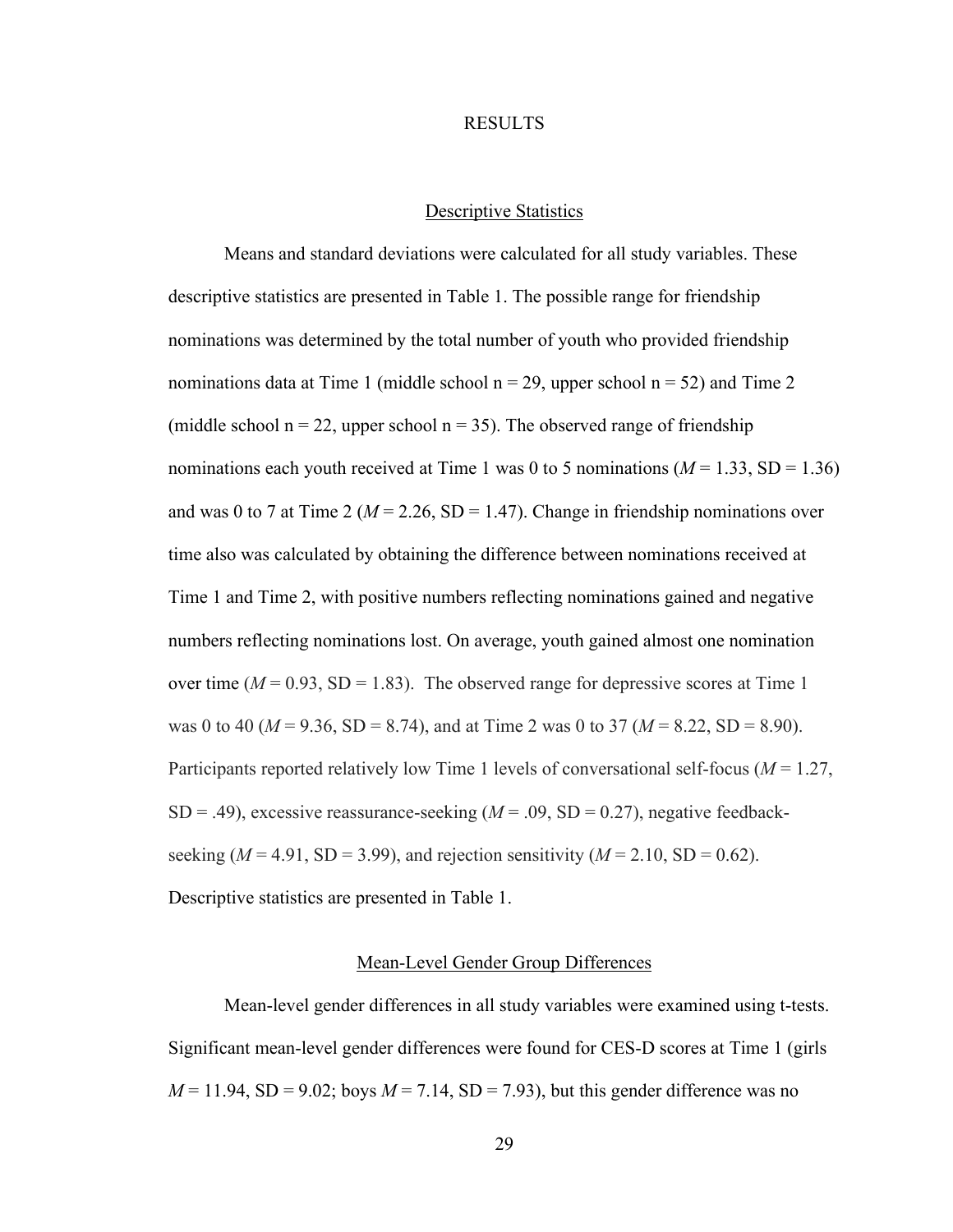longer significant by Time 2. Girls also reported higher levels of excessive reassuranceseeking (girls  $M = 0.15$ , SD = 0.35; boys  $M = 0.03$ , SD = 0.14). Girls reported slightly higher levels of rejection sensitivity, but this difference was not statistically significant (girls  $M = 2.23$ , SD = 0.57; boys  $M = 1.99$ , SD = 0.64). No significant gender differences were found for conversational self-focus, negative feedback-seeking, or number of friendship nominations received or gained. Table 2 presents means of all study variables by gender as well as results of mean-level gender difference t-tests. Results are presented in Table 2.

### Mean-Level Grade Group Differences

Mean-level grade group differences in all study variables were examined using ttests. Significant mean-level grade group differences were found for number of friendship nominations at Time 1 (middle school  $M = 2.62$ , SD = 1.29; upper school  $M = 0.62$ , SD = 0.72), change in number of friendship nominations (middle school  $M = -0.52$ , SD = 1.24; upper school  $M = 1.73$ , SD = 1.68), CES-D at Time 1 (middle school  $M = 6.65$ , SD = 7.34; upper school  $M = 10.85$ , SD = 9.15), and negative feedback-seeking (middle school  $M = 2.84$ , SD = 3.15; upper school  $M = 6.02$ , SD = 3.99). No significant grade group differences were found for CES-D at Time 2, conversational self-focus, excessive reassurance-seeking or rejection sensitivity. Table 3 presents means of all study variables by grade group as well as results of mean-level grade group difference t-tests.

#### **Correlations**

Correlations among study variables for the whole sample are presented in Table 4. Number of friendship nominations at Time 1 were not correlated with number of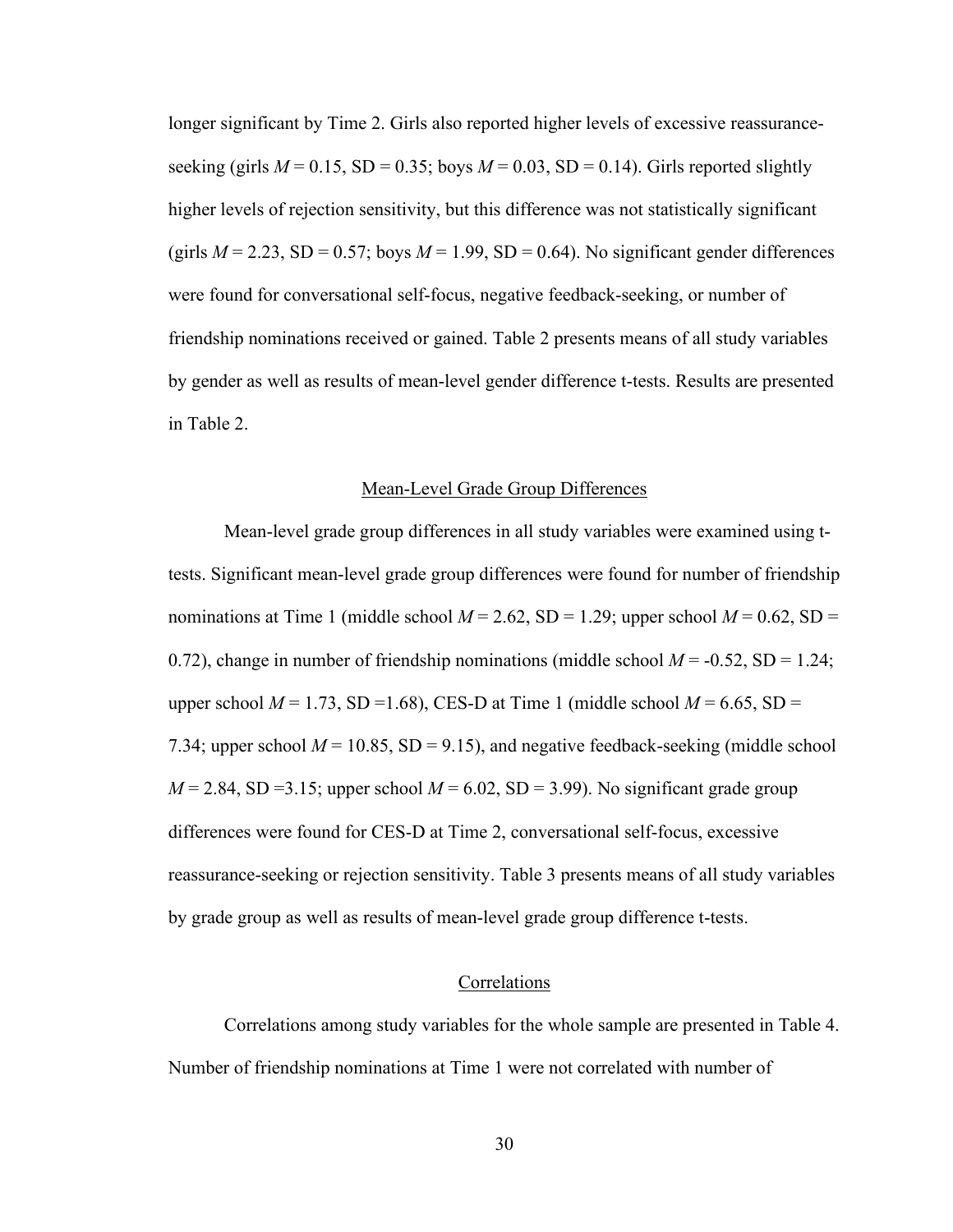friendship nominations at Time 2, suggesting a fairly fluid social environment.

Depressive symptoms at Time 1 were correlated with friendship nominations at Time 1 (r  $= -.25$ ,  $p < .05$ ); however depressive symptoms at Time 2 were not significantly related to friendship nominations at Time 2, though this relationship did approach significance ( $r =$ .25,  $p = 0.072$ ). Changes in friendship nominations over time were related with scores on conversational self-focus ( $r = .35$ ,  $p < .001$ ), negative feedback-seeking ( $r = .30$ ,  $p < .01$ ) and with depressive scores only at Time 2 ( $r = .278$ ,  $p < .05$ ). Friendship nominations at Time 1 were correlated with negative feedback-seeking  $(r = -.28, p < .05)$ . Scores in depressive symptoms were stable across both time points ( $r = .51$ ,  $p < .001$ ). Scores in depressive symptoms at Time 1 were related to each hypothesized moderator: conversational self-focus ( $r = 0.25$ ,  $p < 0.05$ ), excessive reassurance-seeking ( $r = 0.44$ ,  $p <$ .001), negative feedback-seeking ( $r = 0.27$ ,  $p < 0.05$ ) and rejection sensitivity ( $r = 0.42$ ,  $p < 0.01$ ). .001). All moderators except for negative feedback-seeking remained significantly related to scores in depressive symptoms after six weeks at Time 2: conversational self-focus ( $r =$ .44,  $p < .001$ ), excessive reassurance-seeking ( $r = .32$ ,  $p < .05$ ), and rejection sensitivity (r  $=$  .34,  $p$ < .01). Significant relationships between Time 1 friendship nominations and negative feedback-seeking  $(r = -1.28, p < .05)$  and between Time 2 friendship nominations and conversational self-focus ( $r = .32$ ,  $p < .01$ ) were observed. Other significant relationships were observed between negative feedback-seeking and conversational selffocus ( $r = 0.26$ ,  $p < 0.05$ ) and between negative feedback seeking and rejection sensitivity ( $r = 0.26$  $= .24$ ,  $p < .05$ ). Correlations are presented in Table 4.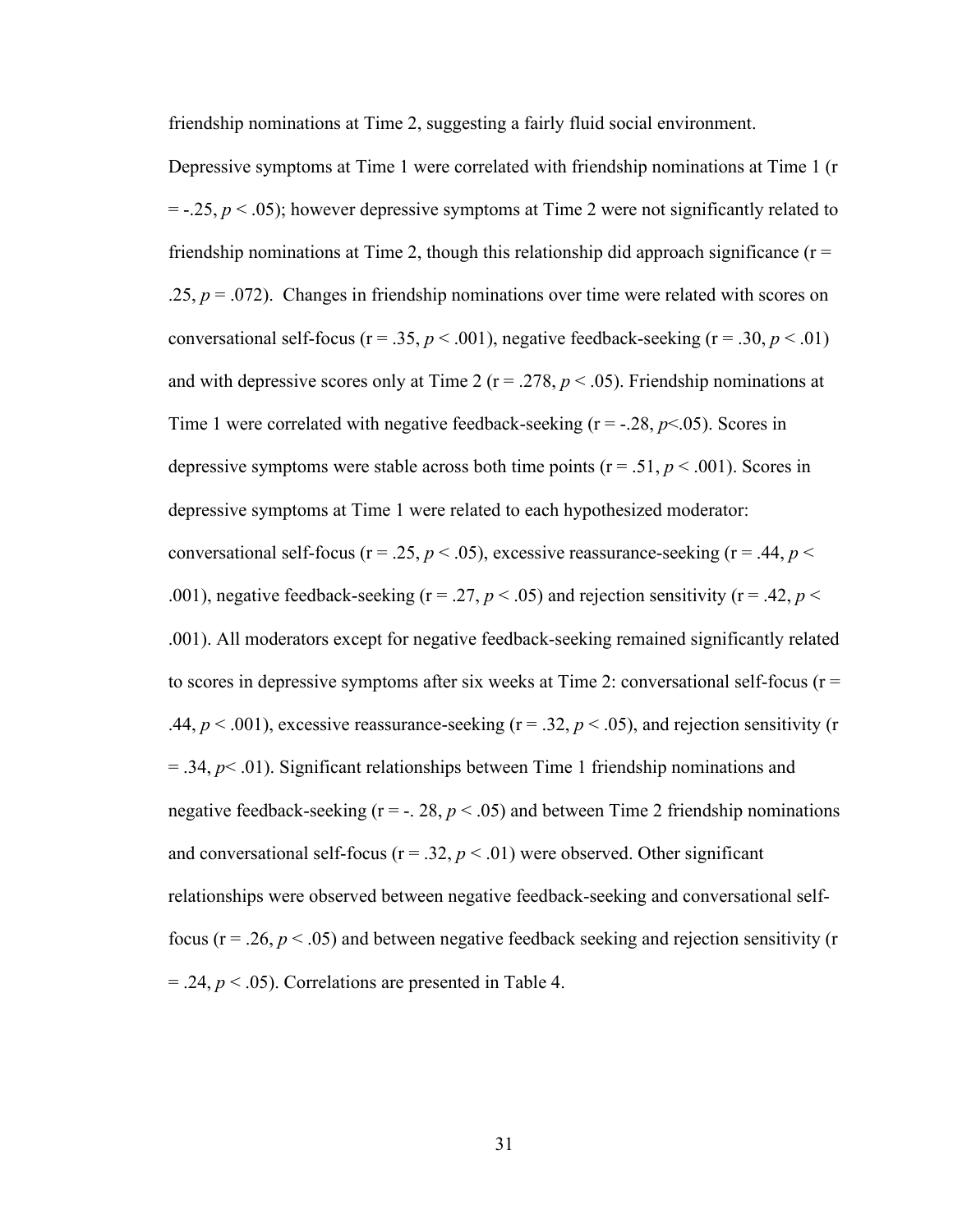#### Depression-Rejection Trajectory

The first major hypothesis of the current study was that initial depressive scores would predict a loss of total number of friendship nominations over time—the depression-rejection trajectory. A regression model was tested in which Time 1 CES-D scores predicted Time 2 friendship nominations; Time 1 friendship nominations were controlled. The stability of friendship nominations from Time 1 to Time 2 (i.e., main effect of Time 1 friendship nominations) was not significant ( $\beta$  = 0.12,  $p$  = .29). The main effect of Time 1 CES-D scores was also not significant  $(\beta = -0.02, p = .99)$ .

Additionally, it was expected that the relation between Time 1 depressive scores and changes in friendship nominations over time would be moderated by aversive interpersonal behaviors, namely conversational self-focus, excessive reassurance-seeking, negative feedback-seeking, and rejection sensitivity. A model identical to the one described above was tested except that the main effect of the interpersonal behavior and the interaction of Time 1 depressive scores and the interpersonal behavior were added.

Regarding the model testing moderation by conversational self-focus, the stability of friendship nominations over time was not significant ( $\beta$  = 0.15, *p* = .19); the main effect of Time 1 CES-D scores also was not significant ( $\beta$  = 0.15, *p* = .68). The main effect of conversational self-focus was significant ( $\beta$  = .46,  $p$  < .01), such that higher levels of self-focus were associated with increased numbers of friendship nominations at Time 2. The interaction between Time 1 CES-D scores and conversational self-focus was not significant ( $\beta$  = -0.29,  $p$  = .48).

The model testing moderation by excessive reassurance-seeking again showed no significant stability of friendship nominations over time ( $\beta$  = .13,  $p$  = .28), as well as no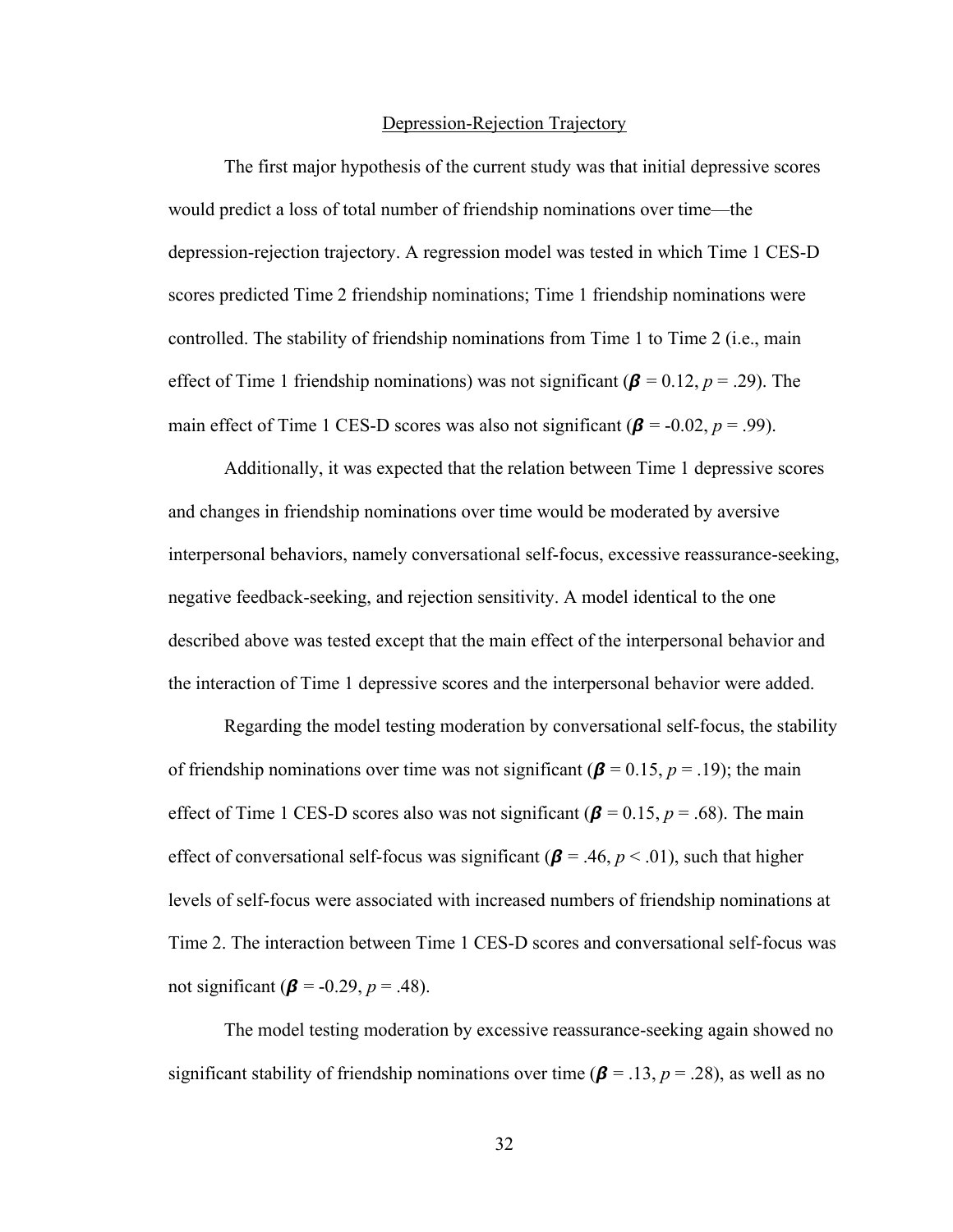main effect for Time 1 CES-D scores ( $\beta$  = -.03,  $p$  = .88). No main effect was found for excessive reassurance-seeking ( $\beta$  = .15,  $p$  = .53). Finally, there was no significant effect for the interaction of Time one CES-D scores and excessive reassurance-seeking  $(\beta = -1)$  $.08, p = .77$ ).

Similar observations were made for the model testing negative feedback-seeking. Friendship nomination stability over time was not significant ( $\beta$  = .16,  $p$  = .18). The main effect of CES-D score was insignificant ( $\beta$  = .05,  $p$  = .79). No main effect was found for negative feedback seeking ( $\beta$  = .24,  $p$  = .13). The interaction of CES-D score and negative feedback-seeking also was nonsignificant ( $\beta$  = -.14, *p* = .56).

As well, the model testing rejection sensitivity showed no significant effects, neither for friendship stability ( $\beta$  = .13,  $p$  = .29) nor for effect of CES-D score ( $\beta$  = -.07,  $p = .88$ ). No main effect was shown for rejection sensitivity ( $\beta$  = .08,  $p = .70$ ). No effect for the interaction of CES-D score and rejection sensitivity was shown ( $\beta$  = .04,  $p$  = .95). Results of these regression analyses are presented in Table 5.

Finally, the main effect of gender and all possible interactions with gender were added to each of the regression models described above. None of the interactions with gender were significant, suggesting that none of the hypothesized paths were further moderated by gender.

#### Depression-Resilience Trajectory

The second major hypothesis of the current study was that adolescents' depressive symptoms would decrease as a function of having higher numbers of peer-nominated friendships—the depression-resilience trajectory. A regression model was tested in which Time 1 friendship nominations predicted Time 2 CES-D scores; Time 1 CES-D scores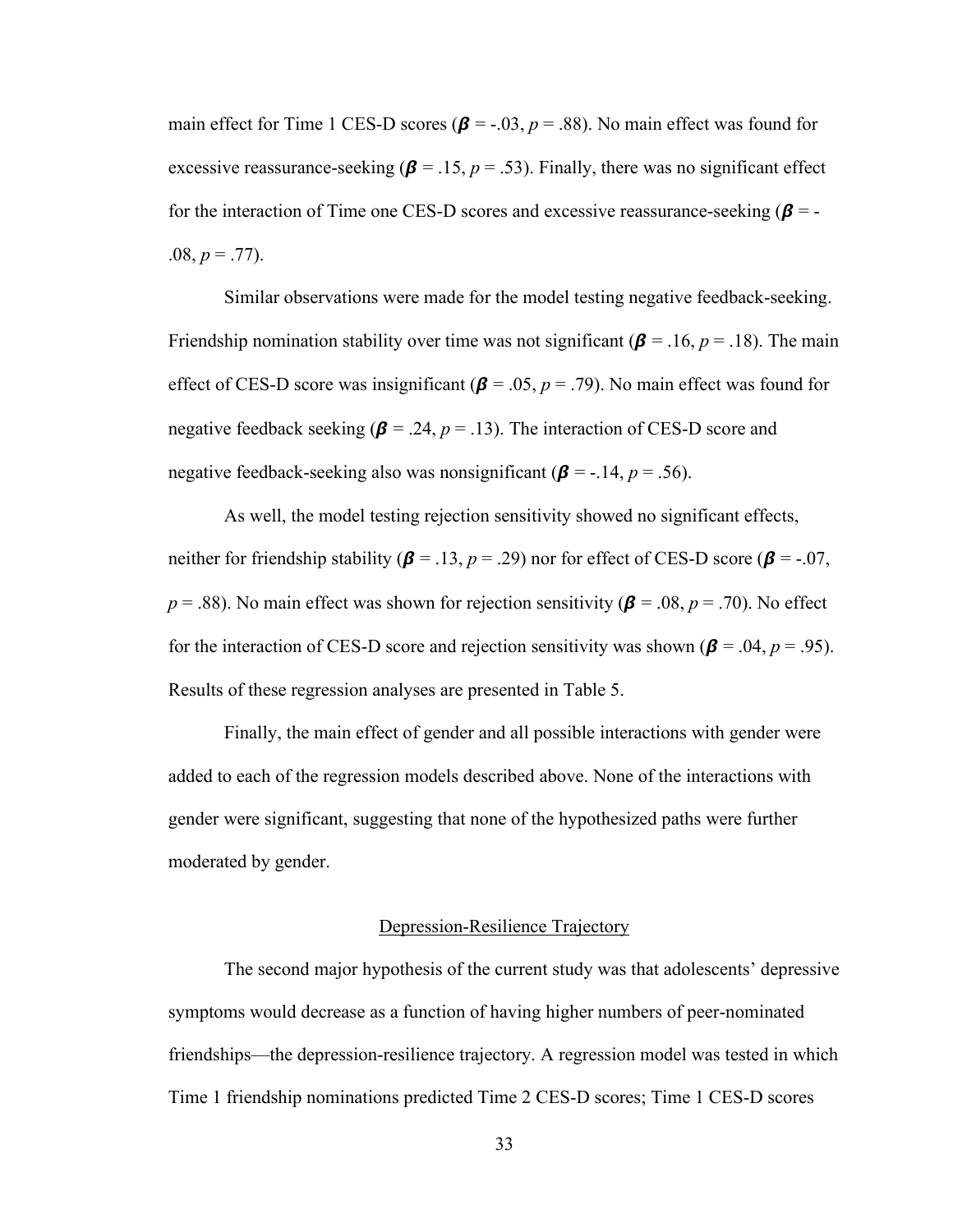were controlled. The main effect of time 1 CES-D scores (i.e. stability of symptoms of depression over time) was significant ( $\beta$  = .45,  $p$  < .01). The main effect of Time 1 friendship nominations was in the expected direction but was not significant ( $\beta$  = -1.20, *p* = .28). The interaction between Time 1 CES-D scores and number of friendship nominations was entered into the model to determine if the impact of friendship nominations depended on initial levels of depressive symptoms but was not significant  $(\beta)$  $= .20, p = .10$ ). Results are presented in Table 6.

As before, the main effect of gender and all possible interactions with gender were added to the above model. None of the interactions with gender were significant, suggesting that these paths were not further moderated by gender.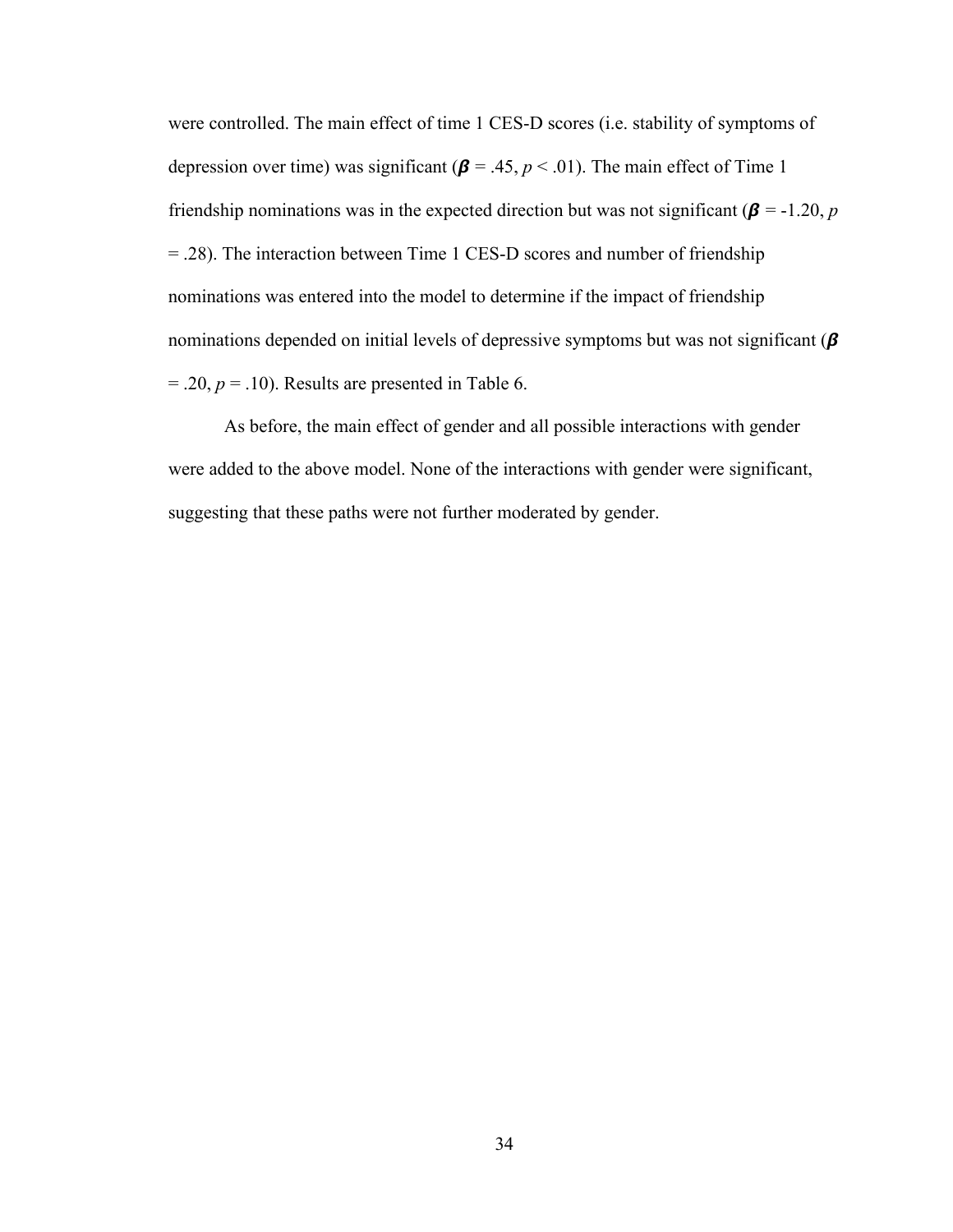#### **DISCUSSION**

The study of depression and depression related disorders in the social context is still an incomplete venture for researchers, and current work to elucidate the pathways of degrading social networks of those with elevated symptoms depression is still revealing important information in regard to the intervention efforts to alleviate the pathology of the mental illness. Coyne's (1976) interpersonal theory of depression is a powerful conceptualization of the social context surrounding those with elevated symptoms of depression, and as such is useful in this research. The current study aimed to examine the interplay between adolescent depressive symptoms and depression related interpersonal behaviors with friendship rejection. This research is important as it studies an under scrutinized and vulnerable age-group and population. Increasing our general understanding of depression and functions of peer acceptance in this developmental period has broad implications for raising awareness and sensitivity about mental health and developmental outcomes. Further, the current study used a relatively very new research concept in this field, conversational self-focus, which is a behavior that has been observed to correlate with depressive symptoms, yet still requires further research to understand its full implications to youth development.

Correlational findings were generally consistent with those of previous research. For instance, scores in depressive symptoms were related with each of the interpersonal behaviors and social-cognitive variables at Time 1 with very strong correlations observed between depressive symptoms and excessive reassurance-seeking and rejection sensitivity. Similarly, all interpersonal behaviors were associated with depressive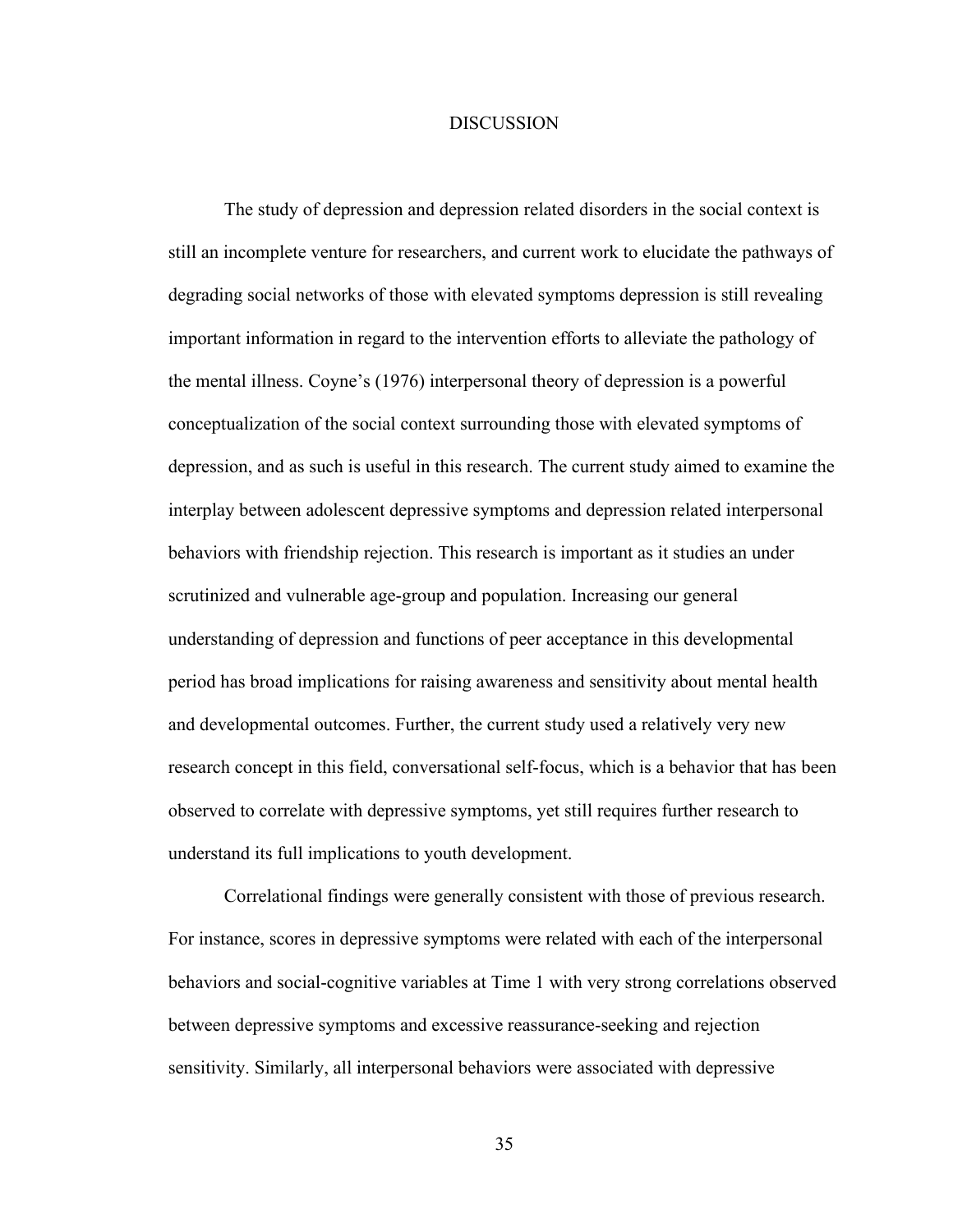symptoms at Time 2, with the exception of negative feedback-seeking. These results suggest a strong foundation of the connection between these conceptualized interpersonal behaviors and the likelihood for people with depression to engage in them.

At least at Time 1, depressive scores were found to correlate with lower number of friendship nominations, giving evidence to the struggle that many youths with elevated depression face when it comes to securing friend groups. As Nangle and colleagues (2003) suggested, friendship quantity, as well as quality, play important roles in feelings of loneliness and inadequacy. Changes in the number of friendship nominations received was also correlated with the interpersonal behaviors of conversational self-focus and negative feedback-seeking. Interestingly, depressive scores at Time 2 were also shown to correlate with an increase in friendships over time. This is rather contradictory to the proposed interactional model of depression. Further, this result may be telling of the environment of this adolescent population. Since depressive symptoms were shown to be correlated with the interpersonal behaviors studied here, students may have a good sense of awareness of who among them is showing signs of distress, and be likely to offer emotional support through intimate friendship. This is only one postulation, and further research should take into account what factors may be contributing to this trend. For instance, it is known that friendship functioning and peer rejection in adolescence is not the only source of potential stress-related mood disturbances, and future studies may take into account other environmental factors that could affect the trajectory of depressive symptomology, such as influence from family members, the loss of loved ones, or changing SES. The diathesis-stress model of the development of depression is immensely complex, and should further lead researchers to take into account the environmental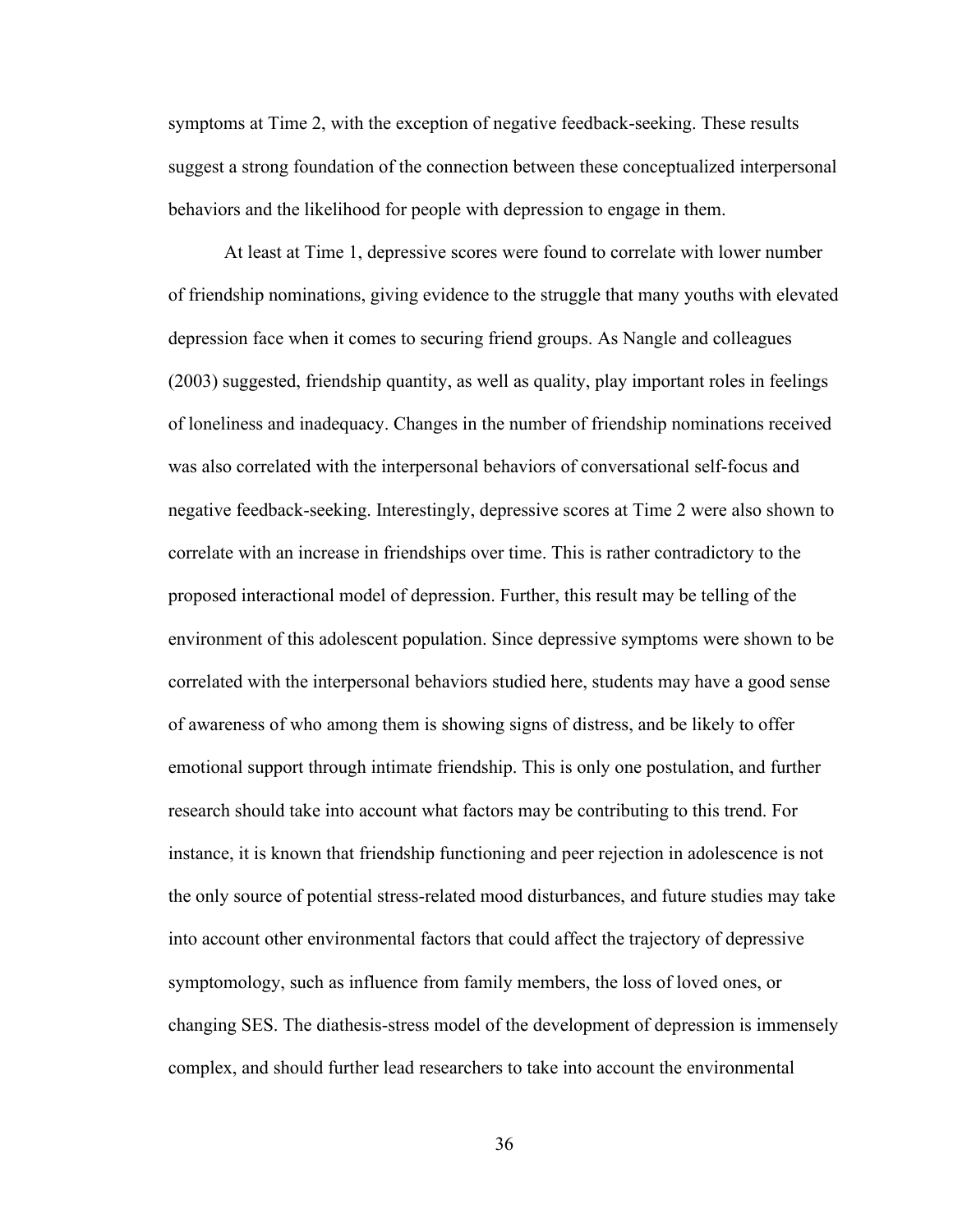factors which may impact this disorder, especially in youth populations in the midst of their development.

Age was an important factor in the findings of this study, with significant differences observed between the two grade groups (middle and upper school students). Results indicated that grade group discrepancies existed for friendship nominations at Time 1 favoring participants from the middle school, who on average received two more nominations than did upper school students. This finding is intriguing; since there were fewer total middle school participants in this study, there were therefore fewer total available nominations to be received. Nevertheless, middle school students did average a higher number of nominations received each. It may be indicative of late adolescents' greater intimacy in friendships than in early adolescence that these students were less likely to elect acquaintances as their close friends (Buhrmester, 1987). However, this difference was not noted at Time 2, with upper school students showing much higher rates of friendship nominations than before, and actually receiving marginally more friendship nominations than middle schoolers. The reasons underlying this sharp gain among this group are difficult to determine at the time of the current study, and further research could undertake looking into social-environmental considerations that such a trend exists.

It was also observed in this study that upper school students showed more depressive symptoms than did middle school students, even though this finding only reached statistical significance for Time 1. This is consistent with information reported by the National Institute of Mental Health regarding the development of depression across the adolescent period. An additional grade group difference was observed for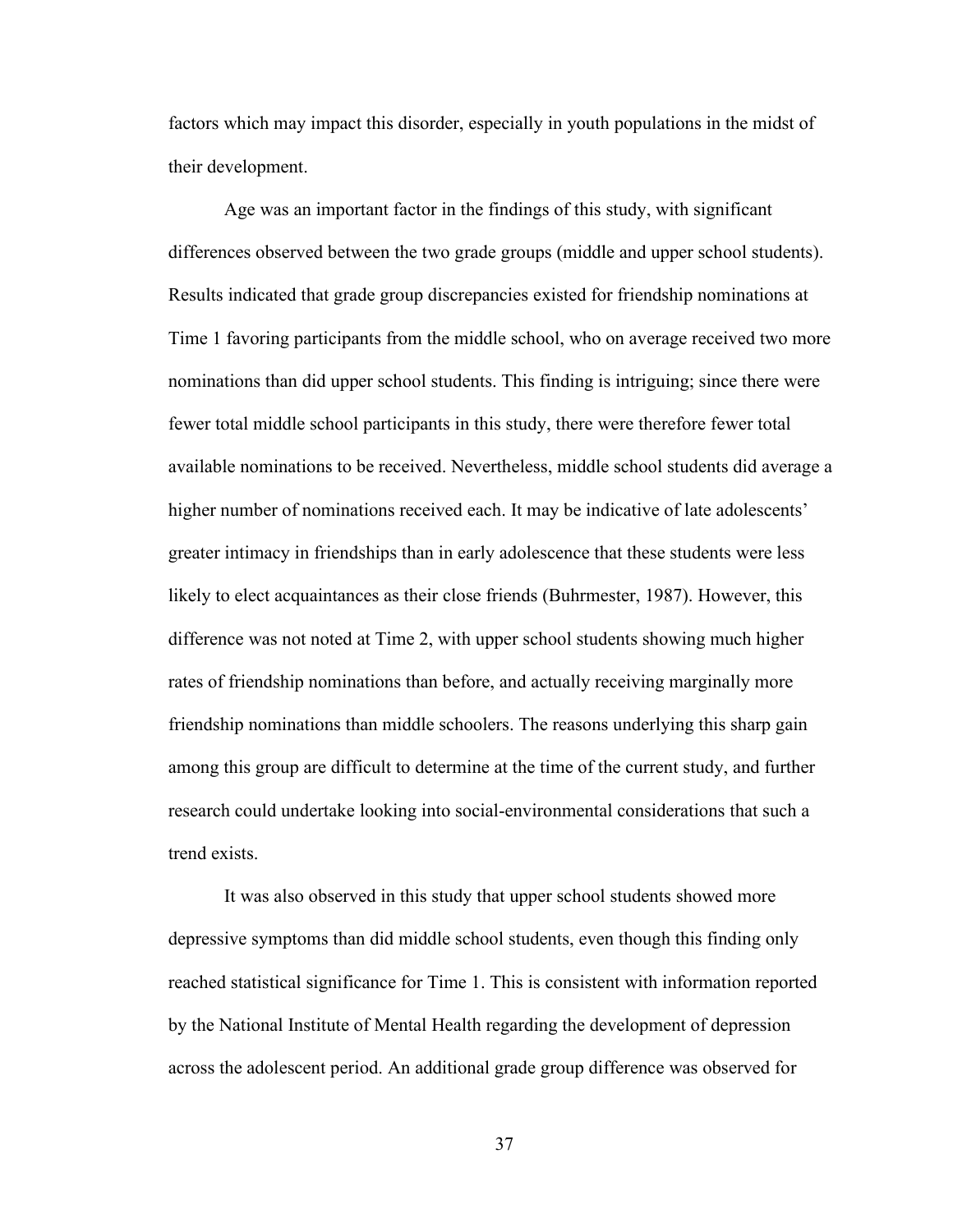negative feedback-seeking. This was the only grade group difference observed for the interpersonal behaviors and social-cognitive variables of interest. Specifically, it was shown that middle school students reported to engage in negative feedback-seeking far less frequently than upper school students. However, compared to a study done by Borrelli and Prinstein (2005), using the same measure to assess negative feedbackseeking in 478 students aged 11 to 14, i.e. middle school age, the current study found much higher rates of negative feedback-seeking in this group. The observation that older adolescents sought to self-verify negatively is not surprising, given that they reported higher levels of depressive symptoms at Time 1, and negative feedback-seeking was correlated with scores of depressive symptoms.

Gender differences in the current study were likewise notable. Girls reported higher levels of depressive symptoms than their male counterparts, which again is consistent with information reported by the National Institute of Mental Health. The general finding that women suffer from depression more so than men has far-reaching implications for their health and safety and must still be a subject of research and for the creation and implementation of evidence-based interventions. The only other gender difference regarded excessive reassurance seeking, specifically that girls engaged in this behavior more than boys. This is also not surprising; as previously discussed, girls' friend groups foster more intimate conversations than boys' friend groups (Moller, Hymel, & Rubin 1992). This is also reflective of the finding of Starr and Davila, (2008), which reported that studies examining excessive reassurance-seeking with larger female populations report more of this behavior.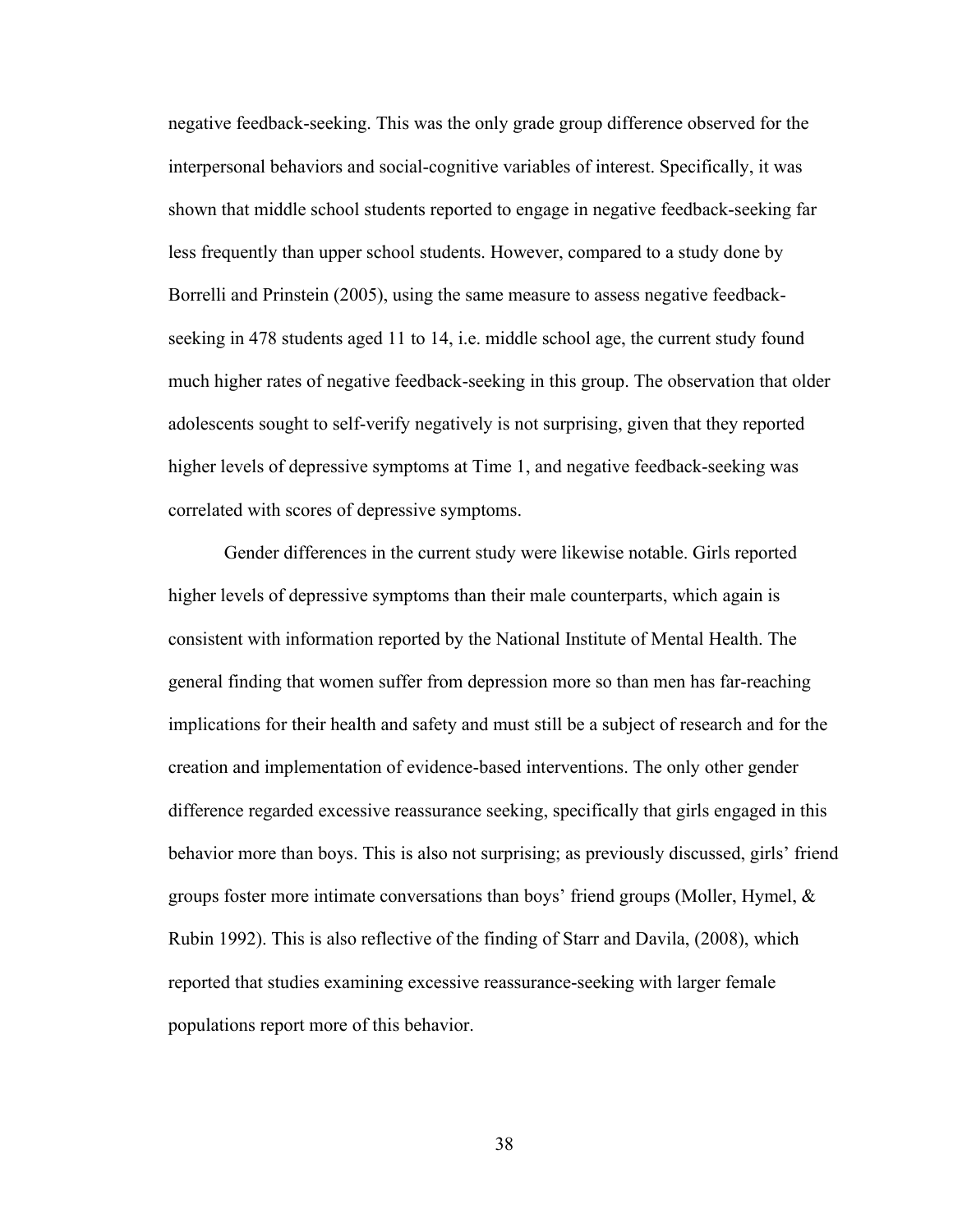The current study was unable to confirm the hypothesized depression-rejection trajectory, in which, as first theorized by Coyne (1976), elevated symptoms of depression lead to deteriorating social spheres and the loss of close friendship. The main effect of scores on depression at the time of first observations was not significantly predictive of a loss of friendship nominations over time. The question of the directionality of the relationship between depressive symptoms and peer rejection has been asked in the past, and while the bulk of research makes an unambiguous correlation between depression and peer rejection, there is also evidence of a bidirectional relationship (Platt, Kadosh,  $\&$ Lau, 2013). This being said, there are several studies where peer rejection was found to precede the manifestation of or worsening of depressive symptoms (Nolan, Flynn,  $\&$ Garber, 2003; Prinstein & Aikins, 2004), and that a lack or loss of close friends (i.e., peer rejection) is predictive of increased feelings of loneliness and symptoms of depression. With this trend somewhat established, part of the goal of the current research was to offer up support for the bidirectional model of interaction, and to reaffirm Coyne's interactional description of depression among a group of adolescents.

As for the hypothesized moderators of this trajectory, the only significantly predictive variable was of conversational self-focus. What is most intriguing is the finding that engaging in conversational self-focus in the current population actually witnessed a significant *increase* in friendship nominations over the study. To our knowledge, this finding has not been documented elsewhere in the literature. By understanding the environment that these youths were in, it is possible that conversational self-focus was beneficial to creating or maintaining friendship in two ways. The preparatory school which these youths attend is a competitive environment, with three-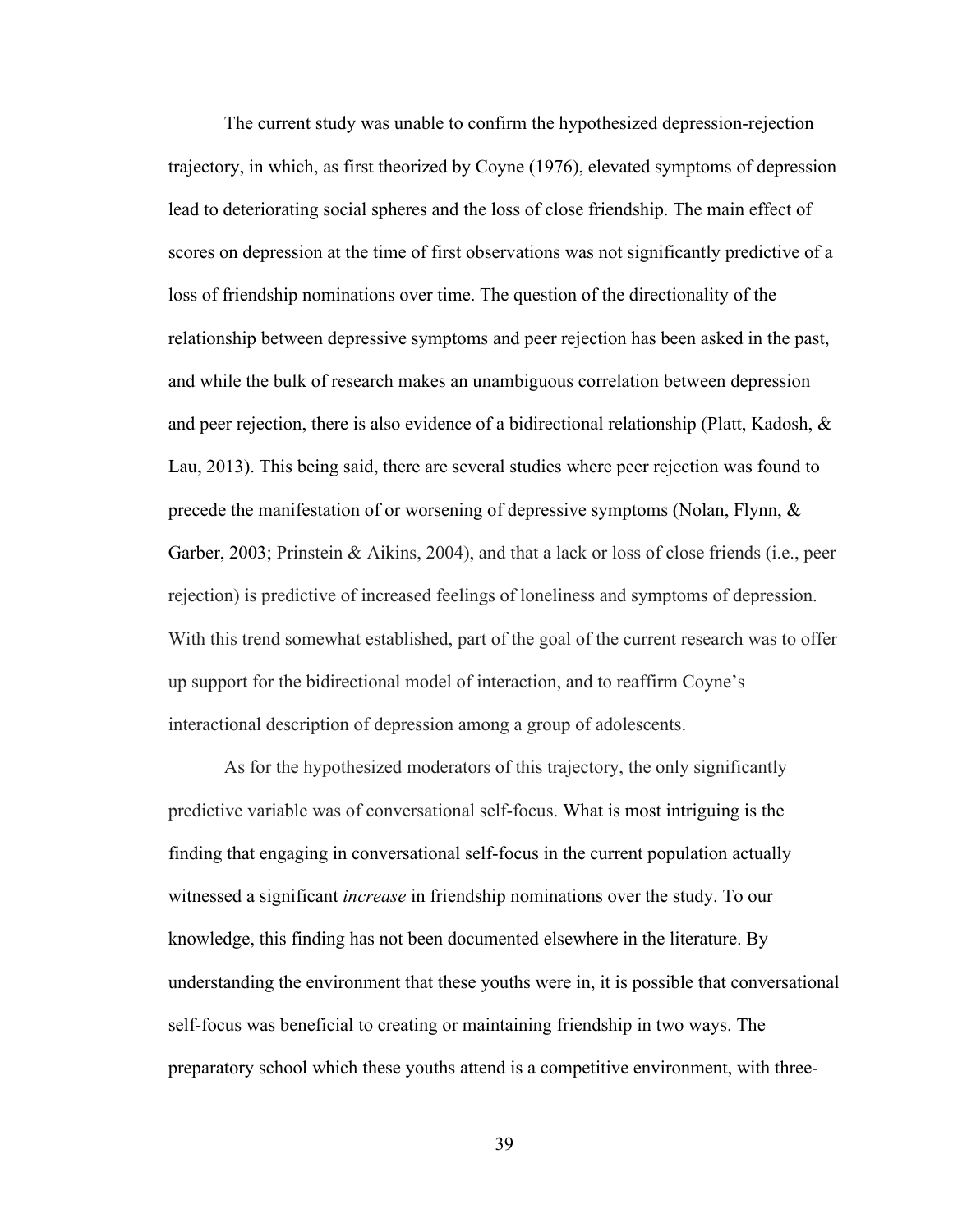season extracurricular activities mandatory, college placement being the norm, and advanced placement classes being quite popular throughout the school. If this is the case, then it is possible that conversational self-focus may either: be a source of intimacy between students who feel the pressure of this aggressive environment and who feel the need to disclose their issues, or be a sort of means of self-aggrandizement, where youth who boast their accomplishments, or perhaps qualify the gravity of their own problems against those of their peers, are perceived by others in a positive manner, and are therefore more accepted by peers. More research, both in the preparatory school environment as well as in more generalizable populations, is needed to more fully understand this finding.

Findings were also insubstantial for the second main hypothesis of this study, which conjectured that a greater number of friendships would signal a reduction in feelings of depression---the depression-resilience trajectory. This is an interesting finding, since in the past, deficits in perceived social support have been shown to predict increases in depressive affect (Stice, Ragan, & Randall, 2004). One may therefore assume that having greater number of friends, and more social support, would predict a decline in symptoms of depression. A key disparity may herein lie with the *perception* of social support. Where depression is often characterized by a negative self-concept and feelings of low global self-worth, depressed individuals may not perceive others to be readily available to offer social support even when they self-prescribe as friends of the depressed person. Therefore, having friends may not help the root cause of underlying intrapersonal factors which influence depressive pathology. Studies aimed to determine which, if any, intrapersonal variables may lead to feelings of isolation and despair are therefore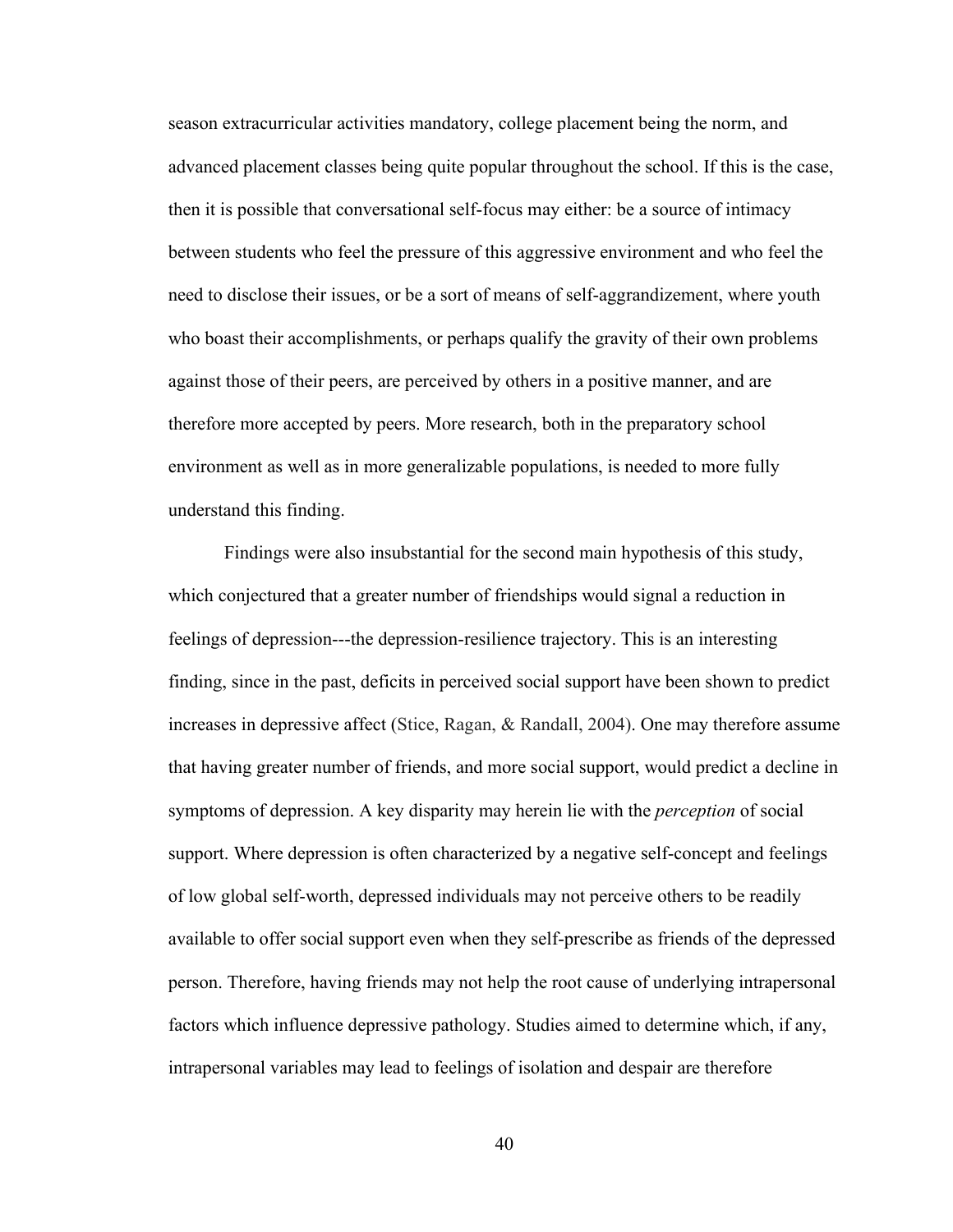important to understanding depression in a social context. One such study includes work by Lewinsohn, Mischel, Chaplin, & Barton, (1980), where it was shown that depressed individuals actually only rate their social competencies *equal* to how others rate them, while non-depressed participants rated themselves *higher* than they were rated by others, suggesting that people with depression suffer from a stark sense of realism that can negatively affect their cognitive-emotional style.

The current study did have limitations that are important to discuss. First, the target population of the study was restrictive. Not only was this study focused exclusively on the age range of adolescence, but the participant pool was also limited by the size of the school in which data was collected. North Yarmouth Academy is a rather small preparatory school, with only 207 total students across the middle and upper schools, and so the opportunity to collect data from a larger number of participants was somewhat lost in this. Further, the study did not involve the entire student body, as noted by relatively small total number of participants in comparison to the total population of North Yarmouth Academy. This number was even further diminished through a high attrition rate. From the time of first data collection to that of second data collection, 25 of the original 82 participants had abandoned the study. This was representative of 24.1% (7) of the middle school participants, and 33.9% (18) of the upper school participants. One supposed contributor to this high rate of attrition could have been the manner which youth, as well as their parents, were contacted if they exhibited elevated levels of depression such that they reached the suggested cutoff of a score of 19 or higher on the CES-D. Surely, having school administration contact parents and intervene with the youth to offer psychiatric support could be viewed as an interference with the validity of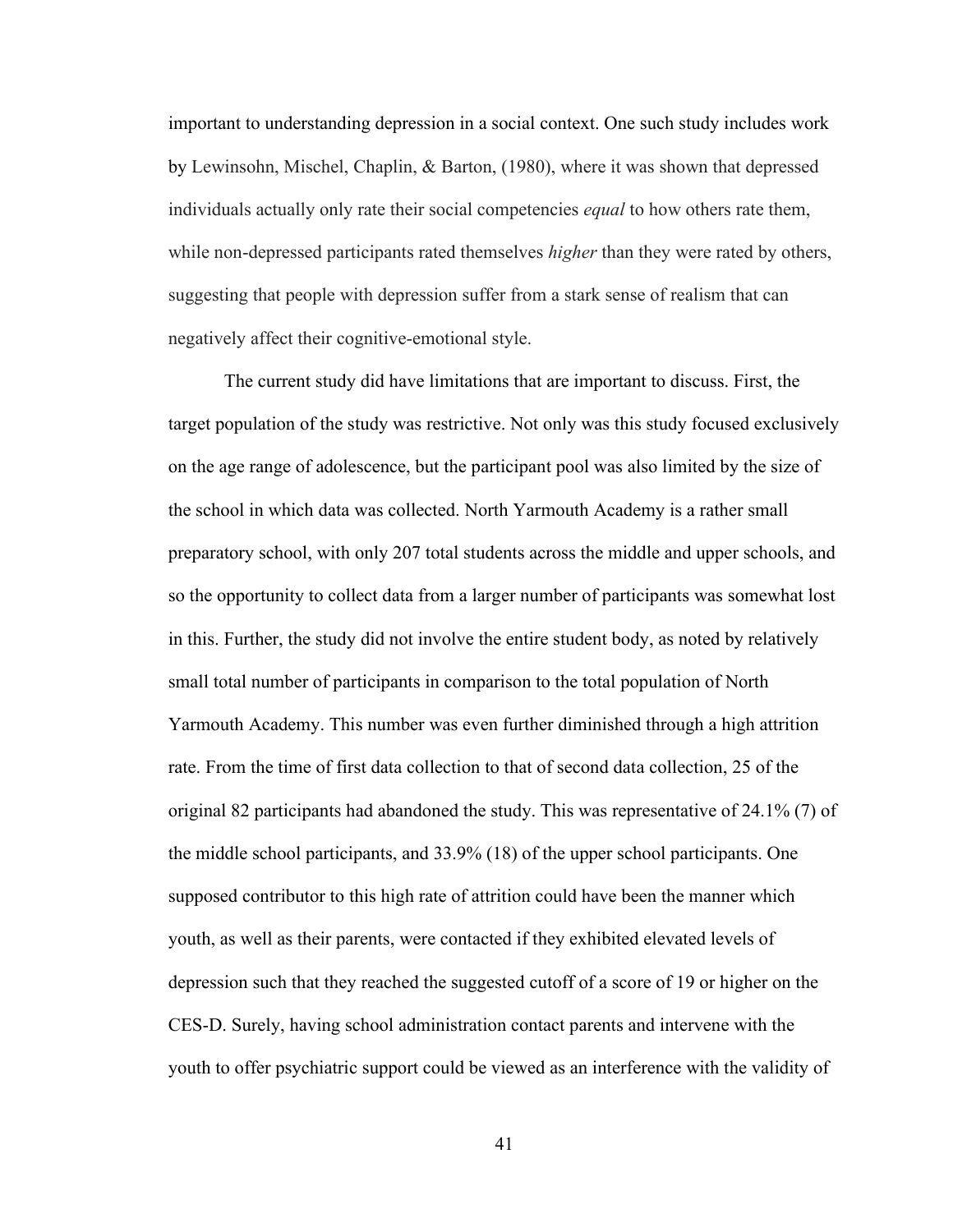scores across the study. For instance, to avoid this uncomfortable situation, it is likely that participants may have answered falsely to measures asking about the topic of their mental health. While the current study witnessed stability in CES-D scores over time, effectively negating this concern, it should still be a matter for consideration in future research that intervention methods regarding mental health reports are primarily effective in the arbitration of treatment of youth mental disorders, while also ensuring scientific validity of study protocol.

Another limitation in the scope of the current study again deals with the school of interest. Preparatory schools like North Yarmouth Academy not only charge a costly tuition fee, likely making all of the participants in the current study at least upper-middle class, with all of the support which a comfortable lifestyle offers, but they are also competitive places. Therefore the students which attend these schools are often those with the cognitive-emotional style to overcome adverse situations. These are also places which emphasize success in academics and extracurricular activities, which may take away from adolescents' time spent in social contexts, and even affect the total number of friendships that a student could properly manage. The current study population, and indeed the population of the state of Maine in general is predominantly white. The current study therefore saw little ethnic/racial diversity, and as such the generalizability of results suffers.

Private school students are an understudied group, and so future research in this field should have two goals regarding this limitation. First, future research should replicate or modify the current research for studies of more generalizable populations of public schools, and second, future research should continue studying the preparatory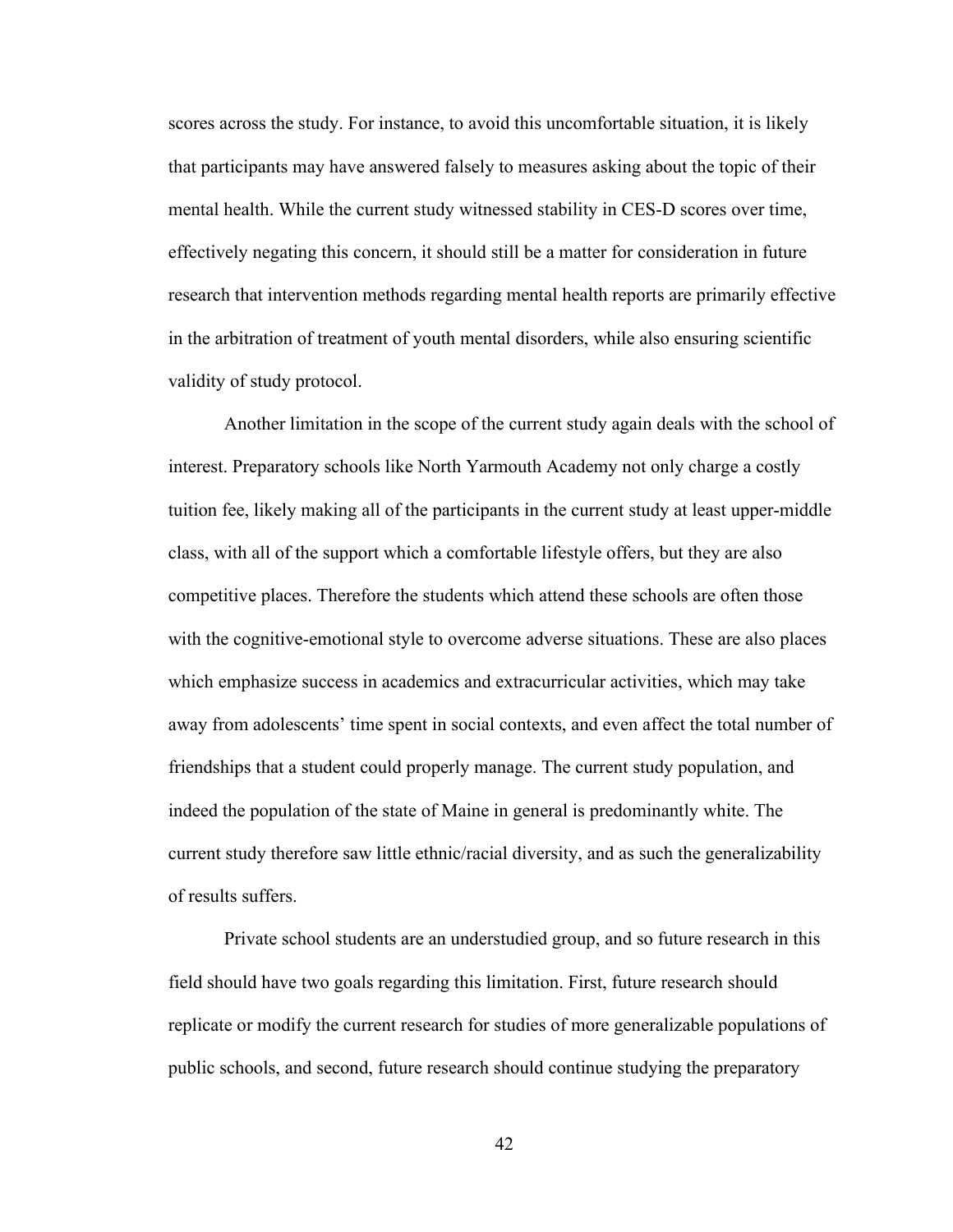school population for insight into this poorly documented subpopulation. This study could also be conducted in groups with higher rates of depression, such as a clinical sample, to better assess the expression of interpersonal behaviors of interest across the spectrum of symptomology. For instance, the construct of conversational self-focus has never before been studied in groups with severely elevated depression.

Other limitations can be said to include the manner of data collection and conceptualization of variables. One simple matter of data collection pertained to the short-term longitudinal design of the study. The data collection points were six weeks apart from each other, and while this may seem like a lifetime at age fifteen, a study using data collection points farther from each other, or in six-week intervals across a longer time could have witnessed a greater amount of change within participants, their mental health, their scores on interpersonal variables and on their rejection or acceptance by their peers. Also, the specific way that friendship nominations were recorded may have affected the outcome of this study. These nominations were unilateral, meaning that only one friend had to nominate another in order for a nomination to be "received". Had this variable been a bilateral (i.e., reciprocal) construct, which would have surely required a much larger sample size, then this research would be able to distinguish between those youth who had relatively stable friend groups, and those who had more turbulent friendships, but happened to receive the same number of nominations at both time points, albeit from different peers. These participants would likely have experienced the feelings of rejection associated with losing friendships, but the current unilateral structure would not have been able to capture this.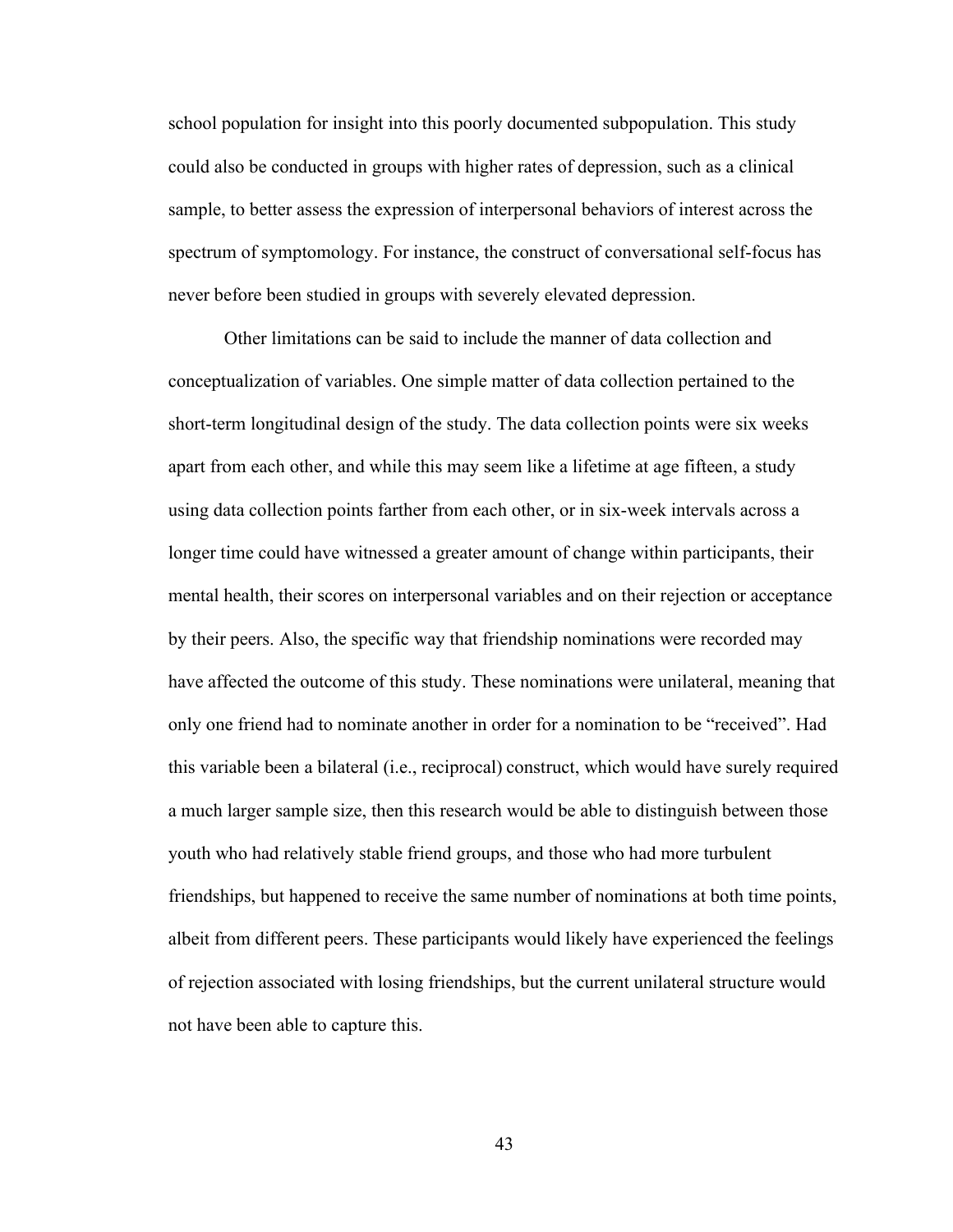What is more, the current research utilized an alphabetized list to record friendship nominations, as opposed to a method involving free-recall of one's friends. It should be understood that either decision in this matter would have some effect on data outcome, however, the drawbacks commonly associated with friendship nominating from an alphabetized list (i.e., response bias; over-generosity of nominations) which could have affected the associations between depressive symptoms and rejection by one's peers were not witnessed in the current study. In fact, friendship nominations were given out quite conservatively. While participants were given the option to nominate up to five of their peers with whom they spend the most time, the average number of friendship nominations received was low at Time 1, (middle school  $M = 2.62$ , SD = 1.23; upper school  $M = 0.62$ , SD = 0.72) and only somewhat higher at Time 2, (middle school  $M =$ 2.10,  $SD = 1.40$ ; upper school  $M = 2.35$ ,  $SD = 1.52$ ).

Lastly, the statistical model used in determining the predictive relationship between outcomes of depressive symptoms and rejection, as moderated by interpersonal and social-cognitive variables, may not have fully captured the profile of the participants. This is to say that, the model used only the scores reported on each of the four moderators at Time 1 to predict outcome variables. In a more perfect study, this model would have taken into account the participants' feelings on these moderators at both time points to ensure that their feelings were stable, and to control for other, external causes of these reported feelings. For instance, a participant could have rated quite low on negative feedback-seeking at Time 1, then over the course of the next six weeks, had any kind of innumerable tragic thing happen to them, and then by the time of second data collection call into question their own self-concept and be more eager to elicit negative feedback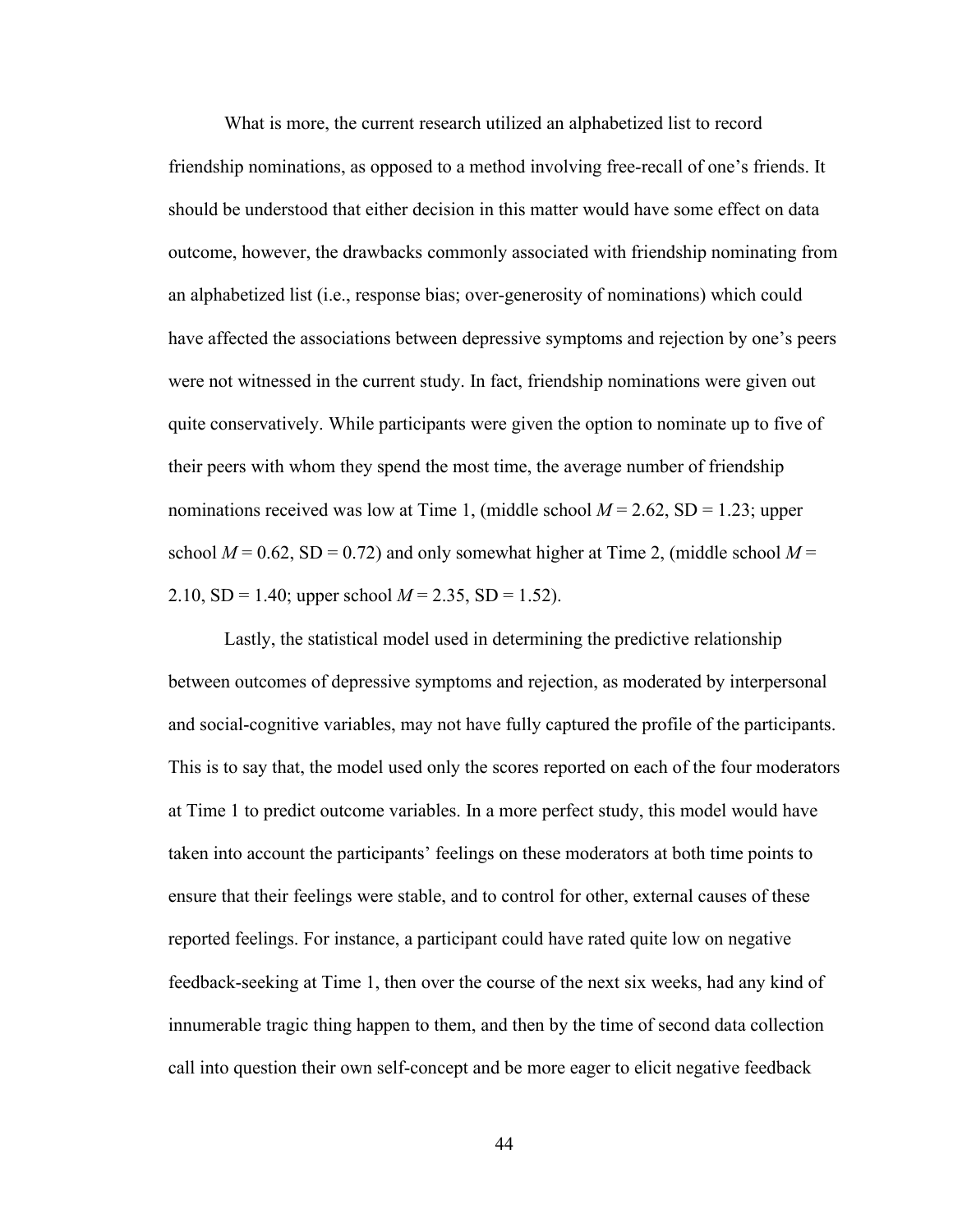from others. This sort of uncommon, but not altogether unforeseeable variance would be unaccounted for in the current model.

Notwithstanding the substantial room for improvement, the current study distinguishes itself as an extension of previous investigations of some well-established social phenomena in an understudied population. Regardless of the inability to provide concrete evidence for the hypothesized link between levels of depression and peer rejection, this research has given indication to previously unobserved or seldom studied trends, such as the connection of a new construct, conversational self-focus to an intriguing gain of friendships. Likewise, it adds to the discussion on the directionality of the connection of depression with social success. Future research can extend on these ideas by continuing to document trends in adolescent behavior. Studying these constructs, adolescence, depression, and human behavior, remains an important undertaking for this reason alone, that we continue to find new trends and create new understandings which impact and shape our views on the complexities and intricacies of interpersonal experiences.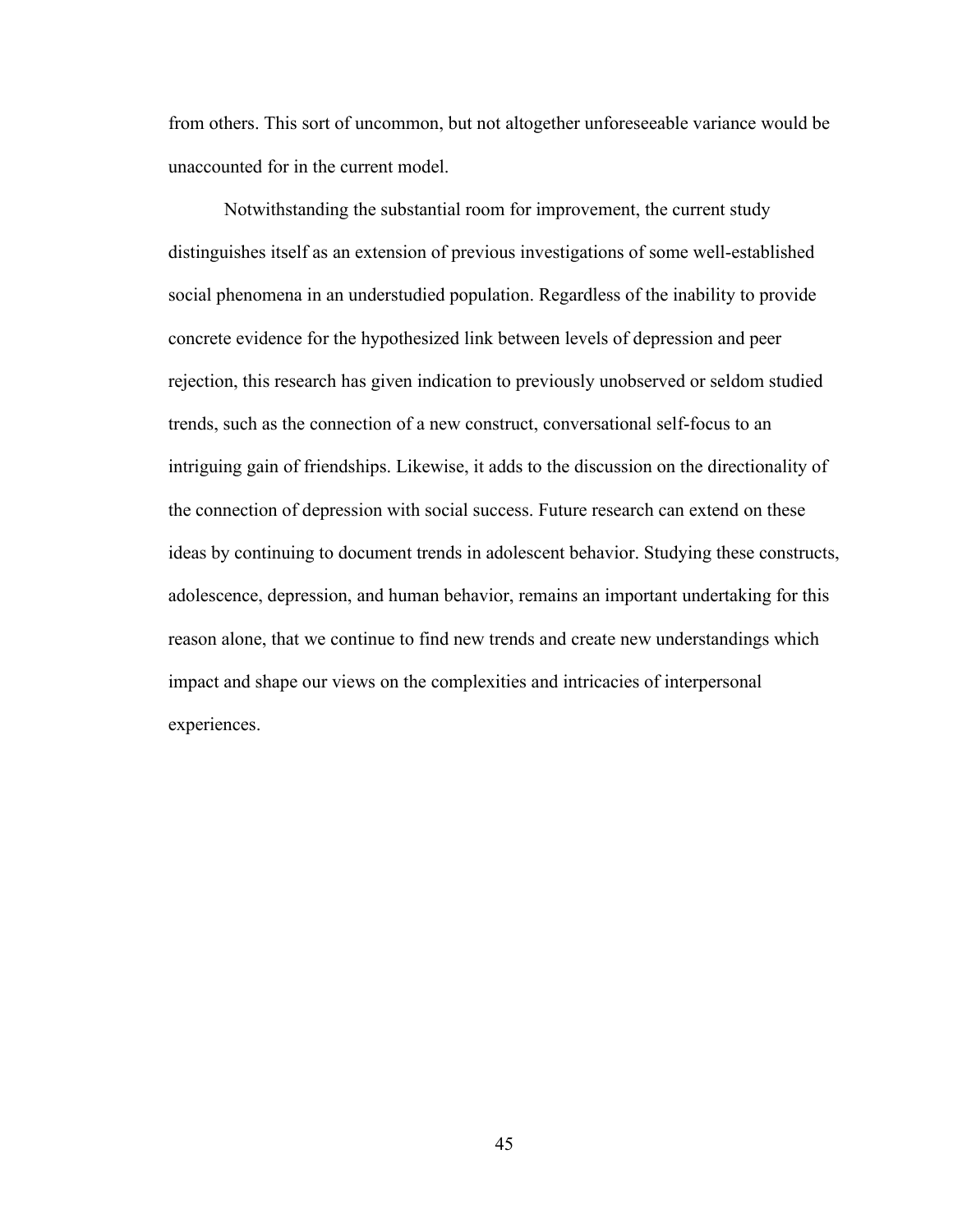#### REFERENCES

- Adler, P. A., Kless, S. J., & Adler, P. (1992). Socialization to gender roles: Popularity among elementary school boys and girls. *Sociology of education*, 169-187.
- American Psychiatric Association. (2013). *Diagnostic and statistical manual of mental disorders* (5th ed.). Arlington, VA: American Psychiatric Publishing.
- Andersen, S. L., & Teicher, M. H. (2008). Stress, sensitive periods and maturational events in adolescent depression. *Trends in neurosciences*, *31*(4), 183-191.
- Ayduk, O., Mendoza-Denton, R., Mischel, W., Downey, G., Peake, P. K., & Rodriguez, M. (2000). Regulating the interpersonal self: strategic self-regulation for coping with rejection sensitivity. *Journal of personality and social psychology*, *79*(5), 776.
- Benenson, J. F., Apostoleris, N. H., & Parnass, J. (1997). Age and sex differences in dyadic and group interaction. *Developmental psychology*, *33*(3), 538.
- Borelli, J. L., & Prinstein, M. J. (2006). Reciprocal, longitudinal associations among adolescents' negative feedback-seeking, depressive symptoms, and peer relations. *Journal of Abnormal Child Psychology, 34*(2), 159-69.
- Brown, B. B., & Larson, J. (2009). Peer relationships in adolescence. *Handbook of adolescent psychology*.
- Buhrmester, D., & Furman, W. (1987). The development of companionship and intimacy. *Child development*, 1101-1113
- Bukowski, W. M., Gauze, C., Hoza, B., & Newcomb, A. F. (1993). Differences and consistency between same-sex and other-sex peer relationships during early adolescence. *Developmental psychology*, *29*(2), 255
- Bukowski, W. M., Hoza, B., & Boivin, M. (1993). Popularity, friendship, and emotional adjustment during early adolescence. *New directions for child and adolescent development*, *1993*(60), 23-37.
- CESD-R: Center for Epidemiologic Studies Depression Scale Revised Online Depression Assessment. (n.d.). Retrieved March 24, 2018, from http://cesd-r.com/
- Chango, J. M., McElhaney, K. B., Allen, J. P., Schad, M. M., & Marston, E. (2012). Relational stressors and depressive symptoms in late adolescence: Rejection sensitivity as a vulnerability. *Journal of abnormal child psychology*, *40*(3), 369- 379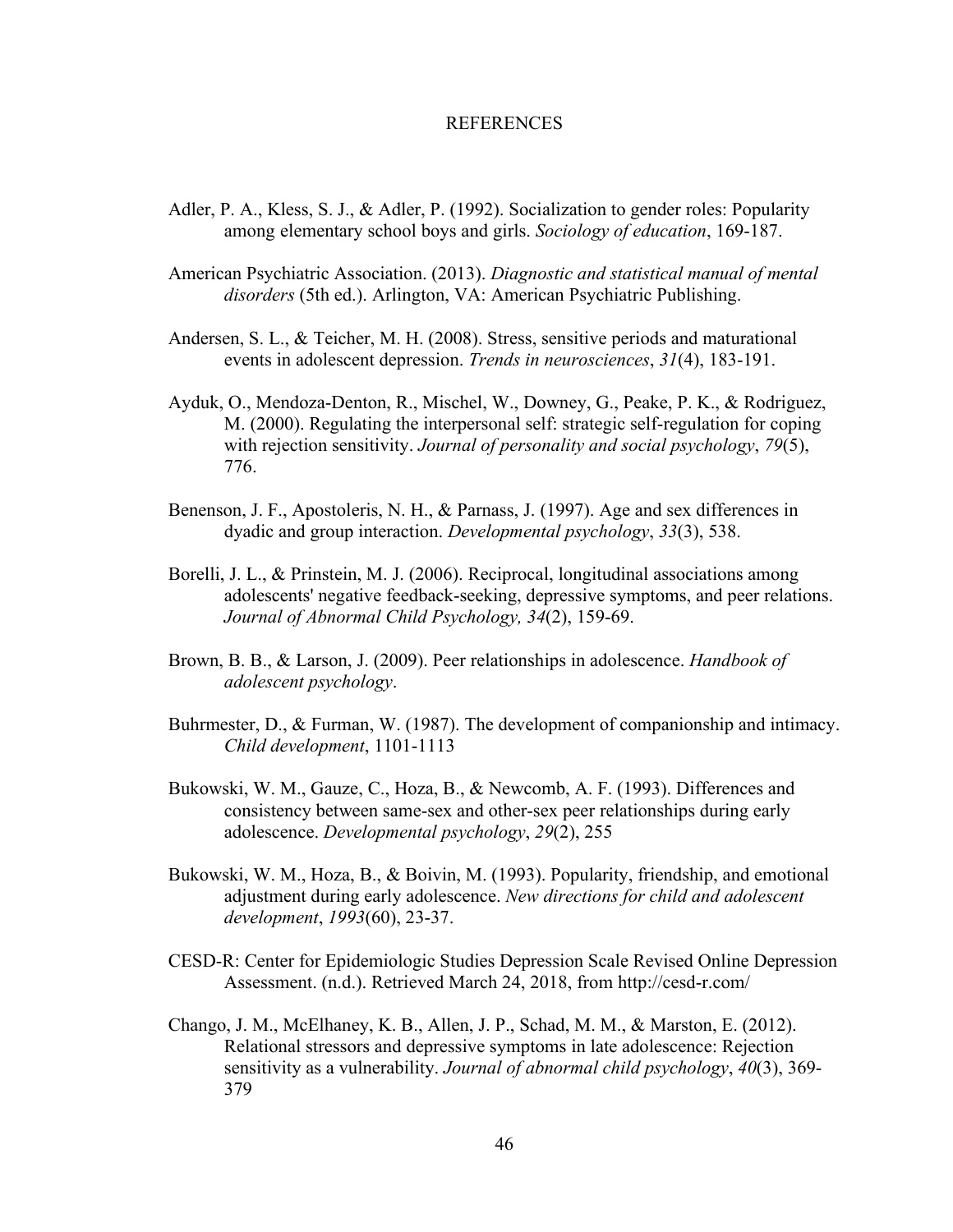- Coie, J. D., & Dodge, K. A. (1983). Continuities and changes in children's social status: A five- year longitudinal study. Merrill-Palmer Quarterly (1982-), 261-282.
- Coyne J. C. Toward an interactional description of depression. Psychiatry. 1976;39:28– 40
- Downey, G., Khouri, H., & Feldman, S. I. (1997). Early interpersonal trauma and later adjustment: The mediational role of rejection sensitivity.
- Feldman, S. S., & Elliott, G. R. (Eds.). (1990). *At the threshold: The developing adolescent*. Harvard University Press.
- Fuligni, A. J., Eccles, J. S., Barber, B. L., & Clements, P. (2001). Early adolescent peer orientation and adjustment during high school. *Developmental psychology*, *37*(1), 28.
- Glowinski, A. L., Madden, P. A., Bucholz, K. K., Lynskey, M. T., & Heath, A. C. (2003). Genetic epidemiology of self-reported lifetime DSM-IV major depressive disorder in a population-based twin sample of female adolescents. *Journal of Child Psychology and Psychiatry*, *44*(7), 988-996.
- Joiner Jr, T. E., Katz, J., & Lew, A. S. (1997). Self-verification and depression among youth psychiatric inpatients. *Journal of Abnormal Psychology*, *106*(4), 608
- Joiner, T. E., Metalsky, G. I., Katz, J., & Beach, S. R. (1999). Depression and excessive reassurance-seeking. *Psychological Inquiry*, *10*(3), 269-278.
- Kim-Cohen, J., Moffitt, T. E., Taylor, A., Pawlby, S. J., & Caspi, A. (2005). Maternal depression and children's antisocial behavior: nature and nurture effects. *Archives of general psychiatry*, *62*(2), 173-181.
- Kovacs, D. M., Parker, J. G., & Hoffman, L. W. (1996). Behavioral, affective, and social correlates of involvement in cross-sex friendship in elementary school. *Child Development*, *67*(5), 2269-2286
- La Greca, A. M., & Lopez, N. (1998). Social anxiety among adolescents: Linkages with peer relations and friendships. *Journal of abnormal child psychology*, *26*(2), 83- 94.
- Larson, R., & Wilson, S. (2013). Adolescence across Place and Time: Globalization and the Changing Pathways to Adulthood. In *Handbook of Adolescent Psychology: Second Edition* (pp. 297-330). wiley. DOI: 10.1002/9780471726746.ch10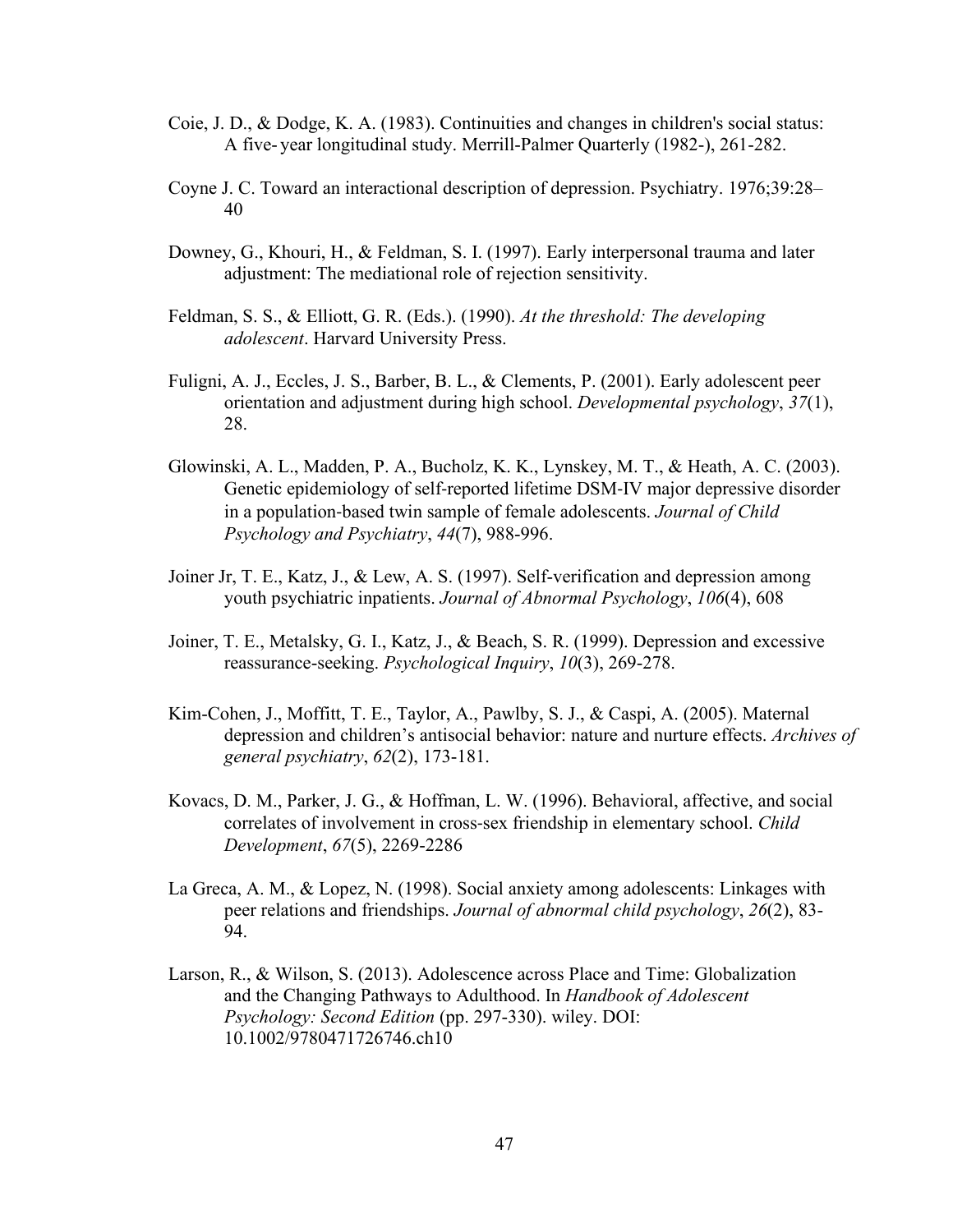- Lewinsohn, P. M., Mischel, W., Chaplin, W., & Barton, R. (1980). Social competence and depression: The role of illusory self-perceptions. *Journal of abnormal psychology*, *89*(2), 203.
- London, B., Downey, G., Bonica, C., & Paltin, I. (2007). Social causes and consequences of rejection sensitivity. *Journal of Research on Adolescence*, *17*(3), 481-506
- Maccoby, E. E. (1990). Gender and relationships: A developmental account. *American psychologist*, *45*(4), 513.
- Maccoby, E. E., & Jacklin, C. N. (1987). Gender segregation in childhood. In *Advances in child development and behavior*(Vol. 20, pp. 239-287). JAI.
- Masten, C. L., Eisenberger, N. I., Borofsky, L. A., Pfeifer, J. H., McNealy, K., Mazziotta, J. C., & Dapretto, M. (2009). Neural correlates of social exclusion during adolescence: understanding the distress of peer rejection. *Social cognitive and affective neuroscience*, *4*(2), 143-157.
- Mojtabai, R., Olfson, M., & Han, B. (2016). National Trends in the Prevalence and Treatment of Depression in Adolescents and Young Adults. *Pediatrics, 138*(6). doi:10.1542/peds.2016-1878
- Moller, L. C., Hymel, S., & Rubin, K. H. (1992). Sex typing in play and popularity in middle childhood. *Sex Roles*, *26*(7-8), 331-353.
- Nangle, D. W., Erdley, C. A., Newman, J. E., Mason, C. A., & Carpenter, E. M. (2003). Popularity, friendship quantity, and friendship quality: Interactive influences on children's loneliness and depression. *Journal of Clinical Child and Adolescent Psychology*, *32*(4), 546-555.

National Institute of Mental Health (n.d.) Major Depression. Retrieved February 12, 2018

- Nolan, S. A., Flynn, C., & Garber, J. (2003). Prospective relations between rejection and depression in young adolescents. *Journal of personality and social psychology*, *85*(4), 745.
- Parker, J. G., & Asher, S. R. (1987). Peer relations and later personal adjustment: Are low-accepted children at risk?. *Psychological bulletin*, *102*(3), 357.
- Parker, J. G., & Seal, J. (1996). Forming, losing, renewing, and replacing friendships: Applying temporal parameters to the assessment of children's friendship experiences. *Child Development*, *67*(5), 2248-2268
- Paus, T., Keshavan, M., & Giedd, J. N. (2008). Why do many psychiatric disorders emerge during adolescence?. *Nature Reviews Neuroscience*, *9*(12), 947.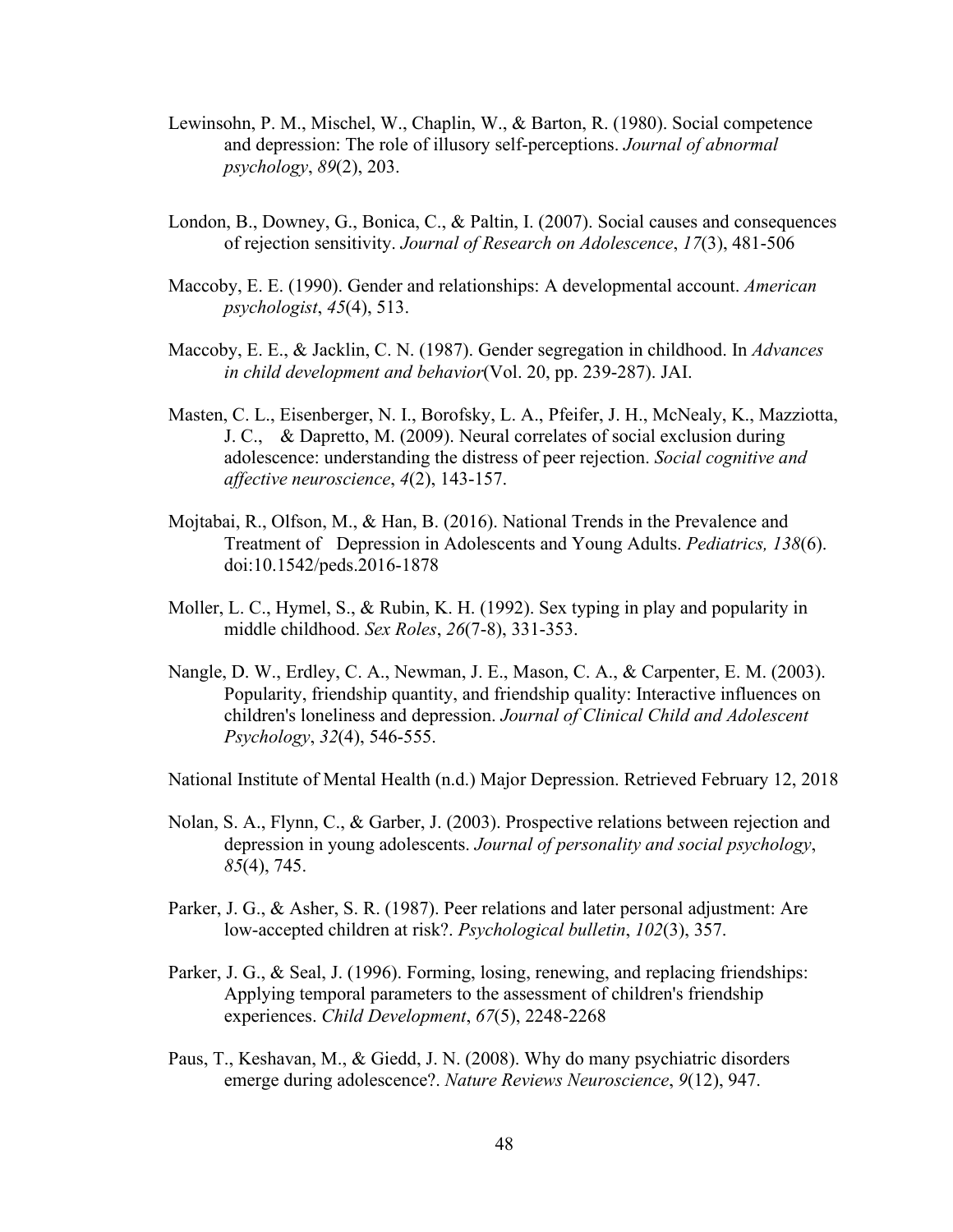- Petersen, A. C., Compas, B. E., Brooks-Gunn, J., Stemmler, M., Ey, S., & Grant, K. E. (1993). Depression in adolescence. *American psychologist*, *48*(2), 155.
- Platt, B., Kadosh, K. C., & Lau, J. Y. (2013). The role of peer rejection in adolescent depression. *Depression and anxiety*, *30*(9), 809-821.
- Poulin, F., & Dishion, T. J. (2008). Methodological issues in the use of peer sociometric nominations with middle school youth. *Social development*, *17*(4), 908-921
- Prinstein, M. J., & Aikins, J. W. (2004). Cognitive moderators of the longitudinal association between peer rejection and adolescent depressive symptoms. *Journal of abnormal child psychology*, *32*(2), 147-158.
- Radloff, L. S. (1977). The CES-D scale: A self-report depression scale for research in the general population. *Applied psychological measurement*, *1*(3), 385-401.
- Rose, A. J., & Rudolph, K. D. (2006). A review of sex differences in peer relationship processes: potential trade-offs for the emotional and behavioral development of girls and boys. *Psychological bulletin*, *132*(1), 98
- Savin-Williams, R. C. (1979). Dominance hierarchies in groups of early adolescents. *Child development*, 923-935.
- Schwartz-Mette, R. A., & Rose, A. J. (2009). Conversational self-focus in adolescent friendships: Observational assessment of an interpersonal process and relations with internalizing symptoms and friendship quality. *Journal of Social and Clinical Psychology*, *28*(10), 1263-1297
- Schwartz-Mette, R. A., & Rose, A. J. (2016). Depressive symptoms and conversational self-focus in adolescents' friendships. *Journal of abnormal child psychology*, *44*(1), 87-100
- Smith, C. A. (1957). The relationship of Peer group experiences to the social development of boys at the beginning of adolescence.
- Starr, L. R., & Davila, J. (2008). Excessive reassurance seeking, depression, and interpersonal rejection: a meta-analytic review. *Journal of abnormal psychology*, *117*(4), 762.
- Stice, E., Ragan, J., & Randall, P. (2004). Prospective relations between social support and depression: Differential direction of effects for parent and peer support?. *Journal of abnormal psychology*, *113*(1), 155.
- Steinberg, L., & Morris, A. S. (2001). Adolescent development. *Annual review of psychology*, *52*(1), 83-110.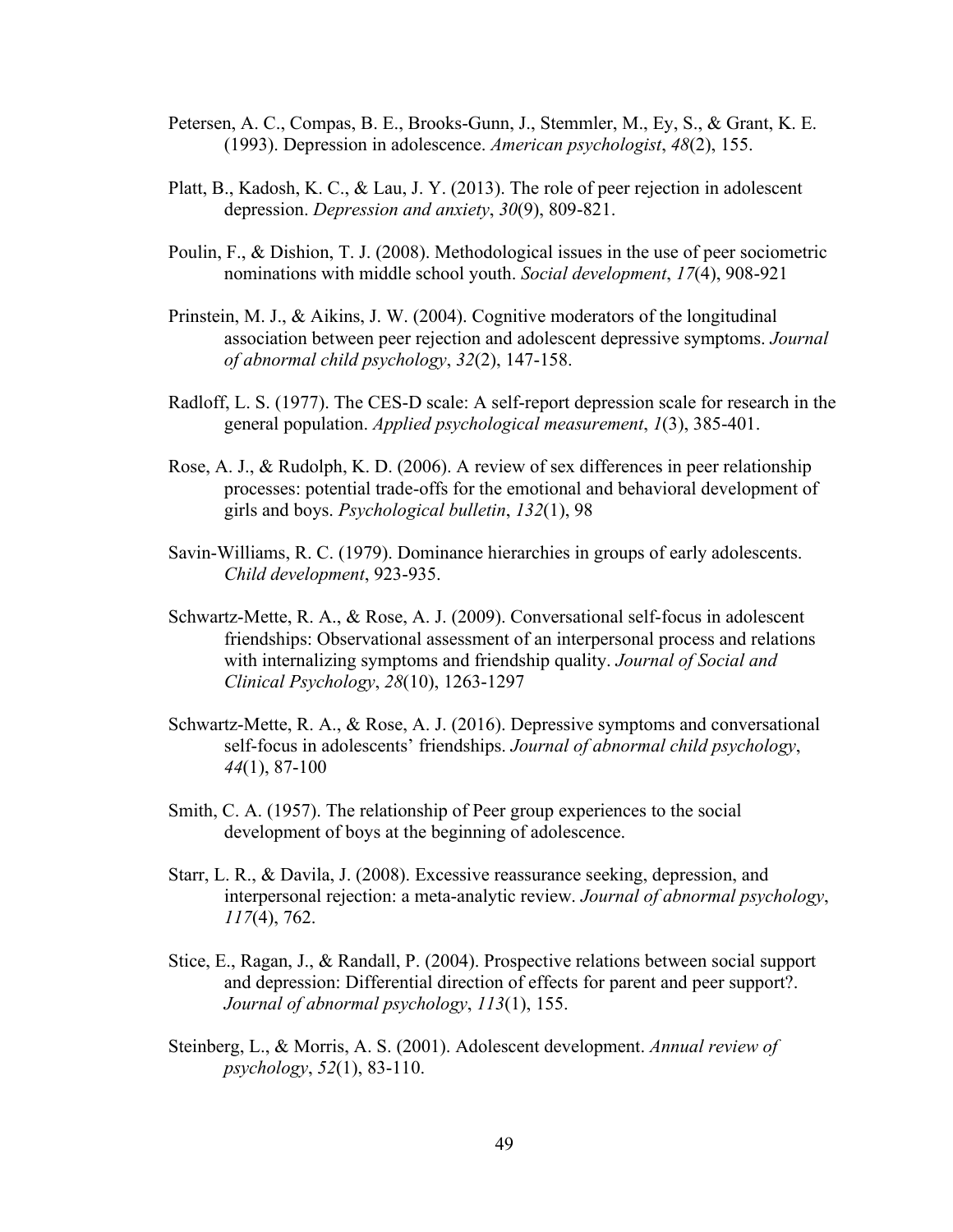Steinberg, L., & Silverberg, S. B. (1986). The vicissitudes of autonomy in early adolescence. *Child Development*, *57*(4), 841-851. doi:10.2307/1130361

Sullivan, H. S. (1953). The collected works (Vol. 1). Norton.

- Swann Jr, W. B. (1983). Self-verification: Bringing social reality into harmony with the self. *Social psychological perspectives on the self*, *2*, 33-66.
- Swann, W. B., Wenzlaff, R. M., Krull, D. S., & Pelham, B. W. (1992). Allure of negative feedback: Self-verification strivings among depressed persons. *Journal of abnormal psychology*, *101*(2), 293
- Swann, W. B., Wenzlaff, R. M., & Tafarodi, R. W. (1992). Depression and the search for negative evaluations: More evidence of the role of self-verification strivings
- Terry, R. (2000). Recent advances in measurement theory and the use of sociometric techniques. *New directions for child and adolescent development*, *2000*(88), 27- 53
- Thapar, A., Collishaw, S., Pine, D. S., & Thapar, A. K. (2012). Depression in adolescence. *The Lancet*, *379*(9820), 1056-1067.
- Vernberg, E. M. (1990). Psychological adjustment and experiences with peers during early adolescence: Reciprocal, incidental, or unidirectional relationships?. Journal of Abnormal Child Psychology, 18(2), 187-198.
- Wermter, A. K., Laucht, M., Schimmelmann, B. G., Banaschweski, T., Sonuga-Barke, E. J., Rietschel, M., & Becker, K. (2010). From nature versus nurture, via nature and nurture, to gene× environment interaction in mental disorders. *European child & adolescent psychiatry*, *19*(3), 199-210.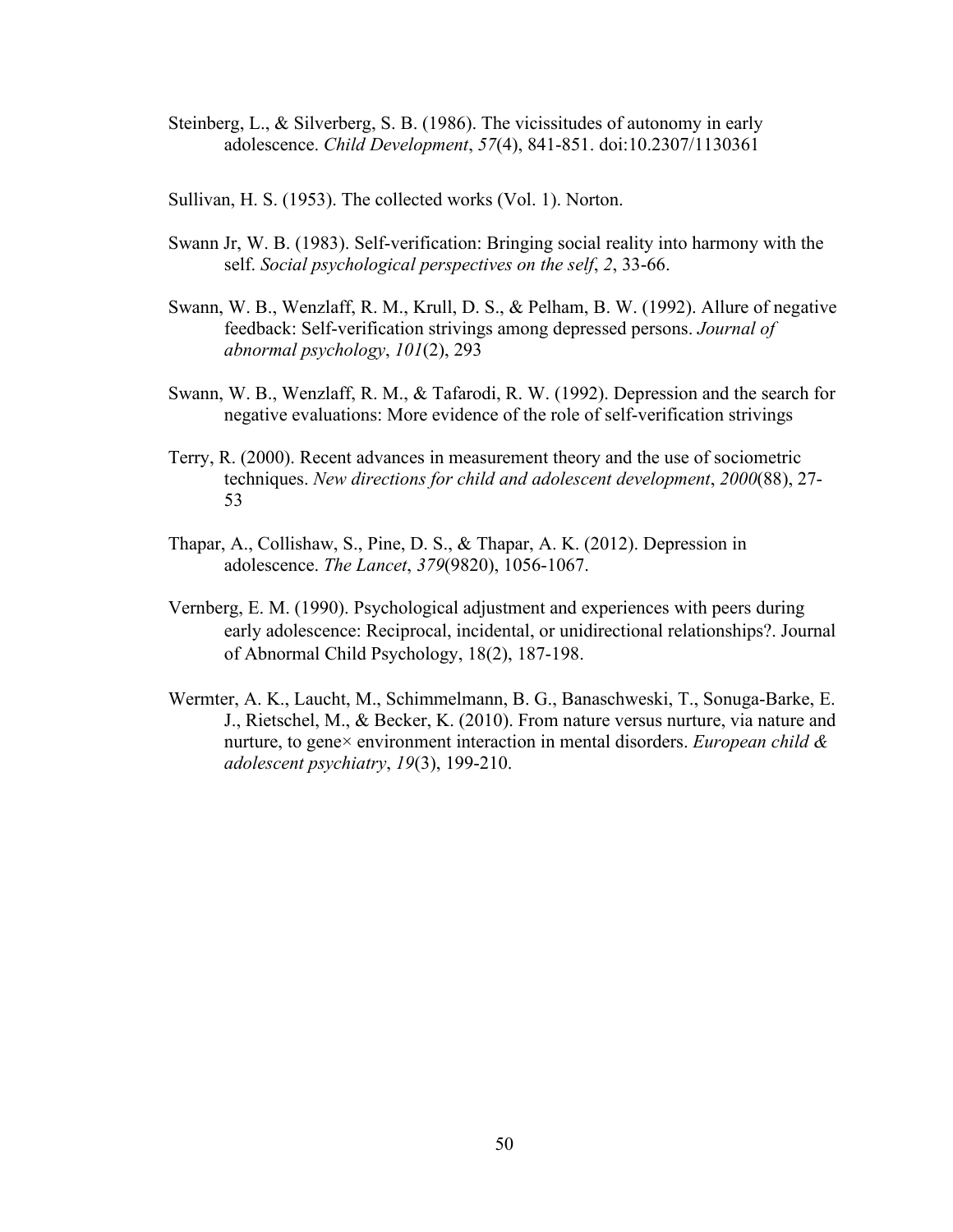| <b>Study Variable</b>                  | Minimum          | Maximum | Mean $(SD)$  |
|----------------------------------------|------------------|---------|--------------|
| Age                                    | 11               | 18      | 14.84 (2.05) |
| Depressive symptoms (Time 1)           | 0.00             | 40.00   | 9.36(8.74)   |
| Depressive symptoms (Time 2)           | 0.00             | 37.00   | 8.22 (8.90)  |
| Friendship nominations (Time 1)        | $\boldsymbol{0}$ | 5       | 1.33(1.36)   |
| Friendship nominations (Time 2)        | $\theta$         | 7       | 2.26(1.47)   |
| Change in friendship nominations       | $-3$             | 6       | 0.93(1.87)   |
| Excessive reassurance-seeking (Time 1) | 0.00             | 1.50    | 0.09(0.26)   |
| Conversational self-focus (Time 1)     | 0.00             | 3.00    | 1.27(0.48)   |
| Negative feedback-seeking (Time 1)     | 0.00             | 15.00   | 4.91 (3.99)  |
| Rejection sensitivity (Time 1)         | 1.00             | 4.75    | 2.10(0.62)   |
|                                        |                  |         |              |

Table 1. *Descriptive Statistics of Study Variables*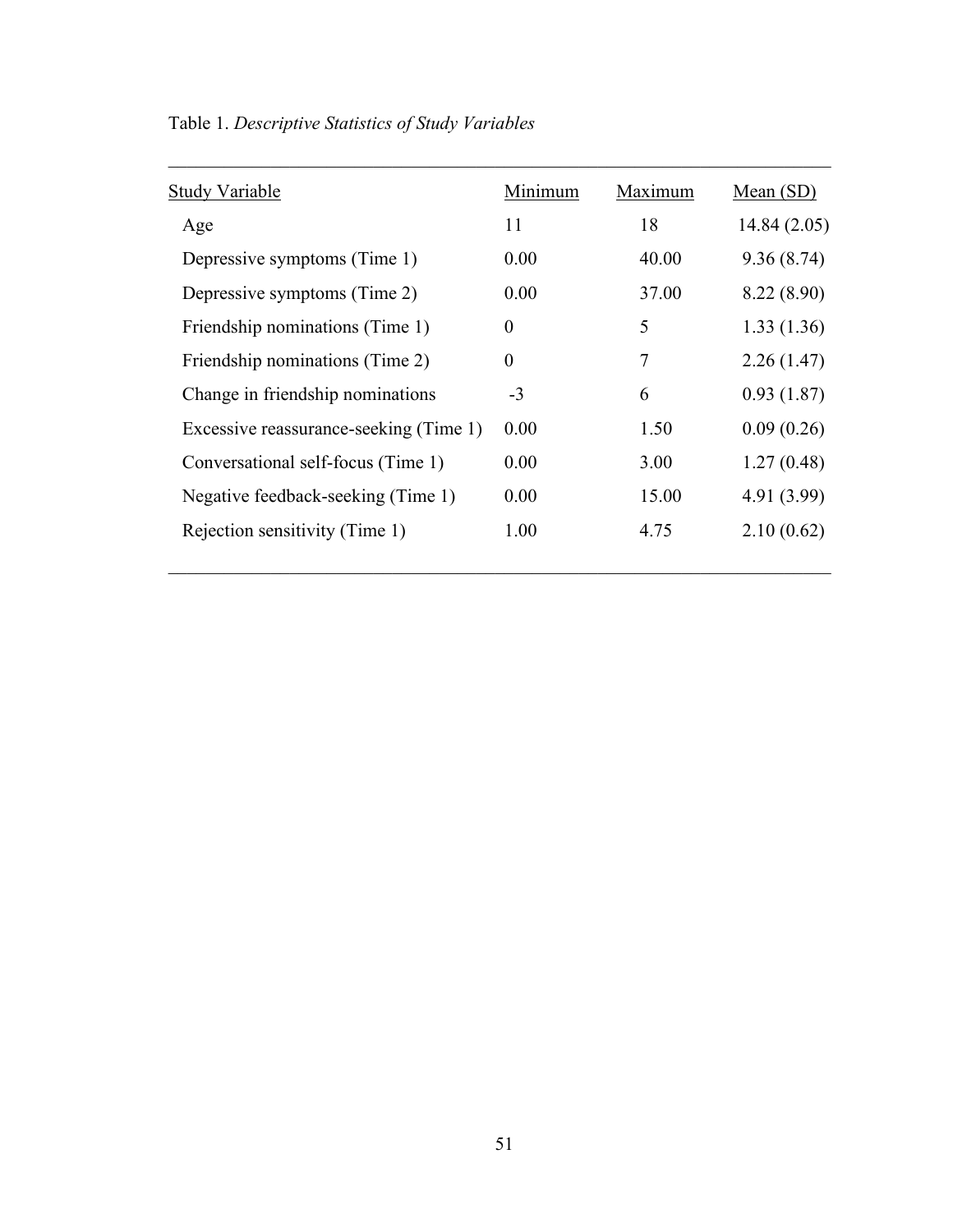|                                           | Females ( $n = 38$ ) | Males ( $n = 43$ ) |          |
|-------------------------------------------|----------------------|--------------------|----------|
|                                           | Mean $(SD)$          | Mean $(SD)$        | $\iota$  |
|                                           |                      |                    | $-2.57*$ |
| 1. Depressive symptoms (Time 1)           | 11.95 (9.02)         | 7.13(7.93)         |          |
| 2. Depressive symptoms (Time 2)           | 8.83(8.11)           | 7.46(9.94)         | 0.56     |
| 3. Friendship nominations (Time 1)        | 1.26(1.33)           | 1.40(1.40)         | $-0.43$  |
| 4. Friendship nominations (Time 2)        | 2.39(1.62)           | 2.14(1.34)         | 0.77     |
| 5. Change in friendship nominations       | $+1.13(1.85)$        | $+0.74(1.90)$      | 0.93     |
| 6. Excessive reassurance-seeking (Time 1) | 0.15(0.35)           | 0.03(0.14)         | $2.04*$  |
| 7. Conversational self-focus (Time 1)     | 1.28(0.31)           | 1.26(0.60)         | 0.14     |
| 8. Negative feedback-seeking (Time 1)     | 5.05(3.92)           | 4.79(4.10)         | 0.29     |
| 9. Rejection sensitivity (Time 1)         | 2.23(0.57)           | 1.99(0.64)         | 1.74     |
|                                           |                      |                    |          |

 $\mathcal{L}_\mathcal{L} = \{ \mathcal{L}_\mathcal{L} = \{ \mathcal{L}_\mathcal{L} = \{ \mathcal{L}_\mathcal{L} = \{ \mathcal{L}_\mathcal{L} = \{ \mathcal{L}_\mathcal{L} = \{ \mathcal{L}_\mathcal{L} = \{ \mathcal{L}_\mathcal{L} = \{ \mathcal{L}_\mathcal{L} = \{ \mathcal{L}_\mathcal{L} = \{ \mathcal{L}_\mathcal{L} = \{ \mathcal{L}_\mathcal{L} = \{ \mathcal{L}_\mathcal{L} = \{ \mathcal{L}_\mathcal{L} = \{ \mathcal{L}_\mathcal{$ 

 $\mathcal{L}_\mathcal{L} = \{ \mathcal{L}_\mathcal{L} = \{ \mathcal{L}_\mathcal{L} = \{ \mathcal{L}_\mathcal{L} = \{ \mathcal{L}_\mathcal{L} = \{ \mathcal{L}_\mathcal{L} = \{ \mathcal{L}_\mathcal{L} = \{ \mathcal{L}_\mathcal{L} = \{ \mathcal{L}_\mathcal{L} = \{ \mathcal{L}_\mathcal{L} = \{ \mathcal{L}_\mathcal{L} = \{ \mathcal{L}_\mathcal{L} = \{ \mathcal{L}_\mathcal{L} = \{ \mathcal{L}_\mathcal{L} = \{ \mathcal{L}_\mathcal{$ 

Table 2. *Mean Level Gender Differences in Study Variables*

*Notes.*  $* p \le 0.05$ .  $* p \le 0.01$ .  $* * * p \le 0.001$ .  $* * * p \le 0.0001$ .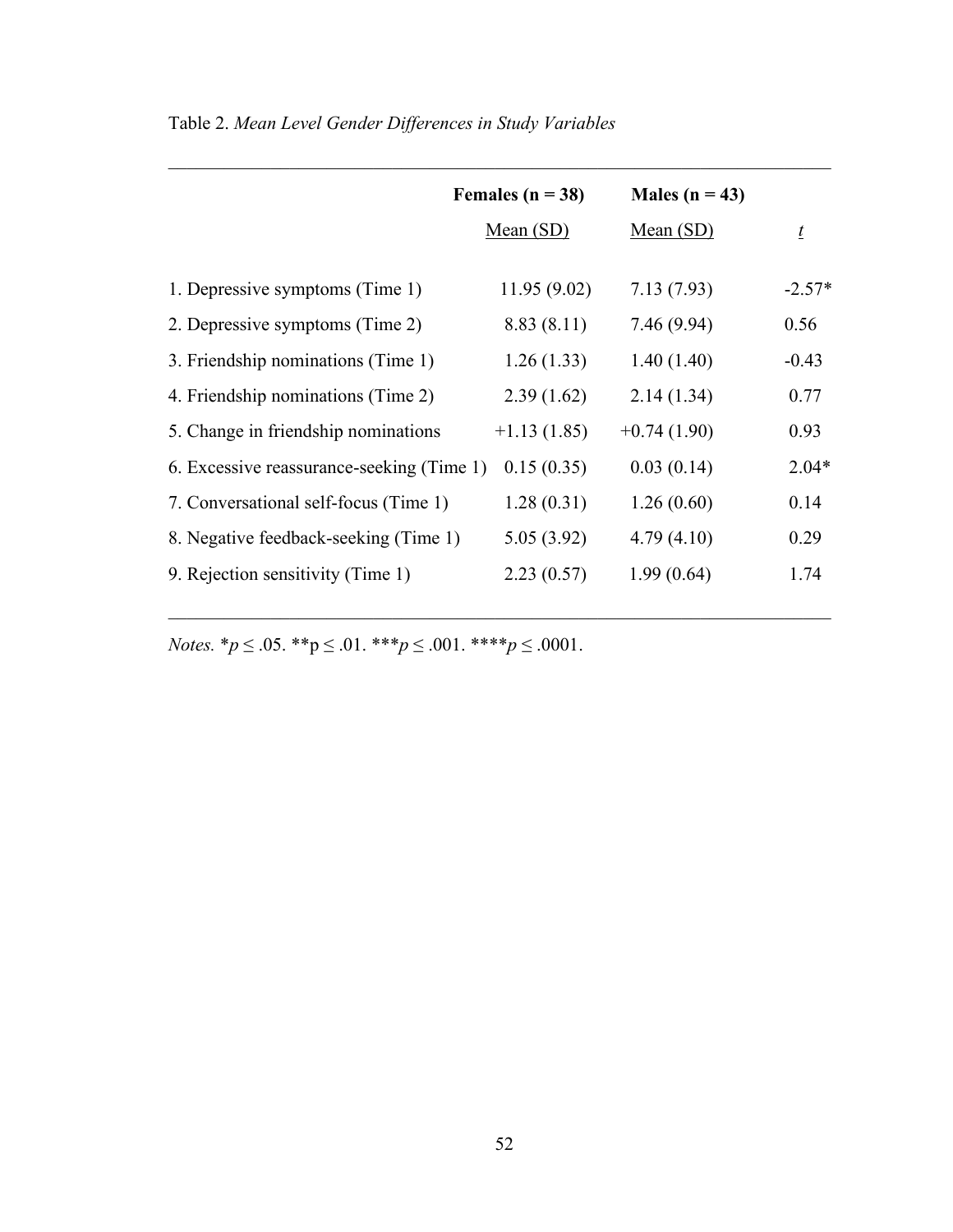|                                           | <b>Middle School</b><br>$(n = 29)$ | <b>Upper School</b><br>$(n = 52)$ |            |
|-------------------------------------------|------------------------------------|-----------------------------------|------------|
|                                           | Mean $(SD)$                        | Mean $(SD)$                       | t          |
| 1. Depressive symptoms (Time 1)           | 6.66(7.34)                         | 10.85(9.15)                       | $-2.12*$   |
| 2. Depressive symptoms (Time 2)           | 6.32(6.73)                         | 9.53(10.03)                       | $-1.31$    |
| 3. Friendship nominations (Time 1)        | 2.62(1.23)                         | 0.62(0.72)                        | 8.99****   |
| 4. Friendship nominations (Time 2)        | 2.10(1.40)                         | 2.35(1.52)                        | $-0.70$    |
| 5. Change in friendship nominations       | $-0.52(1.24)$                      | 1.73(1.69)                        | $-0.63***$ |
| 6. Excessive reassurance-seeking (Time 1) | 0.06(0.14)                         | 0.10(0.31)                        | $-0.71$    |
| 7. Conversational self-focus (Time 1)     | 1.15(0.35)                         | 1.33(0.54)                        | $-1.66$    |
| 8. Negative feedback-seeking (Time 1)     | 2.90(3.15)                         | 6.02(4.00)                        | $-3.63***$ |
| 9. Rejection sensitivity (Time 1)         | 2.03(0.66)                         | 2.14(0.60)                        | $-0.79$    |
|                                           |                                    |                                   |            |

 $\mathcal{L}_\mathcal{L} = \{ \mathcal{L}_\mathcal{L} = \{ \mathcal{L}_\mathcal{L} = \{ \mathcal{L}_\mathcal{L} = \{ \mathcal{L}_\mathcal{L} = \{ \mathcal{L}_\mathcal{L} = \{ \mathcal{L}_\mathcal{L} = \{ \mathcal{L}_\mathcal{L} = \{ \mathcal{L}_\mathcal{L} = \{ \mathcal{L}_\mathcal{L} = \{ \mathcal{L}_\mathcal{L} = \{ \mathcal{L}_\mathcal{L} = \{ \mathcal{L}_\mathcal{L} = \{ \mathcal{L}_\mathcal{L} = \{ \mathcal{L}_\mathcal{$ 

 $\mathcal{L}_\text{max} = \mathcal{L}_\text{max} = \mathcal{L}_\text{max} = \mathcal{L}_\text{max} = \mathcal{L}_\text{max} = \mathcal{L}_\text{max} = \mathcal{L}_\text{max} = \mathcal{L}_\text{max} = \mathcal{L}_\text{max} = \mathcal{L}_\text{max} = \mathcal{L}_\text{max} = \mathcal{L}_\text{max} = \mathcal{L}_\text{max} = \mathcal{L}_\text{max} = \mathcal{L}_\text{max} = \mathcal{L}_\text{max} = \mathcal{L}_\text{max} = \mathcal{L}_\text{max} = \mathcal{$ 

Table 3. *Mean Level Grade Group Differences in Study Variables*

*Notes.*  ${}^*p \leq .05$ .  ${}^{**}p \leq .01$ .  ${}^{***}p \leq .001$ .  ${}^{***}p \leq .0001$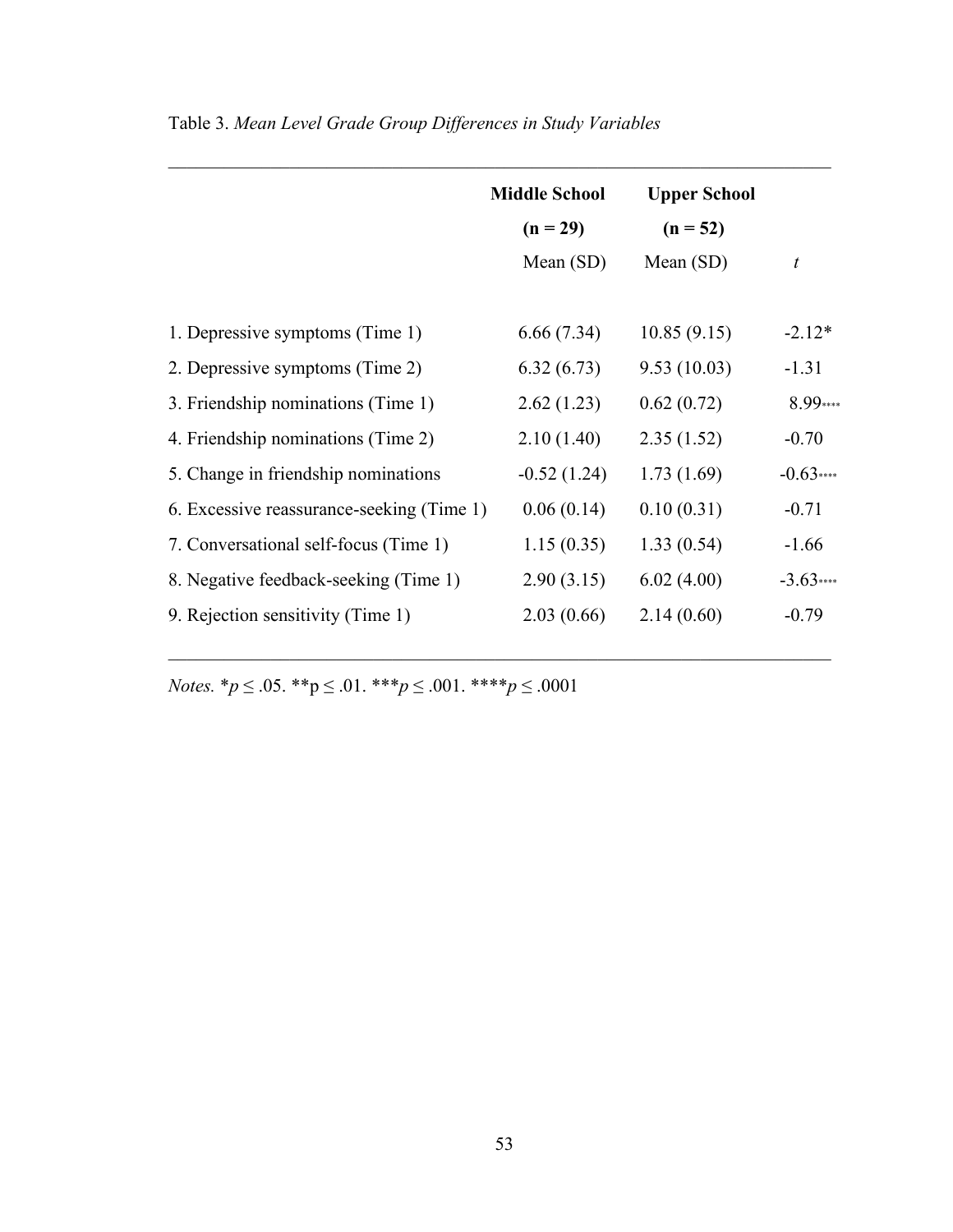|                   | 1 | $\overline{2}$ | 3       | $\overline{4}$ | 5        | 6        | $\overline{7}$ | 8        | 9        |
|-------------------|---|----------------|---------|----------------|----------|----------|----------------|----------|----------|
| 1. Depressive     |   | $\frac{1}{51}$ | $-.25*$ | $-.03$         | .16      | $.44***$ | $.25*$         | $.27*$   | $.42***$ |
| symptoms          |   |                |         |                |          |          |                |          |          |
| (Time 1)          |   |                |         |                |          |          |                |          |          |
| 2. Depressive     |   |                | $-.10$  | $-.03$         | $.28*$   | $.32*$   | $.44***$       | $-.04$   | $.37***$ |
| symptoms          |   |                |         |                |          |          |                |          |          |
| (Time 2)          |   |                |         |                |          |          |                |          |          |
| 3. Friendship     |   |                |         | .13            | $.63***$ | $-15$    | $-14$          | $-.28*$  | $-12$    |
| nominations       |   |                |         |                |          |          |                |          |          |
| (Time 1)          |   |                |         |                |          |          |                |          |          |
| 4. Friendship     |   |                |         |                | $.70***$ | .05      | $.32***$       | .12      | .05      |
| nominations       |   |                |         |                |          |          |                |          |          |
| (Time 2)          |   |                |         |                |          |          |                |          |          |
| 5. Change in      |   |                |         |                |          | .15      | $.35***$       | $.30***$ | .13      |
| friendship        |   |                |         |                |          |          |                |          |          |
| nominations       |   |                |         |                |          |          |                |          |          |
| (Time 1)          |   |                |         |                |          |          |                |          |          |
| 6. Excessive      |   |                |         |                |          |          | $-.04$         | .19      | .18      |
| reassurance-      |   |                |         |                |          |          |                |          |          |
| seeking           |   |                |         |                |          |          |                |          |          |
| (Time 1)          |   |                |         |                |          |          |                |          |          |
| 7. Conversational |   |                |         |                |          |          |                | $.26^*$  | .08      |
| self-focus        |   |                |         |                |          |          |                |          |          |
| (Time 1)          |   |                |         |                |          |          |                |          |          |
| 8. Negative       |   |                |         |                |          |          |                |          | $.24*$   |
| feedback-seeking  |   |                |         |                |          |          |                |          |          |
| (Time 1)          |   |                |         |                |          |          |                |          |          |
| 9. Rejection      |   |                |         |                |          |          |                |          |          |
| sensitivity       |   |                |         |                |          |          |                |          |          |
| (Time 1)          |   |                |         |                |          |          |                |          |          |

Table 3. *Mean Level Grade Group Differences in Study Variables*

*Notes.*  $* p \le 0.05$ .  $* p \le 0.01$ .  $* * * p \le 0.001$ .  $* * * p \le 0.0001$ .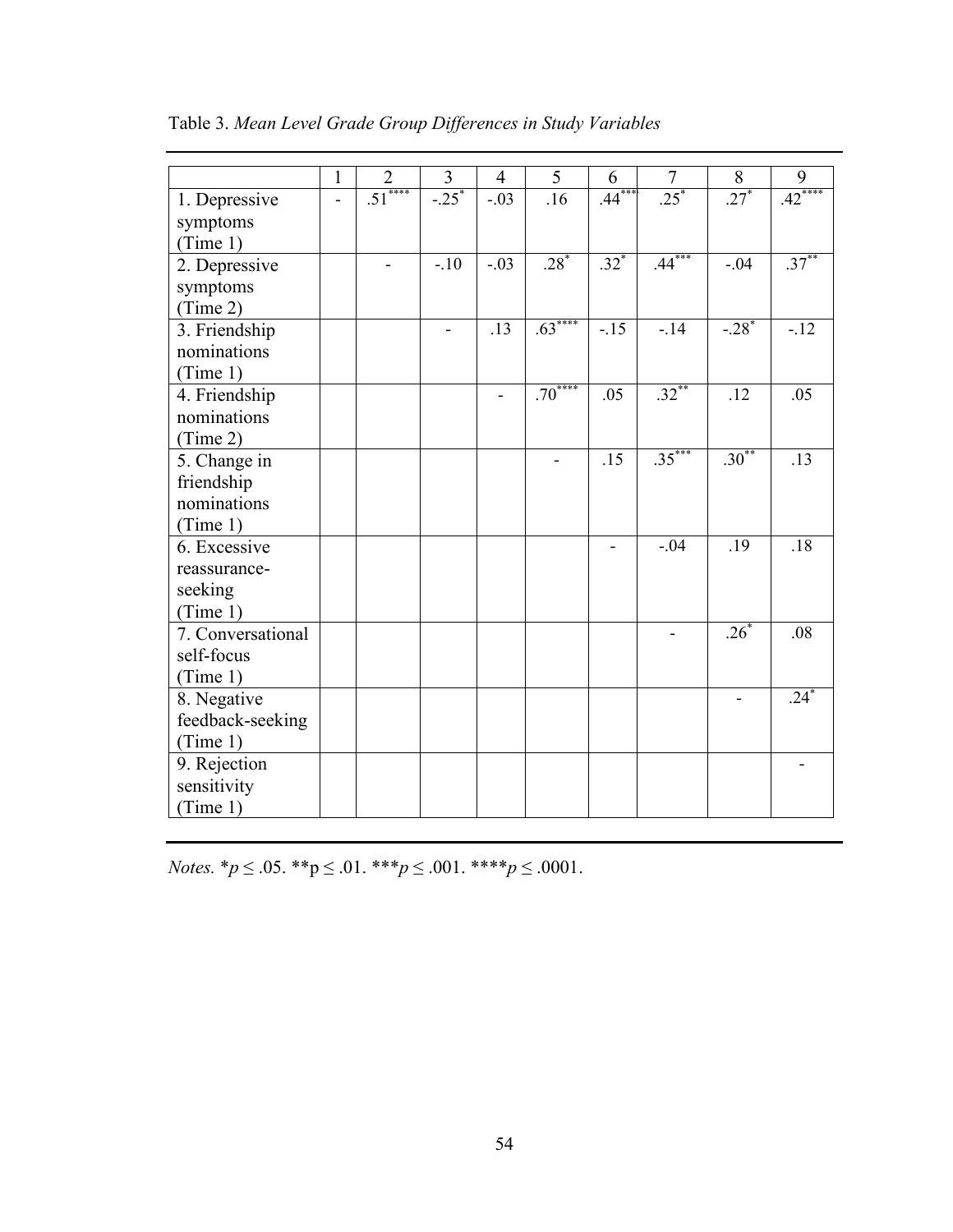| Baseline model                  |                                                      |      |
|---------------------------------|------------------------------------------------------|------|
| Independent Variable(s)         | Dependent Variable = Friendship nominations (Time 2) |      |
|                                 |                                                      |      |
| Friendship nominations (Time 1) |                                                      | 0.14 |
| Depressive symptoms (Time 1)    |                                                      | 0.00 |
|                                 |                                                      |      |

 $\mathcal{L}_\mathcal{L} = \{ \mathcal{L}_\mathcal{L} = \{ \mathcal{L}_\mathcal{L} = \{ \mathcal{L}_\mathcal{L} = \{ \mathcal{L}_\mathcal{L} = \{ \mathcal{L}_\mathcal{L} = \{ \mathcal{L}_\mathcal{L} = \{ \mathcal{L}_\mathcal{L} = \{ \mathcal{L}_\mathcal{L} = \{ \mathcal{L}_\mathcal{L} = \{ \mathcal{L}_\mathcal{L} = \{ \mathcal{L}_\mathcal{L} = \{ \mathcal{L}_\mathcal{L} = \{ \mathcal{L}_\mathcal{L} = \{ \mathcal{L}_\mathcal{$ 

 $\mathcal{L}_\mathcal{L} = \{ \mathcal{L}_\mathcal{L} = \{ \mathcal{L}_\mathcal{L} = \{ \mathcal{L}_\mathcal{L} = \{ \mathcal{L}_\mathcal{L} = \{ \mathcal{L}_\mathcal{L} = \{ \mathcal{L}_\mathcal{L} = \{ \mathcal{L}_\mathcal{L} = \{ \mathcal{L}_\mathcal{L} = \{ \mathcal{L}_\mathcal{L} = \{ \mathcal{L}_\mathcal{L} = \{ \mathcal{L}_\mathcal{L} = \{ \mathcal{L}_\mathcal{L} = \{ \mathcal{L}_\mathcal{L} = \{ \mathcal{L}_\mathcal{$ 

# Table 5. *Regression Analyses Relevant to the Depression-Rejection Trajectory*

*Moderation analyses: Excessive reassurance-seeking*

| Independent Variable(s)                               | Dependent Variable = Friendship nominations (Time 2) |         |
|-------------------------------------------------------|------------------------------------------------------|---------|
|                                                       |                                                      |         |
| Friendship nominations (Time 1)                       |                                                      | 0.14    |
| Depressive symptoms (Time 1)                          |                                                      | $-0.00$ |
| Excessive reassurance-seeking (Time 1)                |                                                      | 0.82    |
| Depressive symptoms $X$ Excessive reassurance-seeking |                                                      | $-0.02$ |

 $\mathcal{L}_\mathcal{L} = \{ \mathcal{L}_\mathcal{L} = \{ \mathcal{L}_\mathcal{L} = \{ \mathcal{L}_\mathcal{L} = \{ \mathcal{L}_\mathcal{L} = \{ \mathcal{L}_\mathcal{L} = \{ \mathcal{L}_\mathcal{L} = \{ \mathcal{L}_\mathcal{L} = \{ \mathcal{L}_\mathcal{L} = \{ \mathcal{L}_\mathcal{L} = \{ \mathcal{L}_\mathcal{L} = \{ \mathcal{L}_\mathcal{L} = \{ \mathcal{L}_\mathcal{L} = \{ \mathcal{L}_\mathcal{L} = \{ \mathcal{L}_\mathcal{$ 

## *Moderation analyses: Conversational self-focus*

| Independent Variable(s)                           | Dependent Variable = Friendship nominations (Time 2) |  |
|---------------------------------------------------|------------------------------------------------------|--|
|                                                   | β                                                    |  |
| Friendship nominations (Time 1)                   | 0.16                                                 |  |
| Depressive symptoms (Time 1)                      | 0.03                                                 |  |
| Conversational self-focus (Time 1)                | $1.39**$                                             |  |
| Depressive symptoms $X$ Conversational self-focus | $-0.03$                                              |  |
|                                                   |                                                      |  |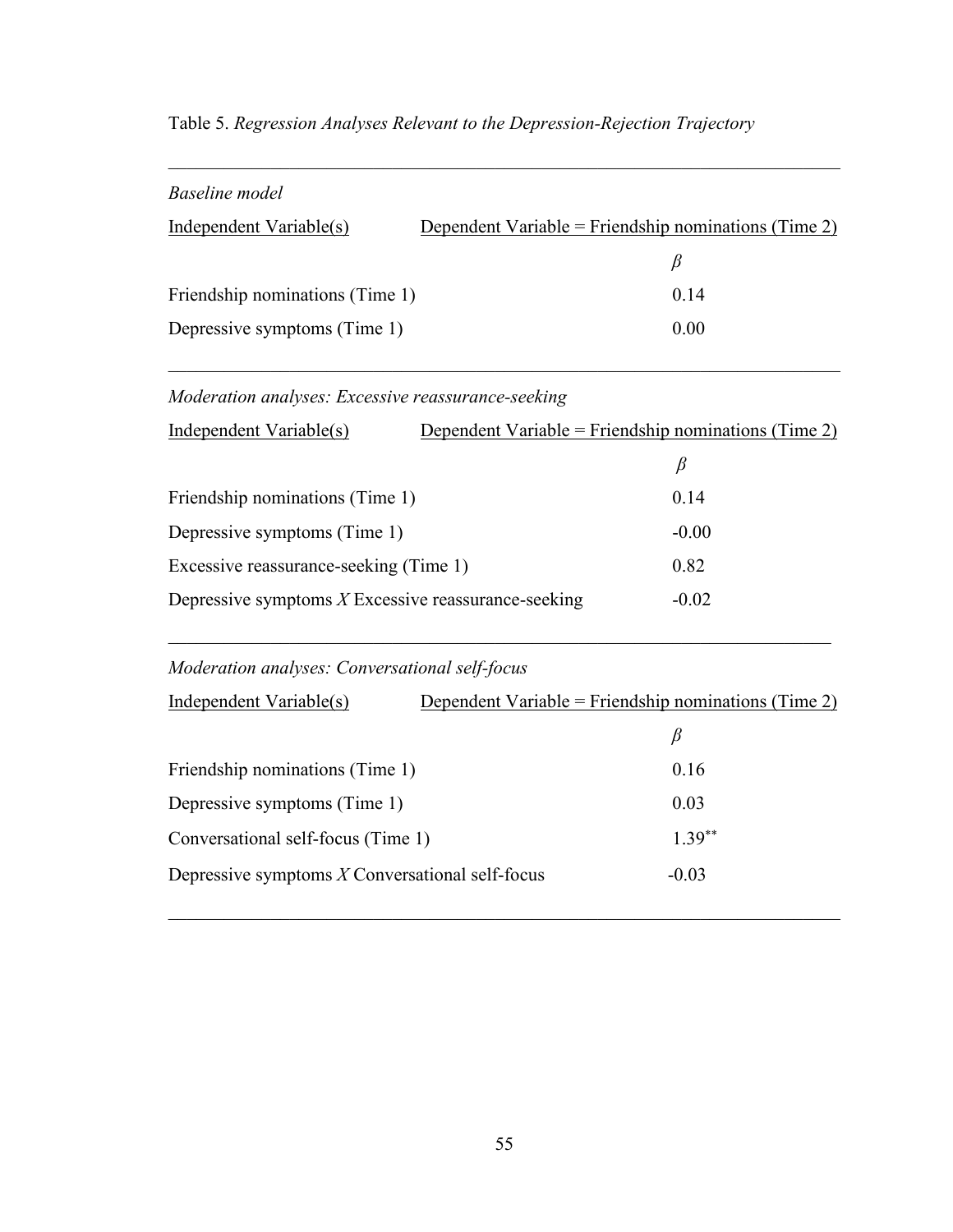## Table 5 (continued)

## *Moderation analysis: Negative feedback-seeking*

| Independent Variable(s)                           | Dependent Variable = Friendship nominations (Time 2) |  |
|---------------------------------------------------|------------------------------------------------------|--|
|                                                   |                                                      |  |
| Friendship nominations (Time 1)                   | 0.18                                                 |  |
| Depressive symptoms (Time 1)                      | 0.01                                                 |  |
| Negative feedback-seeking (Time 1)                | 0.09                                                 |  |
| Depressive symptoms $X$ Negative feedback-seeking | $-0.00$                                              |  |

 $\mathcal{L}_\mathcal{L} = \{ \mathcal{L}_\mathcal{L} = \{ \mathcal{L}_\mathcal{L} = \{ \mathcal{L}_\mathcal{L} = \{ \mathcal{L}_\mathcal{L} = \{ \mathcal{L}_\mathcal{L} = \{ \mathcal{L}_\mathcal{L} = \{ \mathcal{L}_\mathcal{L} = \{ \mathcal{L}_\mathcal{L} = \{ \mathcal{L}_\mathcal{L} = \{ \mathcal{L}_\mathcal{L} = \{ \mathcal{L}_\mathcal{L} = \{ \mathcal{L}_\mathcal{L} = \{ \mathcal{L}_\mathcal{L} = \{ \mathcal{L}_\mathcal{$ 

*Moderation analyses: Rejection Sensitivity*

| Independent Variable(s)                       | Dependent Variable = Friendship nominations (Time 2) |
|-----------------------------------------------|------------------------------------------------------|
|                                               | B                                                    |
| Friendship nominations (Time 1)               | 0.14                                                 |
| Depressive symptoms (Time 1)                  | $-0.01$                                              |
| Rejection Sensitivity (Time 1)                | 0.18                                                 |
| Depressive symptoms $X$ Rejection Sensitivity | 0.00                                                 |

 $\mathcal{L}_\mathcal{L} = \{ \mathcal{L}_\mathcal{L} = \{ \mathcal{L}_\mathcal{L} = \{ \mathcal{L}_\mathcal{L} = \{ \mathcal{L}_\mathcal{L} = \{ \mathcal{L}_\mathcal{L} = \{ \mathcal{L}_\mathcal{L} = \{ \mathcal{L}_\mathcal{L} = \{ \mathcal{L}_\mathcal{L} = \{ \mathcal{L}_\mathcal{L} = \{ \mathcal{L}_\mathcal{L} = \{ \mathcal{L}_\mathcal{L} = \{ \mathcal{L}_\mathcal{L} = \{ \mathcal{L}_\mathcal{L} = \{ \mathcal{L}_\mathcal{$ 

*Notes.*  $* p \le 0.05$ .  $* p \le 0.01$ .  $* * * p \le 0.001$ .  $* * * p \le 0.0001$ .

## Table 6. *Regression Analysis Relevant to the Resilience Trajectory*

| Independent Variable(s)                        | Dependent Variable = Depressive symptoms (Time 2) |
|------------------------------------------------|---------------------------------------------------|
|                                                | B                                                 |
| Depressive symptoms (Time 1)                   | $0.45***$                                         |
| Friendship nominations (Time 1)                | $-124$                                            |
| Depressive symptoms $X$ Friendship nominations | 0.20                                              |
|                                                |                                                   |

 $\mathcal{L}_\mathcal{L} = \{ \mathcal{L}_\mathcal{L} = \{ \mathcal{L}_\mathcal{L} = \{ \mathcal{L}_\mathcal{L} = \{ \mathcal{L}_\mathcal{L} = \{ \mathcal{L}_\mathcal{L} = \{ \mathcal{L}_\mathcal{L} = \{ \mathcal{L}_\mathcal{L} = \{ \mathcal{L}_\mathcal{L} = \{ \mathcal{L}_\mathcal{L} = \{ \mathcal{L}_\mathcal{L} = \{ \mathcal{L}_\mathcal{L} = \{ \mathcal{L}_\mathcal{L} = \{ \mathcal{L}_\mathcal{L} = \{ \mathcal{L}_\mathcal{$ 

*Notes.*  $* p \le 0.05$ .  $* p \le 0.01$ .  $* * * p \le 0.001$ .  $* * * p \le 0.0001$ .

 $\mathcal{L}_\mathcal{L} = \{ \mathcal{L}_\mathcal{L} = \{ \mathcal{L}_\mathcal{L} = \{ \mathcal{L}_\mathcal{L} = \{ \mathcal{L}_\mathcal{L} = \{ \mathcal{L}_\mathcal{L} = \{ \mathcal{L}_\mathcal{L} = \{ \mathcal{L}_\mathcal{L} = \{ \mathcal{L}_\mathcal{L} = \{ \mathcal{L}_\mathcal{L} = \{ \mathcal{L}_\mathcal{L} = \{ \mathcal{L}_\mathcal{L} = \{ \mathcal{L}_\mathcal{L} = \{ \mathcal{L}_\mathcal{L} = \{ \mathcal{L}_\mathcal{$